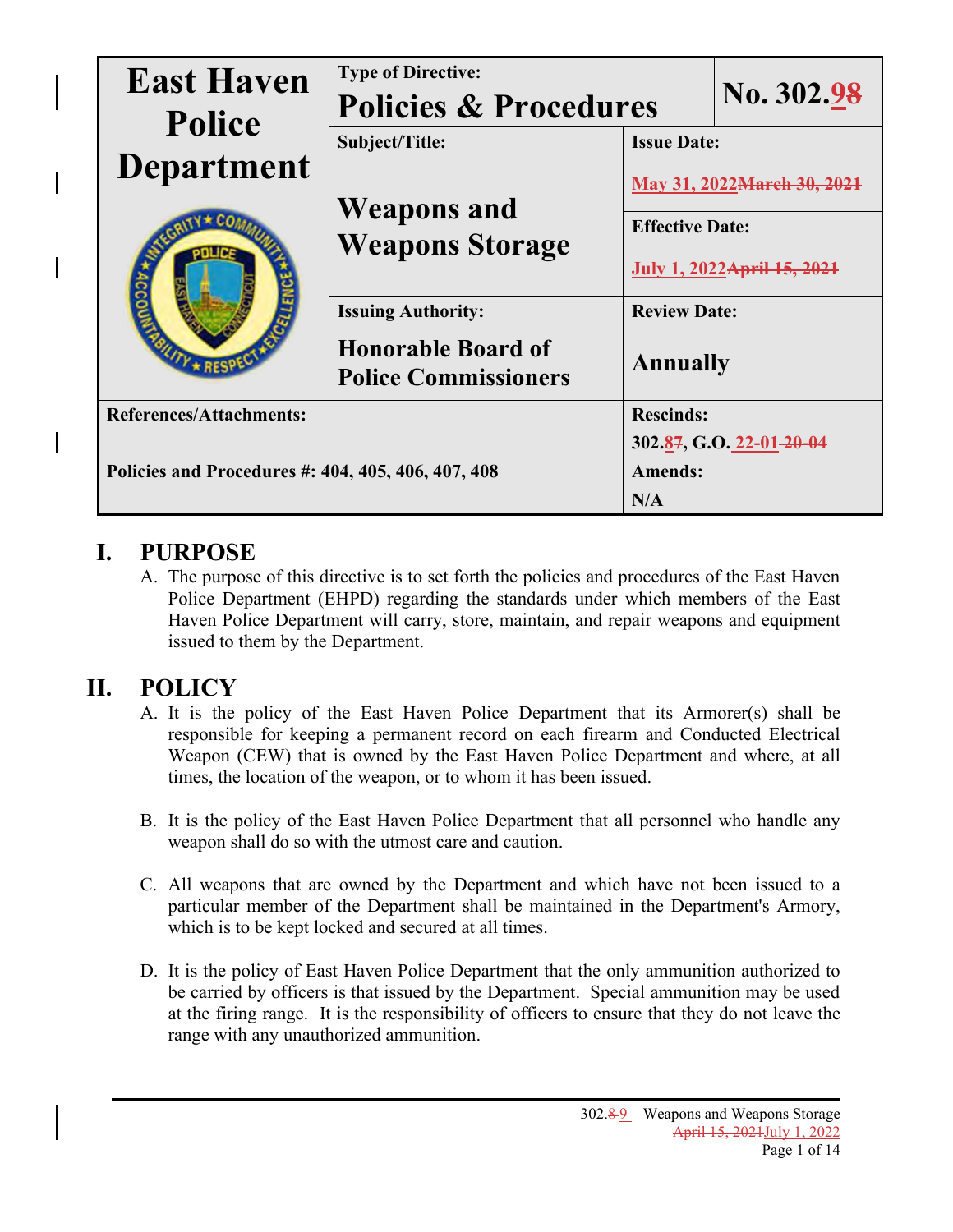- E. All stored Department ammunition shall be maintained within the Department's ammunition closet. It shall be the responsibility of the Armorer(s) to maintain a current inventory of all stored ammunition.
- F. Personnel that are working uniform patrol or paid security-duty detail shall always carry their Department-issued firearm, two spare magazines, police baton, CEW, oleoresin capsicum spray, handcuffs, body camera, and portable police radio.

### **III. PROCEDURES – Less Lethal Weapons**

#### A. CEW

- 1. The Department shall issue a CEW to each full-time officer to be carried on his/her person while on duty and stored securely by him/her.
	- a. Supernumeraries may sign out a CEW from the Armorer or an on-duty supervisor when working.
	- b. Replacement CEWs shall be stored securely in the Armory, and one replacement CEW shall be stored securely and accessible to supervisors for use in an emergency when the Armorer is not available.
- 2. The CEW authorized by the Department are: a. Taser X-26 with two (2) cartridges (25-feet).
	- b. Taser X-26P with two (2) cartridges (25-feet).
- 3. The Armorer and/or certified CEW instructor shall maintain a record to include the status of each CEW issued in the Law Enforcement Administration System (LEAS) database.
	- a. All applicable fields shall be filled and completed within LEAS to include the make, model, and serial number.
- B. Collapsible Baton & Oleoresin Capsicum (OC) Spray
	- 1. The Head of the Administration and Training Division (ATD) shall issue a collapsible baton and holder to each officer to be carried on his/her person while on duty and stored securely by him/her.
		- a. The collapsible baton authorized by the Department is the Safariland Monadnock 22" AutoLock Collapsible Baton.
	- 2. The ATD shall issue an OC Spray to each officer to be carried on his/her person while on duty and stored securely by him/her.
		- a. The OC Spray authorized by the Department is the First Defense MK-30.4% Foam.
	- 3. The ATD shall maintain a record to include the status of each collapsible baton and OC Spray issued in LEAS database.
		- a. All applicable fields shall be filled and completed within LEAS to include the make, model, and serial number.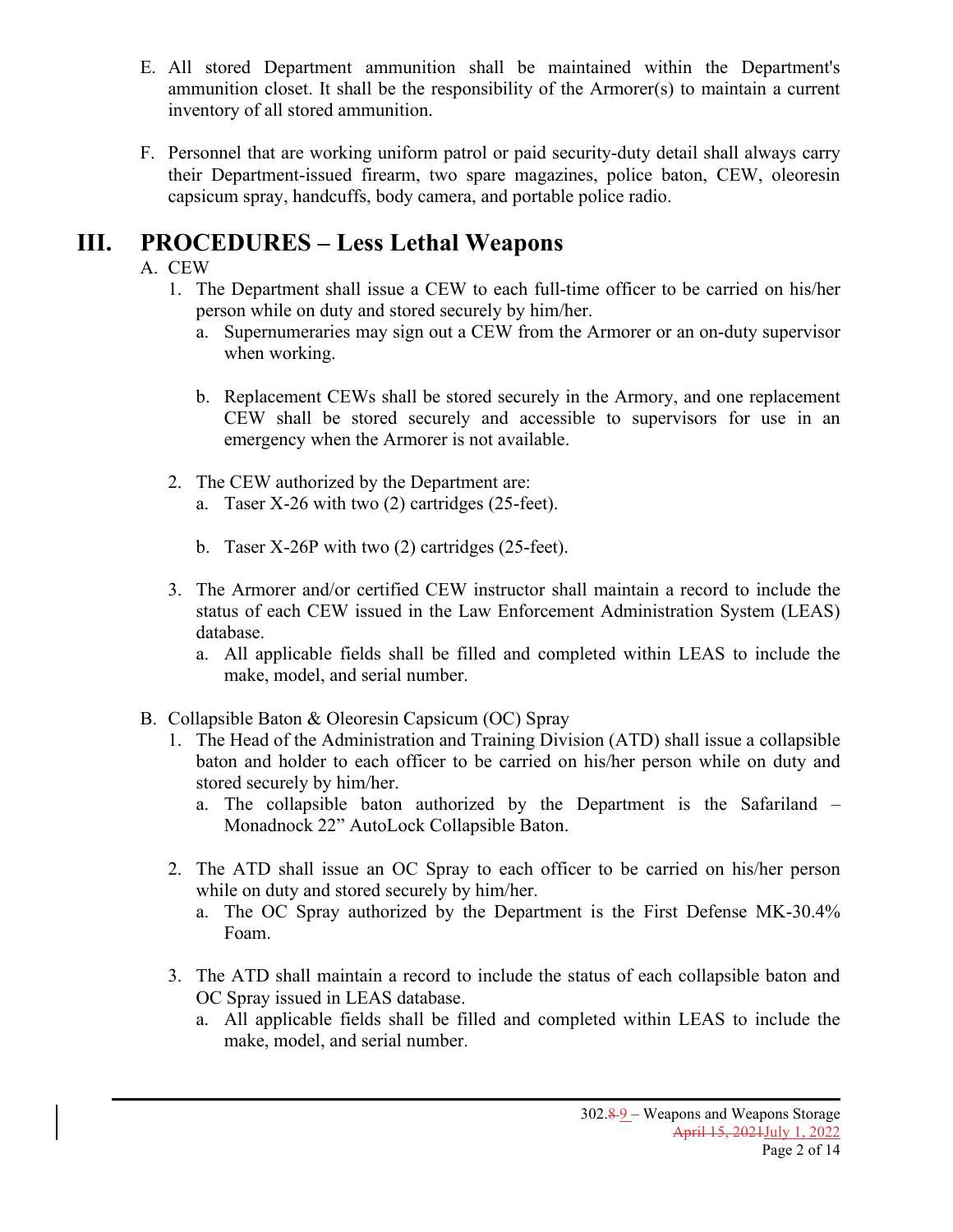- C. Officers shall not carry any less-lethal equipment that has not been issued to him/her by the Department.
- D. Officers shall report to an on-duty supervisor any less-lethal equipment that has malfunctioned and is in need of repair, or in the case of OC Spray and CEW cartridges, has passed its expiration date as noted by the manufacturer.
	- 1. The less-lethal equipment in need of repair shall be taken out of service and turned in to the on-duty supervisor.
	- 2. The on-duty supervisor or other designated personnel shall provide a replacement of the less-lethal equipment to the officer until the original equipment can be repaired and returned to the officer.
		- a. That on-duty supervisor shall then notify the designated personnel in charge of issuing said equipment of the needed repair.
	- 3. The repair and status updates of the less-lethal equipment shall be logged accordingly in LEAS database by the Armorer and/or designated personnel.
- E. Less Lethal Force Training
	- 1. Each officer shall be trained on the proper use of the Department-issued CEW, collapsible baton, and OC Spray prior to being authorized to carry said equipment. Reference Policy and Procedures # 406 – Less Lethal Force.
		- a. Training shall include instructions on the Department's Use of Force Policies and Procedures along with proficiency demonstrations.
			- 1) Training will be conducted by certified instructors, and training will be documented.
			- 2) Officers must demonstrate proficiency in the use of less-lethal equipment prior to being approved to carry said equipment.
			- 3) Upon hire, officers shall be certified by an instructor on the proper use of the CEW.
				- a) CEW certification shall be valid until the end of the next calendar year (e.g. If a user was recertified on March 1, 2019 then they would be required to re-certify sometime in 2020 up until December 31, 2020.
				- b) Each officer will receive the re-certification training each year.
				- c) Any member of the Department whose certification has lapsed will receive the re-certification training on the CEW as soon as feasible.
			- 4) Officers shall, at minimum, receive biennial training on the proper use of the collapsible baton, OC Spray, and weaponless control techniques.
		- b. Designated officers shall be trained on the proper use of the Department-issued 40MM less lethal ammunition launcher prior to being authorized to use said equipment.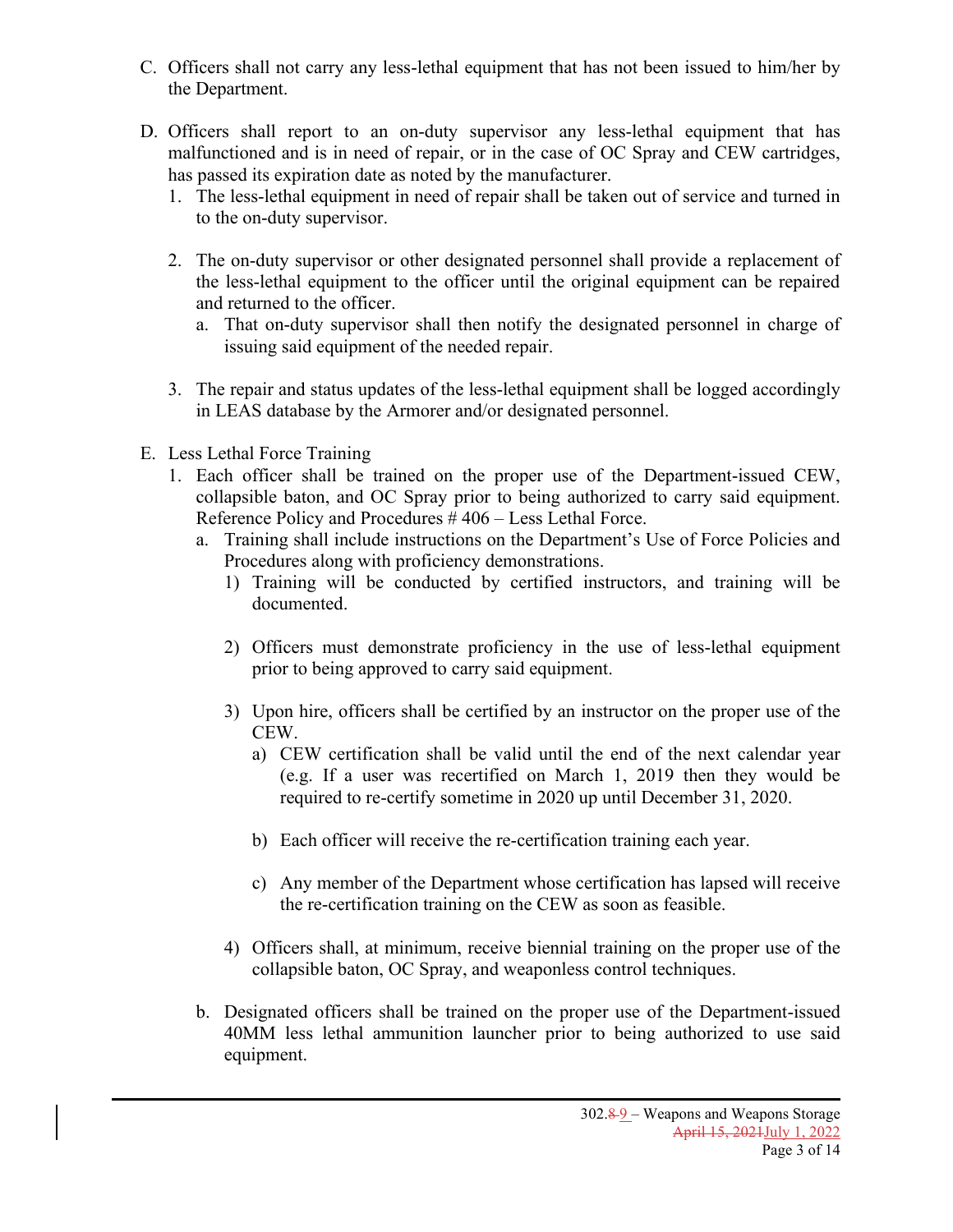- 1) Training will occur annually and shall include instructions on the Department's Use of Force Policies and Procedures along with proficiency demonstrations.
	- a) Training will be conducted by a certified instructor, and training will be documented.
	- b) Officers must demonstrate proficiency in the use of the 40MM less lethal ammunition launcher prior to being approved to use said equipment.

### **IV. PROCEDURES - Firearms**

- A. Issuance of Firearms
	- 1. While on duty, officers may carry one service pistol and any authorized long firearm the circumstances require in the following conditions:
		- a. .Condition 4- A closed and empty chamber with the magazine removed, safety on if applicable.
		- b. Condition 3- A closed and empty chamber with magazine inserted, safety on if applicable "Cruiser Condition".
		- c. Condition 1- A round in the chamber with magazine inserted, safety on if applicable.
		- 1.d. Condition 0- A round in the chamber with magazine inserted, safety off if applicable
	- 2. Authorized Firearms: a. Sig Sauer, P320 Carry, 9mm with Romeo 1 Pro Optic
		- b. Sig Sauer, P365XL, 9mm with Romeo Zero Optic
		- c. Daniel Defense, AR-15, .223 Caliber/ 5.56 NATO
		- d. Geisselle, AR-15, .223 Caliber/ 5.56 NATO
		- a. Sig Sauer, Model P-229, .40 caliber.
		- b. Sig Sauer, Model P-224, .40 caliber.
		- c. Sig Sauer, Model P-239, .40 caliber.
		- d. Berretta, Model 96, .40 caliber.
		- e. Colt, AR-15, .223 Caliber/5.56 NATO.
		- f. Stag Arms, AR-15, .223 Caliber/5.56 NATO.
		- g. Rock River, AR-15, .223 Caliber/5.56 NATO.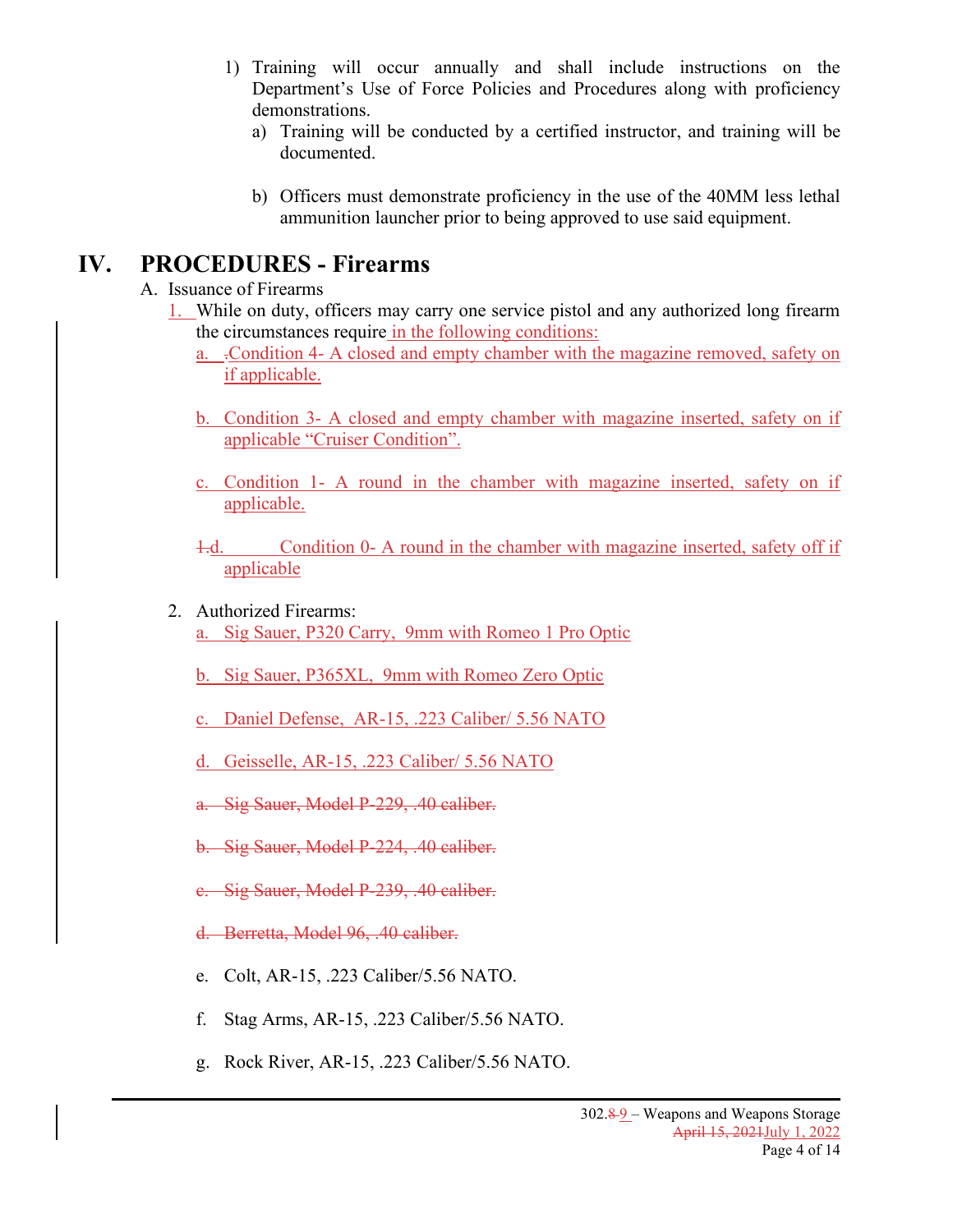- h. Sig Sauer, AR-15, .223 Caliber/5.56 NATO
- i. Smith & Wesson, AR-15, .223 Caliber/5.56 NATO.
- j. H&K, Model MP-5, .40 caliber.
- 3. Authorized Less Lethal Ammunition Launcher: a. 40MM Rifled Single Less Lethal Ammunition Launcher.
- 4. Authorized Duty Ammunition: a. Federal Premium Law Enforcement, Tactical HST, .40 Caliber9mm Caliber.
	- b. Federal Premium Law Enforcement Tactical ammunition, .223 Caliber/5.56 NATO.
- 5. Authorized 40MM Less Lethal Ammunition:
	- a. 40MM Direct Impact Crushable Foam/Sponge/Marking Standard and Extended Range.
	- b. 40MM Direct Impact OC Crushable Foam Standard or Extended Range.
	- c. 40MM Direct Impact CS Crushable Foam Standard or Extended Range.
- 6. The Armorer(s) shall be responsible for maintaining records on all Departmentowned firearms to include the following in LEAS:
	- a. Manufacturer and model designation of the firearm, serial number, caliber and description of the firearm.
	- b. Name of personnel to whom the firearm has been issued including the date of issue.
- 7. The Department reserves the right to regulate and control what type and kind of service equipment members of the Department may possess and/or use while performing their official duties and assignments.
- 8. In accordance with the Connecticut General Statutes, only sworn members of the Police Department are authorized to carry a firearm while serving in a duty capacity (including private paid details).
	- a. Officers are authorized to carry their Department issued firearm while in an offduty capacity provided that they have successfully qualified with said weapon and have not been otherwise restricted from carrying their Department issued firearm.
- B. Safe Handling of Firearms
	- 1. When an officer carries his/her Department-issued firearm, he/she shall have the firearm fully loaded and with a round chambered in a serviceable operating condition.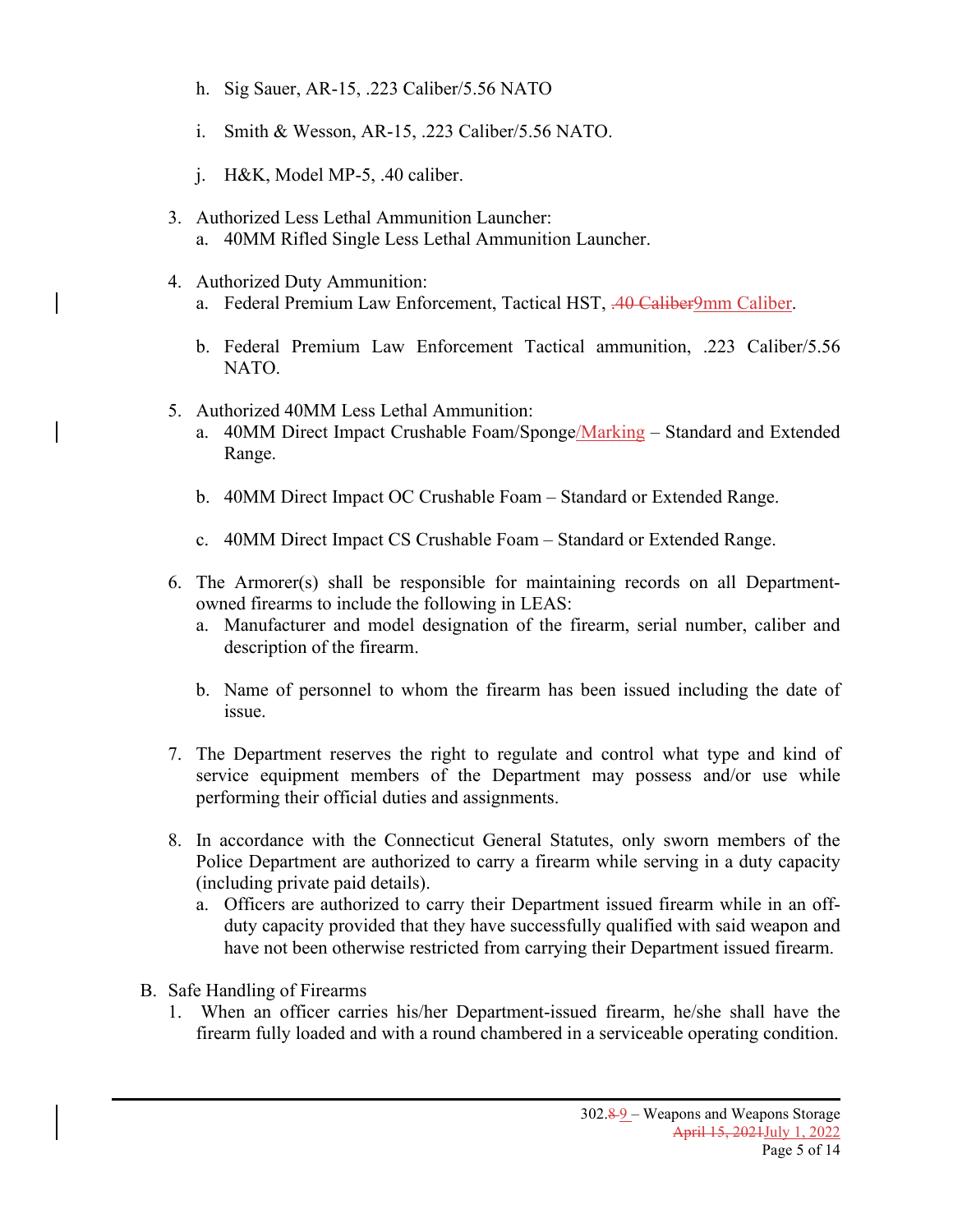- a. Officers while in an on-duty capacity shall carry the prescribed quantity of spare ammunition:
	- 1) Uniformed officers working patrol shall carry two spare magazines of ammunition authorized for his/her firearm.
- b. When an officer is carrying a Department-issued firearm, whether in an on-duty or off-duty capacity, he/she shall keep the firearm holstered on his/her person, unless it is drawn for use or to be placed into storage.
- 2. When an officer carries an authorized patrol rifle, he/she shall have the firearm in a "cruiser condition." Or "Condition 3."
	- a. A cruiser condition shall be a fully loaded magazine inserted, or magazine tube with a bolt closed on an empty chamber and safety engagedon.
	- a. Once the officer has decided to deploy an authorized patrol rifle, he/she shall chamber a round using the charging handle with the safety on, to place the rifle in "Condition 1."
- C. All personnel shall exercise caution and the utmost care in handling of Department-issued firearms at all times. Firearms shall be carried in accordance with Connecticut General Statute § 29-37i and Connecticut General Statute § 53a-217a and this directive.
- D. Circumstances when an officer may remove a firearm from its holster include the following:
	- 1. For use in the performance of his/her duties.
	- 2. To clean the firearm or to have the armorer inspect and/or repair the firearm.
	- 3. To store the firearm.
	- 4. At the direction of a superior officer conducting firearms inspections.
	- 5. For training purposes.
- E. It shall be the responsibility of the individual officer to store the firearm in a secure fashion, so as to deny access to another in accordance with Connecticut General Statute § 29-37i and Connecticut General Statute § 53a-217a.
	- 1. If a firearm is being stored in an officer's locker or the compartment within the locker, the locker shall be kept locked at all times.
- F. Care of Departmental Firearms
	- 1. Prior to the issuance or reissuance of a Department-owned firearm and/or less-lethal equipment, an Armorer or another certified instructor shall review, inspect and approve said weapon(s) for use, which will be noted in LEAS.
	- 2. Once a Department-owned firearm is issued to an officer, it shall be the responsibility of an Armorer or his/her designee to, on at least an annual basis, inspect all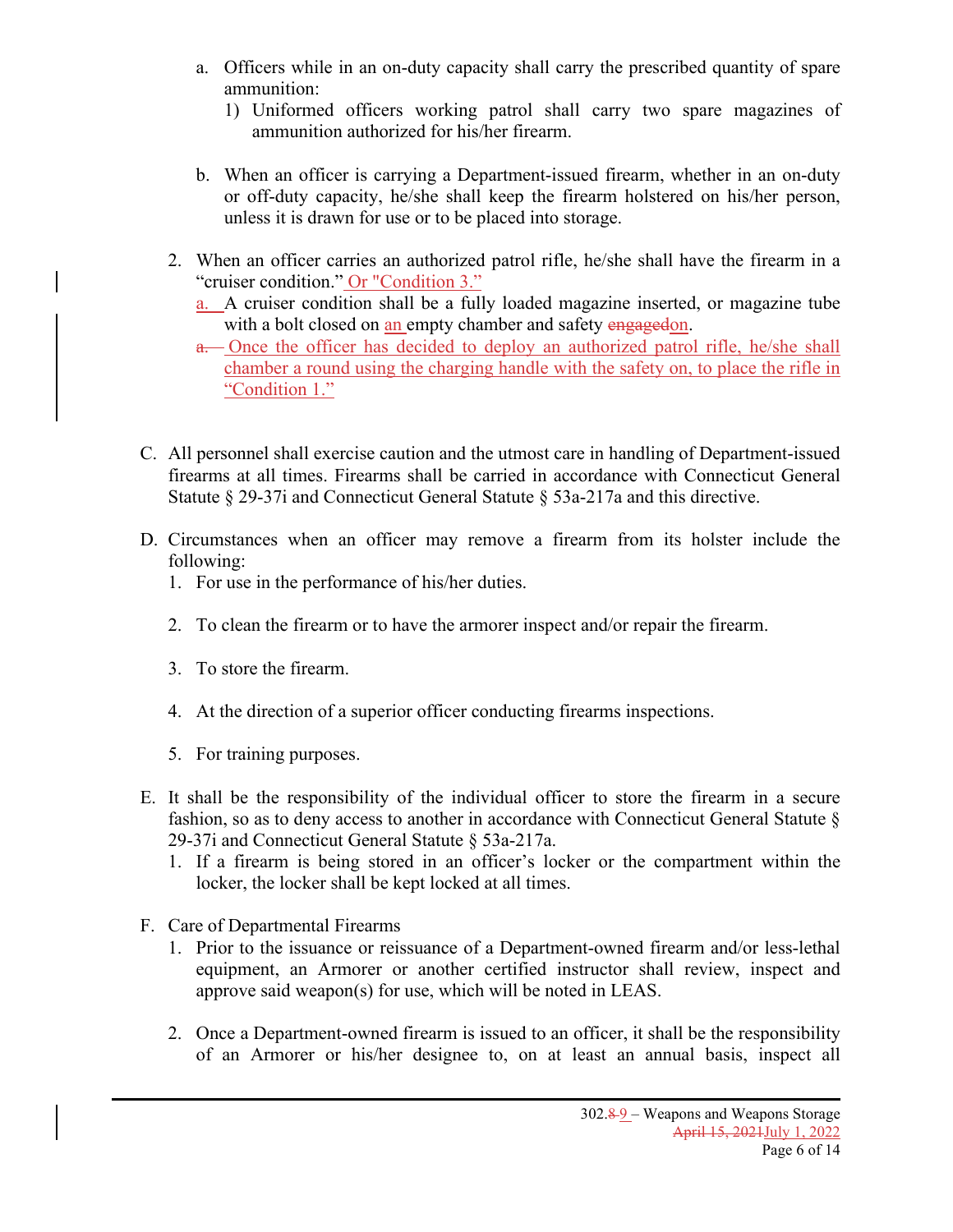Department issued firearms and/or other authorized firearms being carried by members of the Department.

- 3. Each officer is responsible for cleaning his/ her service firearm, as soon as practical after the firearm has been fired, and periodically as needed. All cleaning materials shall be authorized by the Department.
- 4. Each officer is responsible for notifying an Armorer if he/she determined that his/her firearm is not working properly or in need of repair.
- G. Firearms in Need of Repair
	- 1. Any firearm being carried by a member of this Department that may be in need of repair or adjustment shall be immediately brought to the attention of an Armorer or a designated firearms instructor. It shall be the responsibility of the Armorer or firearms instructor to inspect and verify the need for repair.
	- 2. Repair or adjustment of any Department-issued firearm shall be done only by a designated Department Armorer, a qualified gunsmith, or the manufacturer if required.
		- a. An Armorer shall not make any alterations to the sights or trigger pull of any firearm except for the purposes of restoring them to standard uniform operation without written permission from the Chief of Police or his/her designee.
	- 3. Any repairs or adjustments made to a firearm by the Department Armorer shall be documented in a permanent Department record.
	- 4. If a firearm cannot be repaired by the Department Armorer, or it has been determined that the firearm is in need of repair that exceed the capabilities of the Armorer, then the Armorer shall:
		- a. Issue a replacement Department firearm of the same nomenclature.
		- b. Make the necessary arrangements for the repair of the firearm by a Departmentapproved gunsmith and/or manufacturer.
		- c. Make all necessary entries in the firearms permanent records section of LEAS database.
	- 5. The Armorer shall be responsible for maintaining all record entries to reflect the following:
		- a. Date when a firearm has been surrendered for transfer, repair, or termination of employment.
		- b. The entry shall also indicate the disposition of the firearm as a result of a transaction.
		- c. The name and address of the designated gunsmith that was responsible for making repairs on a Departmental firearm.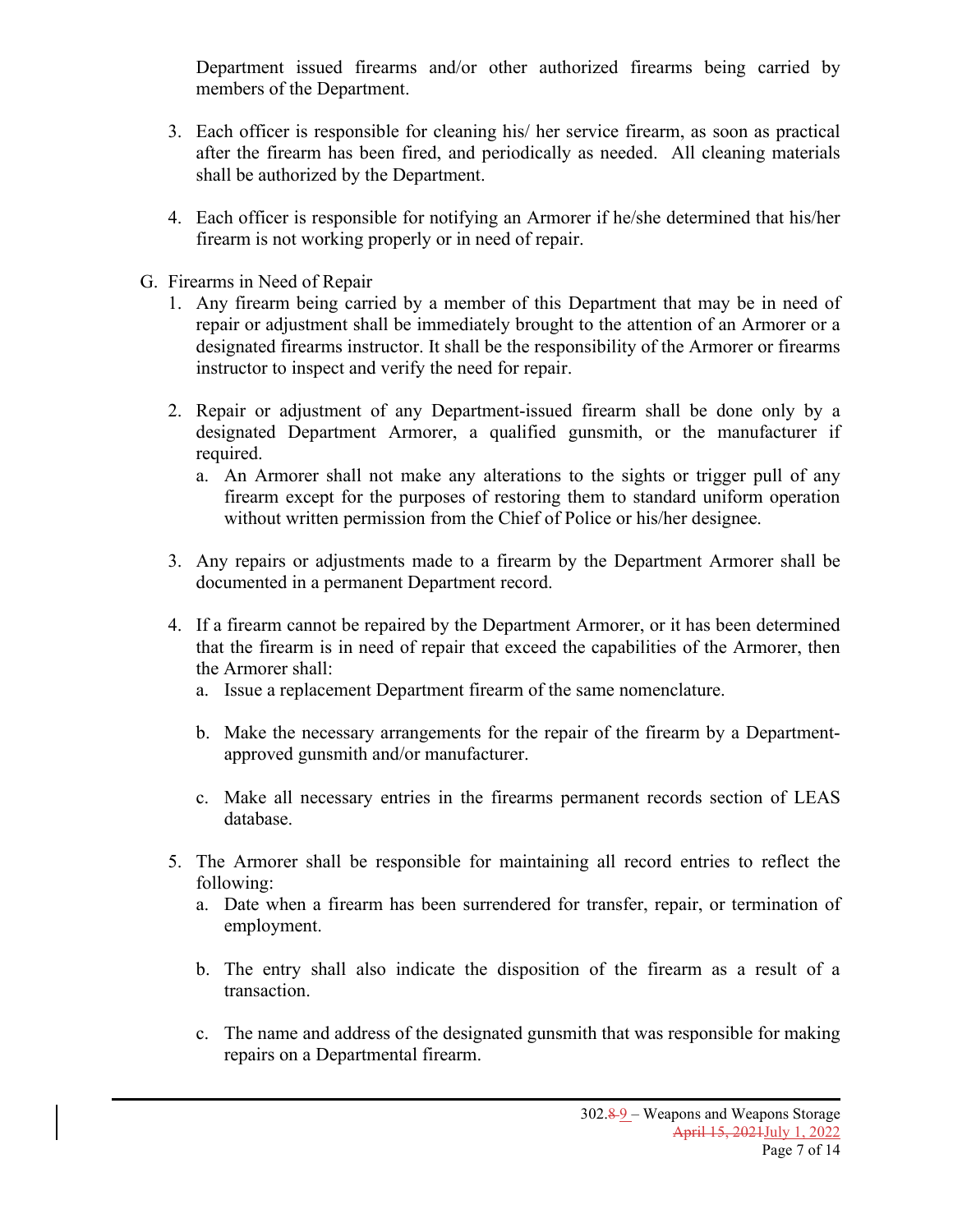- d. Any receipts or similar paperwork shall be made part of the Departmental records.
- e. The Armorer(s) shall maintain the permanent records for all Department-owned firearms in the Department Equipment module in LEAS. Paper records will be kept in the Records Division.

#### H. Authorization

- 1. Officers, who are authorized to carry a firearm during the course of their official duties, may only carry a Department-issued firearm for which they have been qualified and have been authorized to carry. All officers while on-duty (including private paid details) are required to carry a Department-issued firearm with Department-issued ammunition.
- 2. No member of this Department while in an on-duty capacity (including while working private paid details) may carry any other firearm or weapon that has not been previously approved by the Chief of Police.
- 3. An officer of this Department may carry his/her Department-issued firearm off-duty providing that the following requirements are met:
	- a. The officer has his/her police identification and badge in his/her possession.
	- b. The officer has satisfied all of the annual firearms qualification requirements.
	- c. The officer is not presently under suspension, or has not been prohibited from carrying the firearm for some other reason.
	- d. The officer carries only Department-issued ammunition in the service firearm.
- I. Use of Holsters
	- 1. No officer shall carry a Department-issued pistol either while on-duty or off-duty without first securing said firearm in a holster.
	- 2. While on duty (including private paid details), all uniformed officers must carry their pistol in an approved holster. No substitutions are acceptable without first receiving prior approval from the Chief of Police or his/her designee. Department authorized holsters are:
		- a. Blackhawk, Level 3 SERPA, Auto Lock, Duty Holster (Patrol)Safariland RDS 7TS ALS/SLS Hoster (Patrol).
		- b. Blackhawk, Level 3 SERPA, Auto Lock, Light Bearing Duty Holster (Patrol)Safariland RDS 7TS ALS Concealment Hoster (Private Duty/ Administrative).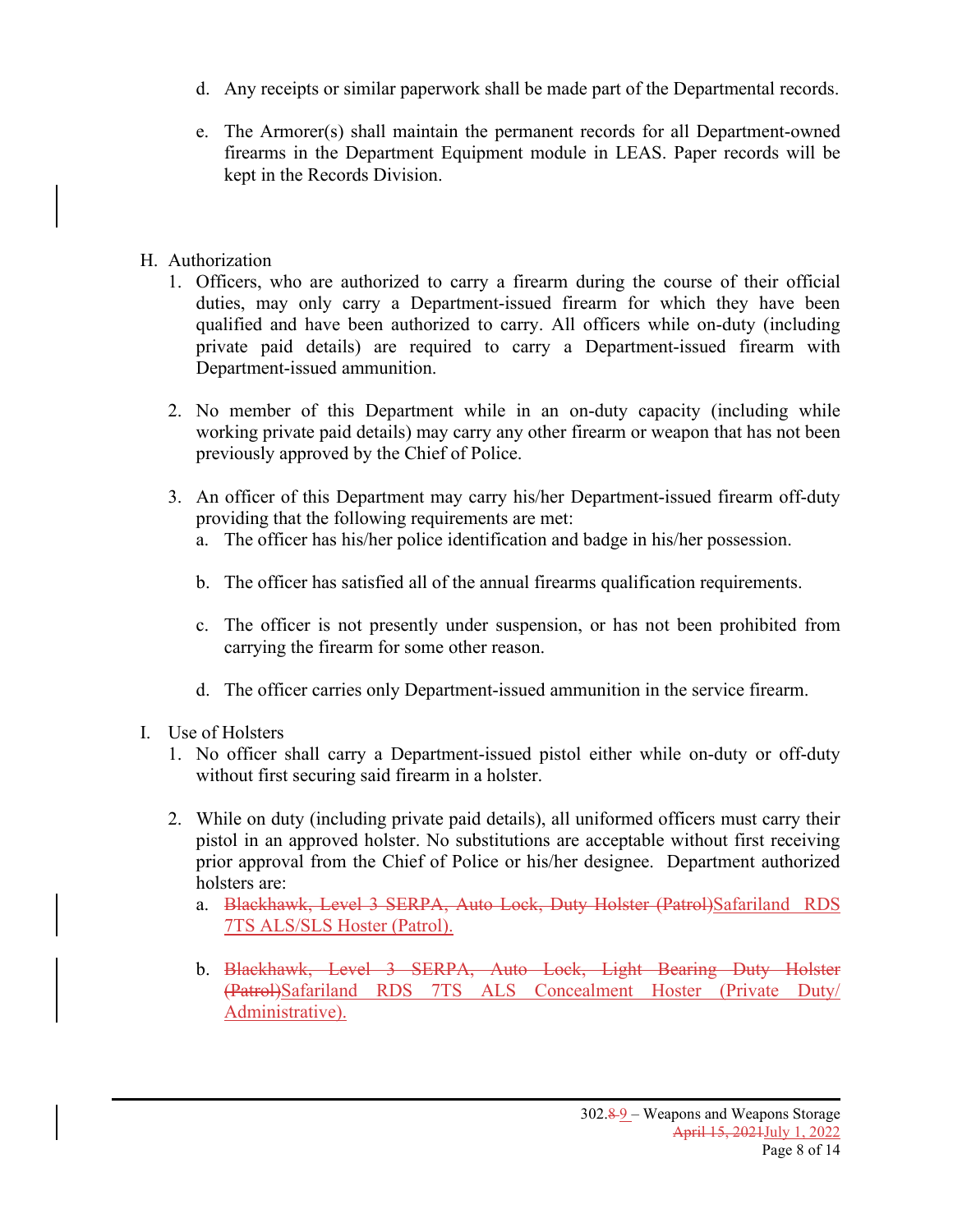- c. Leather Single or Double Retention Dress Uniform Holster (only while wearing dress uniform for authorized functions).
- d. Blackhawk, CQC SERPA Holster (Non-Patrol function).
- e. Leather Single Retention Holster (Non-Patrol function).
- f. Galco Miami Classic II Shoulder System for Sig Sauer (Plain clothes, Non-Patrol Function)
	- 1) Must be worn concealed under a suit coat or jacket when outside the Department building.
	- 2) Must train and show proficiency in use before a Department firearms instructor to wear.
	- 3) Shall not be worn when also wearing a Department CEW.
- g. Aker-Any Shoulder Holster approved by a certified firearms instructor and the Chief of PoliceFlatsider XR7 Model 107 for Sig Sauer (Plain clothes, Non-Patrol Function)
	- 1) Must be concealed under a suit coat or jacket when outside the Department building.
	- 2) Must train and show proficiency in use before a Department firearms instructor to wear.
	- 3) Shall not be worn when also wearing a Department CEW.
- J. Officers may not alter any holster retention in any fashion from the original design of the manufacturer.
- K. Officers may not knowingly carry a firearm in a holster that is in disrepair or is unserviceable.
- L. Tampering with Police Firearms
	- 1. Adjustments to Firearms: Only the Department's Armorer, the firearms manufacturer or authorized gunsmith shall make any repairs and adjustments to any of the Department's firearms.
	- 2. Authorized Pistol Grips: No grip or grip adapter may be used on a Department firearm other than one approved by an Armorer. Officers shall not make any alterations to the grips that have not been approved and installed by a Department Armorer.
	- 3. Alteration of a Firearm: Under no circumstances may an officer make any alterations to the mechanical operations of a firearm.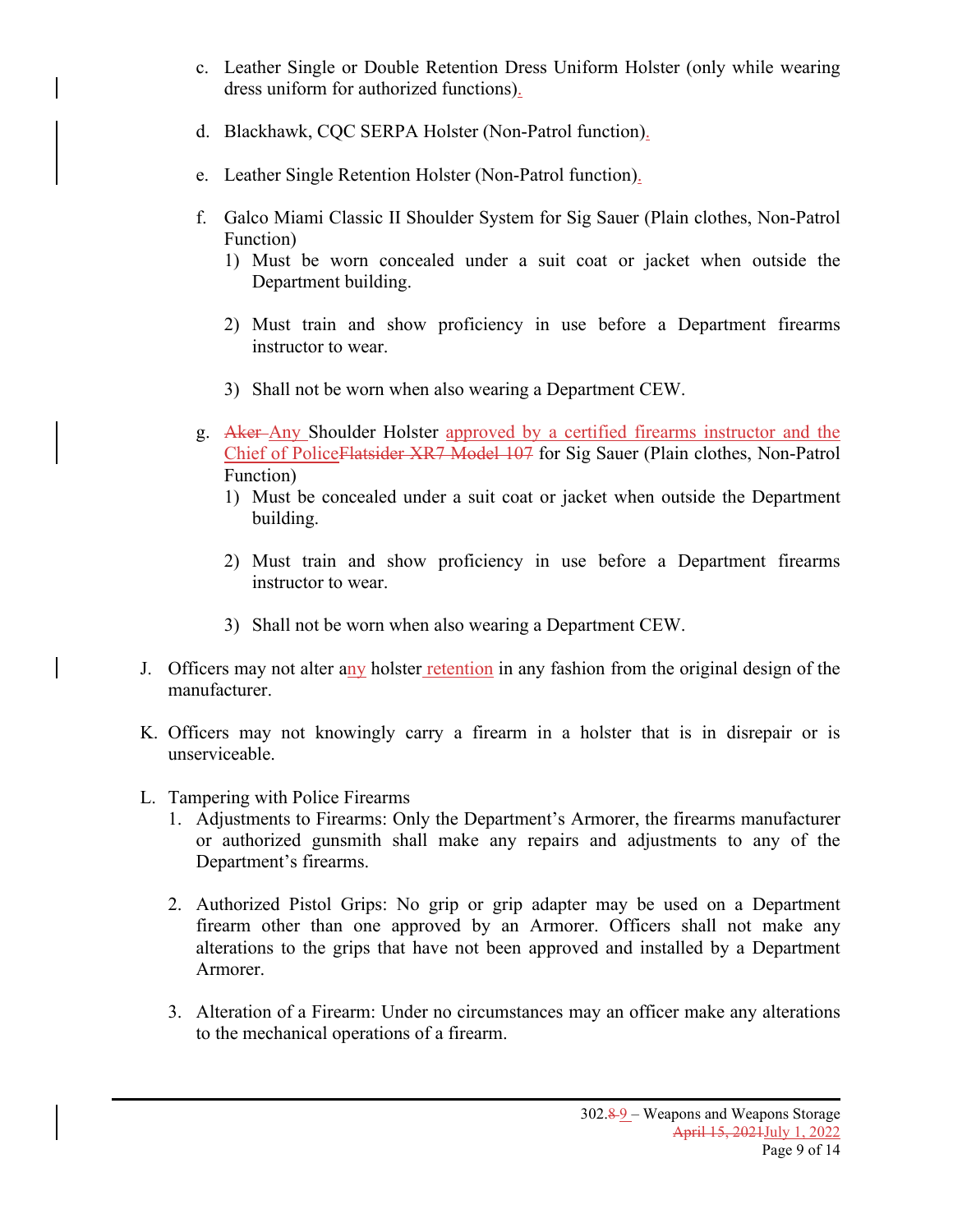- M. Issuance of Authorized Patrol Rifles
	- 1. The Department provides authorized patrol rifles to its officers for those situations that may necessitate the utilization of a long gun. Further, only those officers who have been trained and qualified on the use of the patrol rifles may have access to said weapons.
	- 2. Use of Authorized Patrol Rifles
		- a. Only those officers who have successfully completed the training and qualification courses will be permitted to deploy the patrol rifles.
			- 1) Officers will receive training and orientation on the patrol rifles on an annual basis. The training at a minimum will include instruction on the Department's Use of Force Policies and Procedures, safe handling of the weapons, and demonstrated proficiency in their use and accuracy.
			- 2) The training course for patrol rifles -will be in conformance with the standards established by the Connecticut Police Officer Standards and Training Council (CT POST) and conducted by certified firearms instructors.
			- 3) Officers who are not able to demonstrate the safe handling and proficiency with the Department's patrol rifles will receive additional training until such time they are able to meet qualifications standards.
		- b. It shall be the responsibility of the officer to determine the appropriateness of deploying any patrol rifles. Situations that may warrant the deployment of a patrol rifle might include, but are not necessarily limited to, the following:
			- 1) Anticipation or the likelihood of an armed encounter.
			- 2) Situations when the delivery of long range and accurate fire may be needed.
			- 3) Hostage and barricaded situations.
			- 4) An active aggressor/shooter situation.
			- 5) Knowledge that the suspect is or may be wearing body armor.
			- 6) As part of an entry team, when there are sufficient personnel to allow for its deployment.
			- 7) Patrol rifles may be used on patrol by officers who have successfully completed required additional training in an approved course. The rifles will be stored in the patrol vehicle until such time as they are deployed for an appropriate incident.
		- c. Whenever an officer is authorized to deploy the patrol rifle, it is that officer's responsibility to maintain custody and security of the weapon at all times. Whenever returning the patrol rifle to the car or patrol safe, the officer will render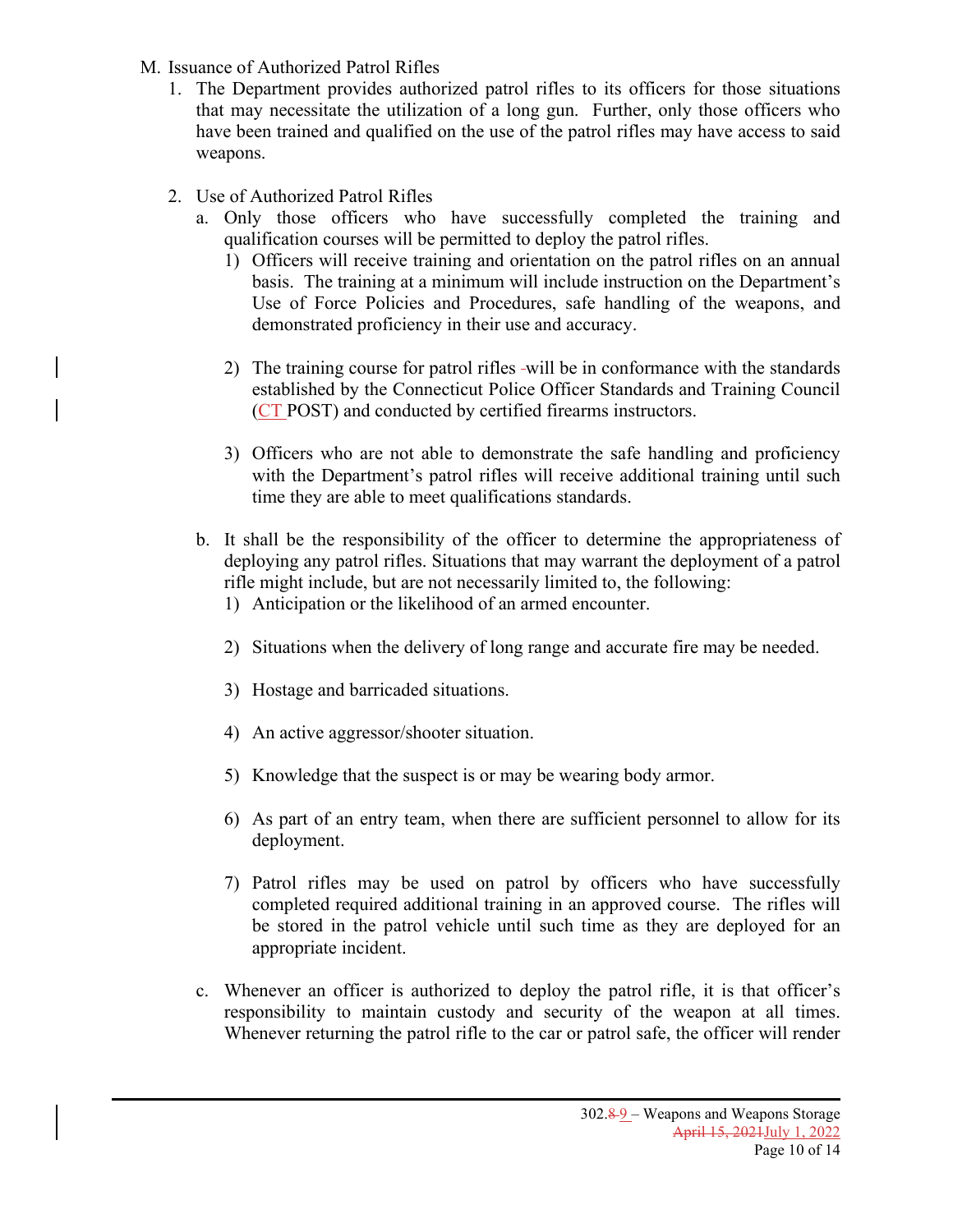the weapon into a safe condition (as prescribed by training) prior to storing/securing the weapon.

- d. When deployed in the field, patrol rifles will be secured and maintained in their cases or mounts in a "cruiser condition" or "Condition 3". The patrol rifles will be maintained in a safe condition when stored in the safe in the station.
- e. The "cruiser condition" of the patrol rifle will comprise the following: 1) The safety will be in the ON position.
	- 2) The chamber will be empty.
	- 3) The bolt on the patrol rifle will be in the forward or closed position.
	- 4) There will be a fully loaded magazine inserted into the patrol rifle.
	- 5) The dust covers will be closed.
	- 6) The weapon will be properly secured within its case or mount.
	- 7) Once the officer has decided to deploy an authorized patrol rifle for use, he/she shall chamber a round using the charging handle with the safety on, to place the rifle in "Condition 1."
	- $6$
- f. When returning the patrol rifle following deployment, the officer who is charged with the possession of the weapon will be sure that it is rendered safe and stored in a safe condition or Condition  $4$  (as described in the aforementioned section). The process for making the weapons safe involves the following steps:
	- 1) The safety should be in the ON position.
	- 2) The magazine should be removed from the patrol rifle.
	- 3) The chamber should be cleared of the round that may have been chambered, and as a precautionary measure should always be checked. The ejected round should be inserted back into the magazine of the patrol rifle.
	- 4) When presenting the patrol rifle for inspection, the bolt should be open, with the magazine out of the weapon.
	- 5) Once the patrol rifle has been inspected to ensure that is has been rendered into a safe condition, the bolt of patrol rifle should be closed. The rifle should be secured in the patrol gun locker or the assigned officer's locker.
- h. Whenever loading or unloading the patrol rifle, it should be done at the unloading station in the police station when possible, or outside in a safe area, preferably not in the public view.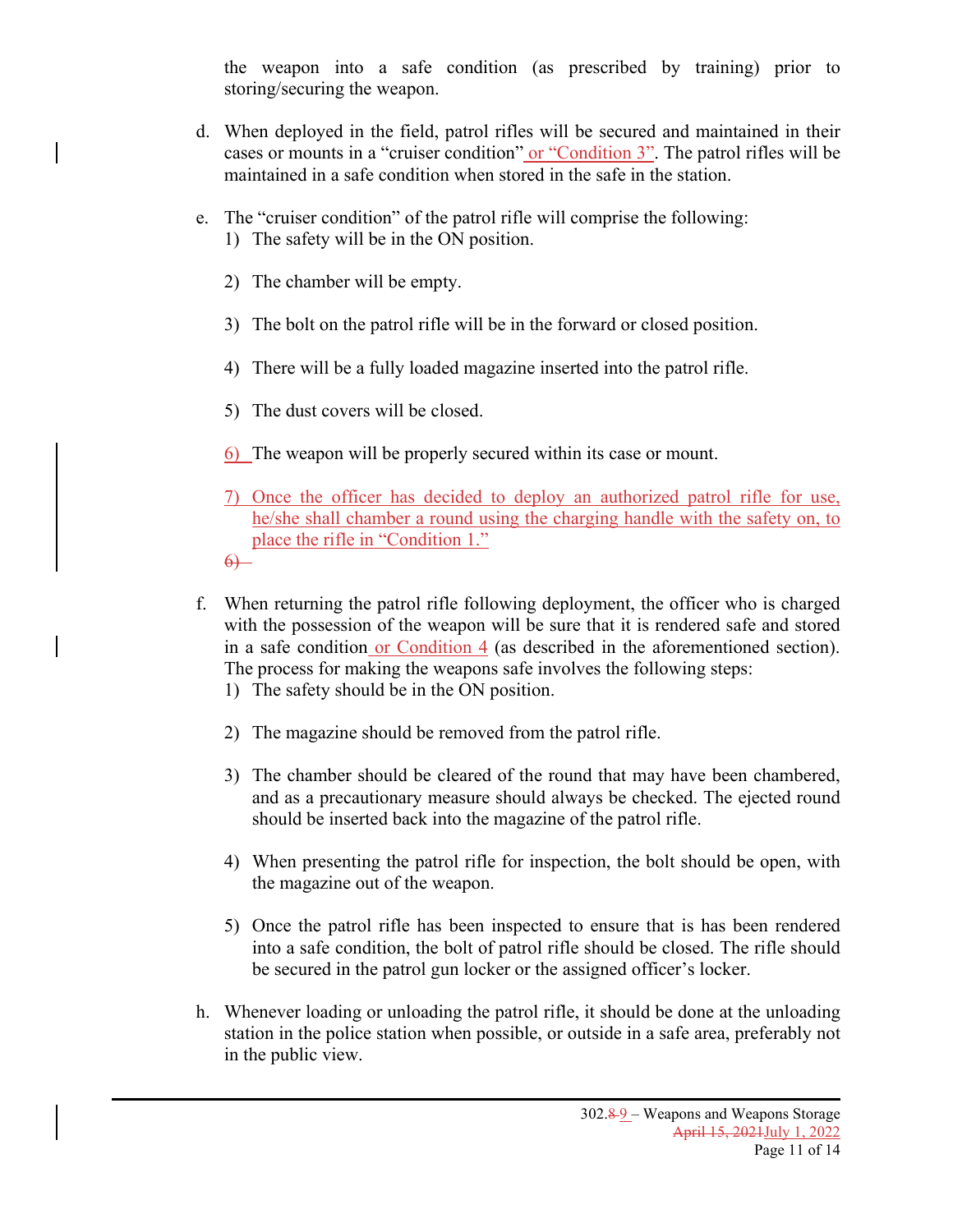- i. The Armorer shall maintain rifles in a condition so that sufficient firepower is available whenever such weapons are called for.
- N. Officers Prohibited from Carrying a Firearm
	- 1. Officers who are suspended or whose weapon has been officially taken from them for any other reasons shall not carry a Department issued firearm under any circumstances.
		- a. Officers shall successfully qualify with each firearm for which they are authorized. An officer is required to meet all proficiency standards as they pertain to firearms qualifications and familiarization courses. The passing score is 80% or above.
		- b. Evaluation of proficiency shall include the safe and proper handling of any firearm during the course of fire that will be evaluated by the firearms instructor.
	- 2. Officers who fail to qualify shall immediately relinquish those firearms and other weapons on which they failed to qualify. Those officers who still fail to qualify after remedial training within a reasonable time shall be subject to disciplinary action, up to and including termination of employment.
		- a. The firearms instructor will immediately notify the Chief of Police or his/her designee of a failed qualification and complete a Department Review (DR) in LEAS prior to the end of the instructor's tour of duty.
- O. Loss of a Service Firearm
	- 1. Loss of the official police firearm shall be reported immediately to the officer's supervisor and the on-duty shift commander.
	- 2. Loss of a firearm through carelessness or neglect shall be deemed a serious violation of Department regulations and may be subject to disciplinary action commensurate with such an infraction.
	- 3. The circumstances surrounding the loss of any Department firearm shall be fully documented in an incident report, and immediately entered into the COLLECT/NCIC computer system. All such reports shall be immediately referred to the Chief of Police through the chain of command.
- P. Use of Ammunition
	- 1. Only Department-issued ammunition may be used in any Department-owned weapon(s). Under no circumstances may an officer use any other ammunition in a Department- owned firearm without express permission from the Chief of Police or an Armorer.
	- 2. The Armorer(s) shall maintain an inventory of all Department ammunition. It will be his/her responsibility to keep all records current and up-to-date at all times. This inventory will include a record of the following:
		- a. Total amount of ammunition held in storage.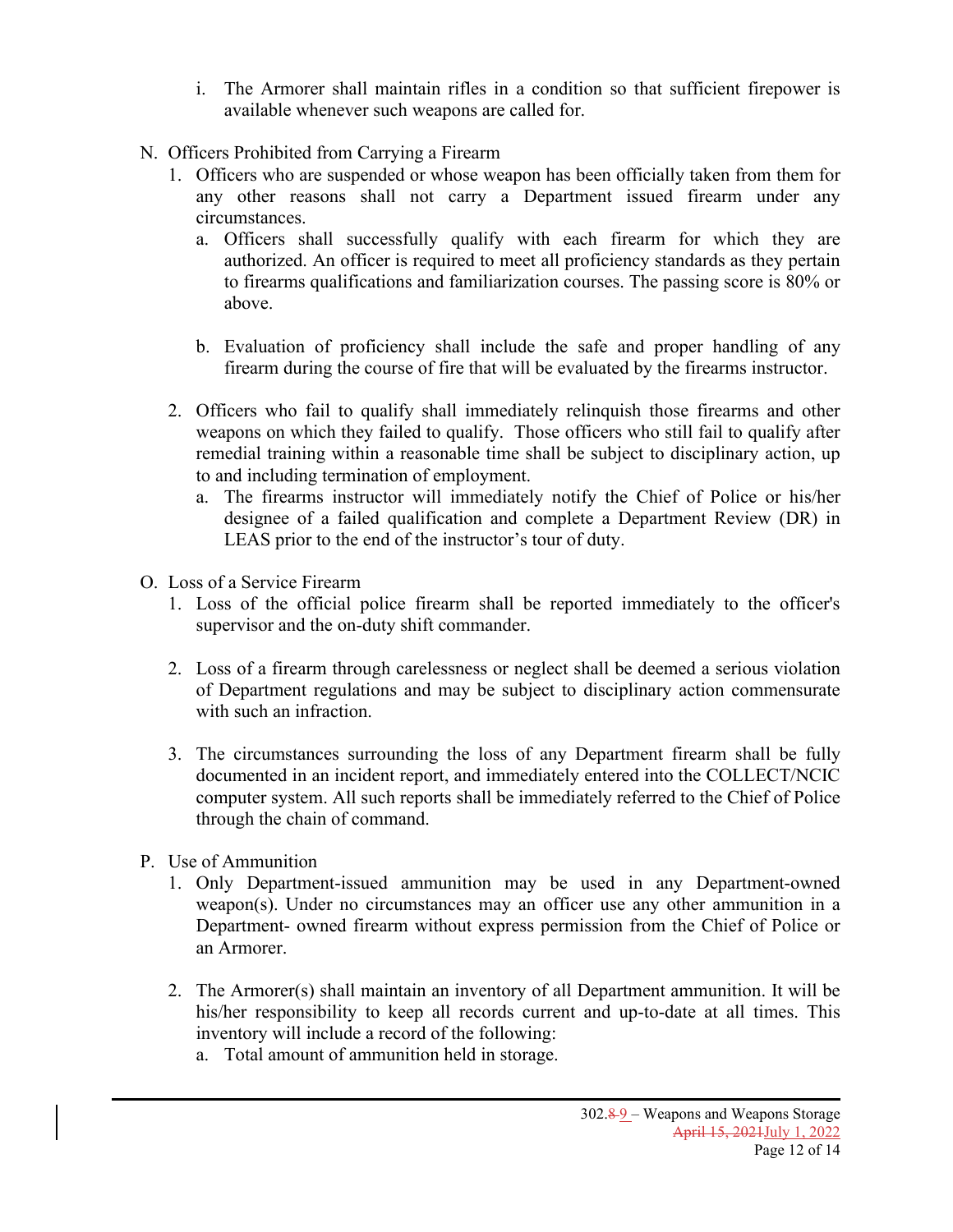- b. Total amount of ammunition received.
- c. Total amount of ammunition expended by officers during firearms training.
- Q. Annual Training Requirements
	- 1. Instruction on the Use of Force
		- a. Each member of the Department who is authorized to carry a firearm or any less lethal weapon as part of the performance of his/ her official duties shall receive all the current policies and procedures on the Use of Force and related instructions prior to being authorized to carry such weapons.
			- 1) The annual in-service training shall include a review of relevant terms pertaining to Use of Force (i.e. objectively reasonable, serious physical injury, deadly physical force, etc.).
		- b. Instruction relating to the provisions contained within this policy will be performed as part of the annual in-service training program.
			- 1) All officers shall qualify at least twice a year with their issued service firearm and once yearly on any long gun they are authorized to carry.
			- 2) Qualifications shall be under the direction of the Department's Firearms Instructor(s) or other certified instructor.
			- 3) Following a reasonable period of practice and training, all officers will be expected to qualify in accordance with the standards established by CT POST.
			- 4) Qualification shall include an inspection of any firearm used by the officer to ensure that it is in good working condition.
			- 5) No member of this Department will be authorized to carry a firearm or any less lethal weapon until he/she has:
				- a) Been issued a copy of the Department's Use of Force Policies and Procedures and has received instruction and passed a written examination (if applicable); and
				- b) Demonstrated proficiency.
			- 6) Proof of training on the Use of Force policies and curriculum will be documented.
- R. Duties of the Armorer
	- 1. It will be the responsibility of the Armorer(s) and/or designated firearms instructor(s) to prepare a lesson plan that outlines the content of the classroom training and the course of fire that is used for qualifications. The Armorer and/or designated firearms instructor(s) will be responsible for carrying out the following duties:
		- a. Keep all relevant records on all Department-owned firearms as described in the aforementioned section(s) of this directive.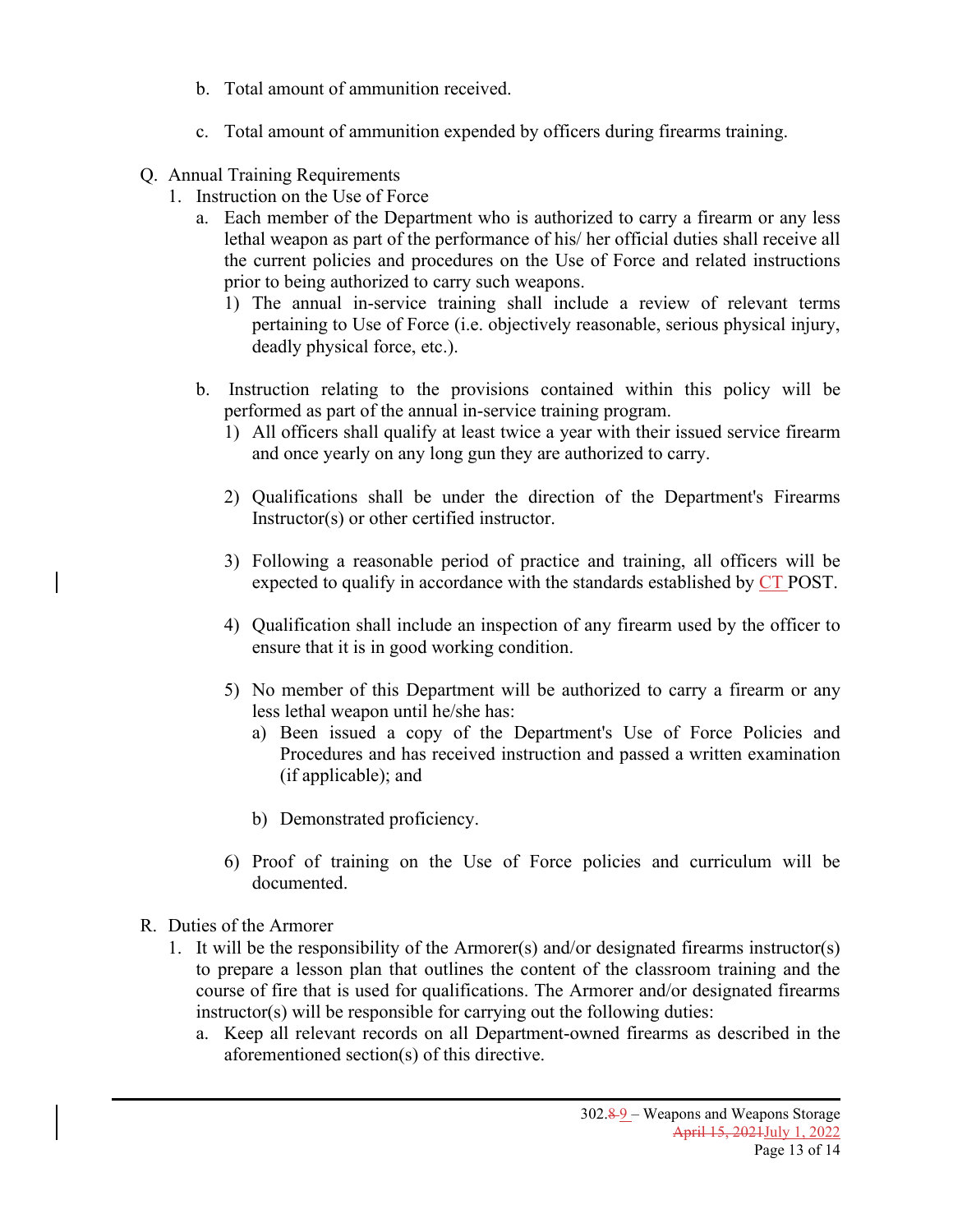- b. Maintain a record on those members of the Department that have gone through the annual Use of Force and firearms qualification program.
- c. Make a determination as to whether all members of the Department have satisfactorily completed the requirements of the annual Use of Force and firearms qualifications.
- d. In those cases, where the designated firearms instructor feels that any member of the Department requires additional training or remedial training, the armorer shall confer with the Chief of Police or his/her designee.
- e. It shall be the responsibility of the designated firearms instructor(s) to conduct and supervise the annual firearms qualifications training program. As part of that program, the Armorer shall maintain records on each officer as they pertain to officers' eligibility to carry a firearm either in an on-duty or off-duty capacity, and report to the Chief of Police via normal lines of communications, on the results of such qualifications.
- f. Officers must achieve a minimum passing score of 80% or above on the Department's prescribed qualification course(s) (refer to Departmental lesson plans), attain and demonstrate a knowledge of the laws and Department policies concerning the use of firearms, and demonstrate familiarity with recognized proper and safe handling procedures as they pertain to the use of a firearm. This policy shall pertain to all authorized and issued firearms.
- g. Sworn members of the Department will qualify at least twice per year achieving a minimum score of 80% or higher using the firearm they are authorized to carry on duty. When an officer of the Department is issued a weapon, he or she will qualify at a Departmental approved range in the use of that weapon prior to resuming normal police duties. This will not apply to the emergency use of a comparable spare weapon issued on a temporary basis.
- h. All personnel authorized to carry lethal and less-lethal weapons will be issued copies of and be instructed in the policies pertaining to the Use of Force prior to them being authorized to carry such weapons; this will be documented.
- S. The Deputy Chief of Police shall direct an annual audit of the Armory and its records.
	- 1. The Deputy Chief of Police shall submit to the Chief of Police his or her audit report that shall identify any deficiencies and propose remedies for the deficiencies.
	- 2. The Deputy Chief of Police shall ensure that corrections are made to any deficiencies found in the audits.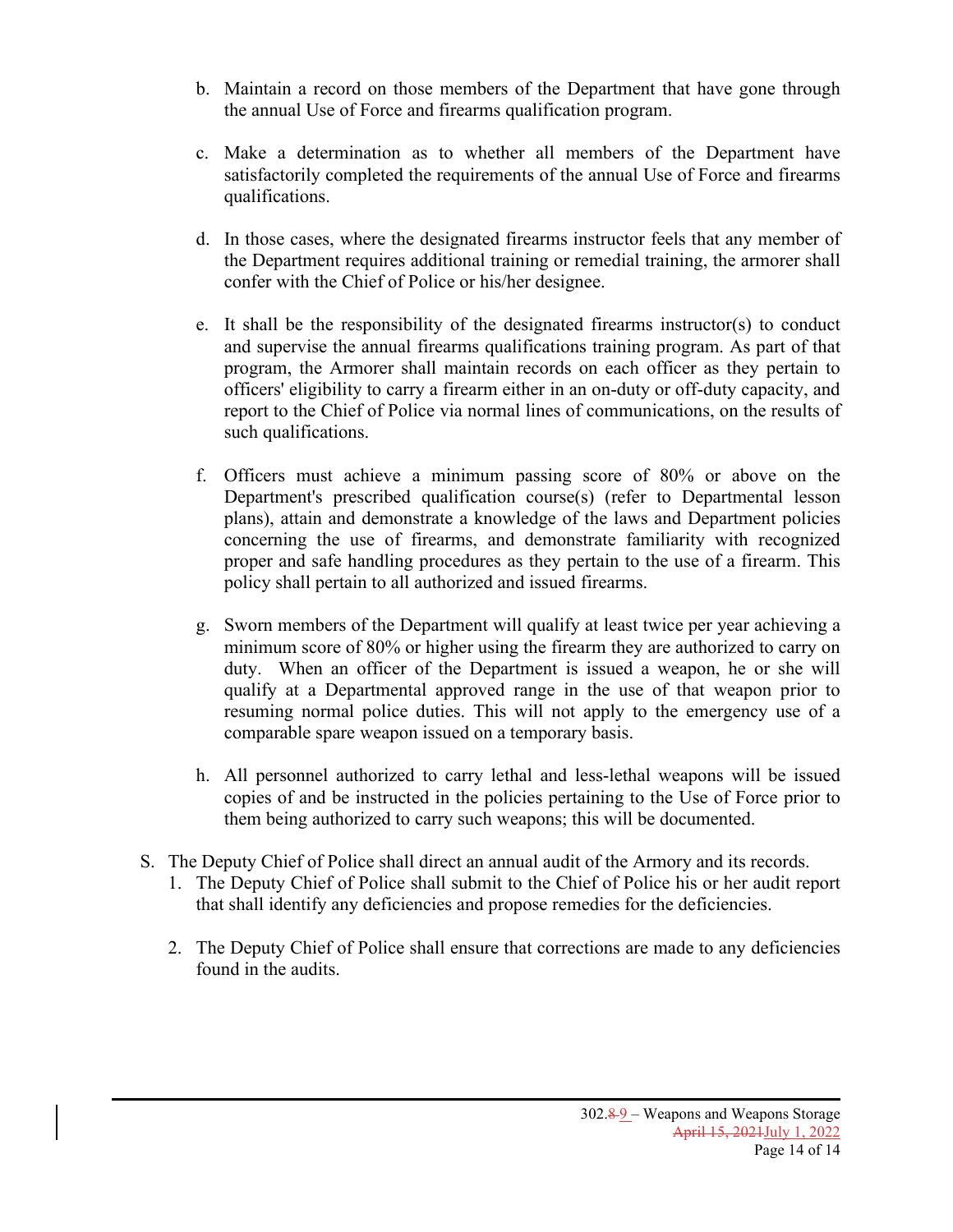| <b>East Haven</b><br><b>Police</b>                            | <b>Type of Directive:</b><br><b>Policies &amp; Procedures</b> |                                      | No. 404.87 |  |
|---------------------------------------------------------------|---------------------------------------------------------------|--------------------------------------|------------|--|
|                                                               | Subject/Title:                                                | <b>Issue Date:</b>                   |            |  |
| Department<br>$V$ $\star$ REST                                | <b>Use of Force</b>                                           | December 1, 2021 DateMay<br>31, 2022 |            |  |
|                                                               |                                                               | <b>Effective Date:</b>               |            |  |
|                                                               |                                                               | January 1, 2022DateJuly 1,<br>2022   |            |  |
|                                                               | <b>Issuing Authority:</b>                                     | <b>Review Date:</b>                  |            |  |
|                                                               | <b>Honorable Board of</b><br><b>Police Commissioners</b>      | <b>Annually</b>                      |            |  |
| <b>References/Attachments:</b>                                |                                                               | <b>Rescinds:</b>                     |            |  |
| Connecticut General Statutes: § 53a-3, 53a-8, 53a-165 to 53a- |                                                               | 404.6, 405.7, 406.8, 408.57          |            |  |
| 167<br>Policies & Procedures #: 302, 407                      |                                                               | <b>Amends:</b>                       |            |  |
| <b>Appendix A – Critical Decision-Making Matrix</b>           |                                                               | N/A                                  |            |  |

### **I. PURPOSE**

- A. The purpose of this Directive is to set forth the policies and procedures of the East Haven Police Department (EHPD) regarding any use of force and the protocols that must be followed whenever an officer exerts any degree of force in the performance of his/her duties.
	- 1. The East Haven Police Department recognizes and values the sanctity of human life and respect for every person's rights and dignity. As guardians of a lawful and ordered society, officers are vested with significant authority, the judicious use of which serves to protect public safety while fortifying public confidence in the legitimacy of the police.
	- 2. The nature of officers' work requires them to make fine judgments, often in dangerous and confusing circumstances, usually by relying on their internalized values, knowledge, and skills rather than on direct oversight.
	- 3. A peaceful resolution is the best, most desired outcome in all situations. To that end, officers must use only the level of force necessary to achieve legitimate, lawful purposes and resolve each situation they face fairly and safely. Acknowledging that circumstances may compel the use of physical force upon a person, up to and including lethal force, police officers must view the use of force as a last resort.
	- 4. The use of force has a profound impact on the persons who are subject to it, the officers who deploy such force, and on the families and members of the community. How members of the Department use force affects how the community views the police and impacts the legitimacy of the Department in the eyes of the community.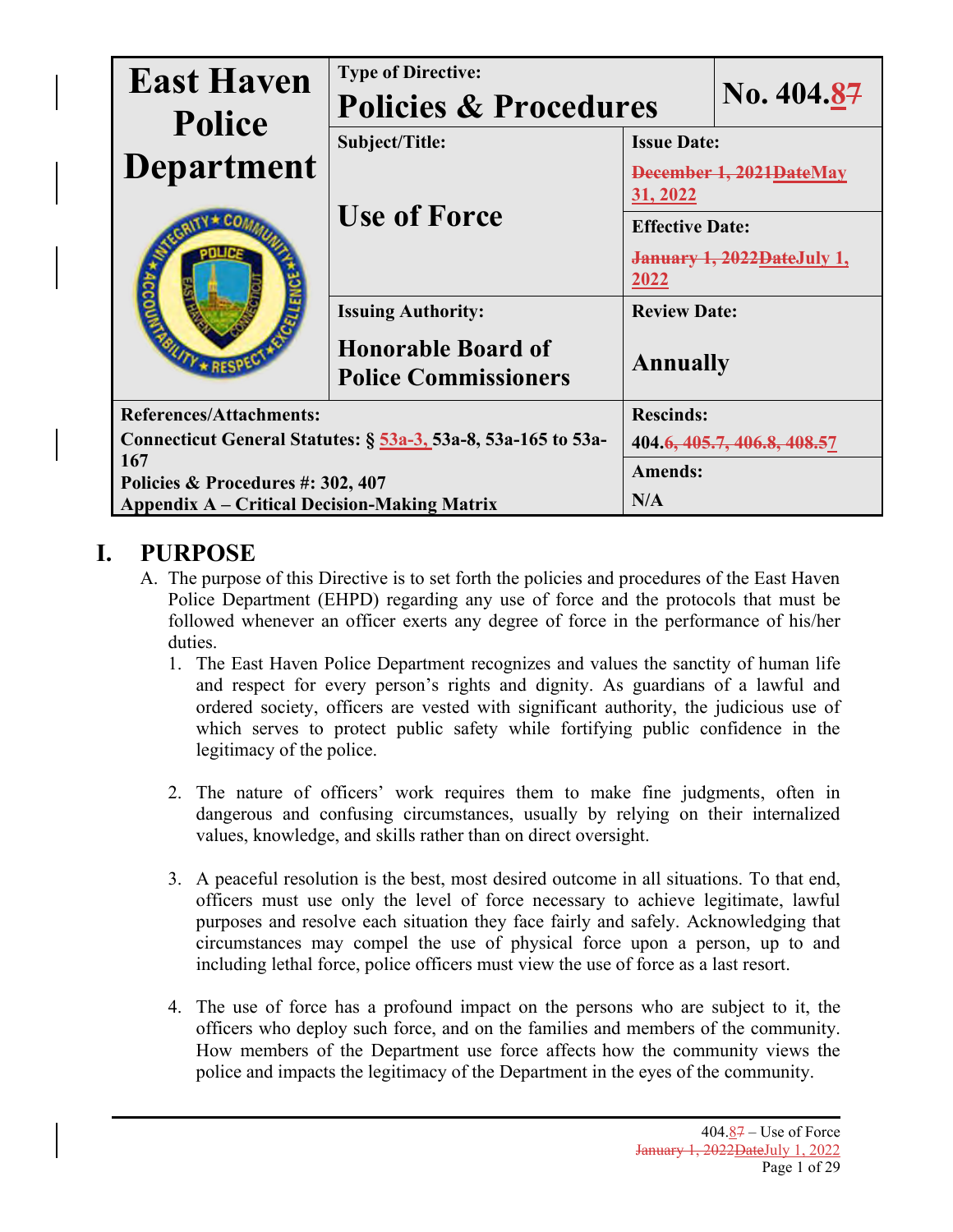5. While not an actual use of force, the mere presence of an officer can be intimidating to some. Therefore, officers should be mindful of their body language and tone of voice upon arrival at a scene and throughout their interaction with subjects, complainants, and witnesses.

## **II. POLICY**

- A. Valuing and protecting human life is the East Haven Police Department's highest priority. The public authorizes the police to use that force which is objectively reasonable for the protection of human life. As such, it is the policy of the Department that officers shall use only the minimum level of force necessary to achieve a lawful purpose.
	- 1. Officers may use lethal force in the performance of their duties only in those situations in which they must defend themselves or others from the use or imminent use of deadly physical force. Lethal force must be used as a last resort.
	- 2. Any use of force, including the use of lethal force, must be reasonable, proportionate to the threat, and employed in a manner consistent with this Directive.
- B. The Department shall maintain use of force policies and procedures, training, and review mechanisms that ensure the use of force by officers is in accordance with the rights, privileges, and immunities secured or protected by the United States Constitution and laws of the United States, and that any unreasonable uses of force are identified and responded to appropriately.
- C. The use of force policies and procedures shall ensure officers use non-force techniques, when possible, to facilitate compliance with police orders; use force only when necessary; use force in a manner that avoids unnecessary injury to officers and civilians; and de-escalate the use of force at the earliest possible moment.
- D. Officers shall evaluate all situations and the need to use force using the Critical Decision-Making Matrix as outlined in Appendix A of this Directive.
- E. Force shall never be used as punishment, regardless of the alleged offense.
- F. Duty to Intervene & Report
	- 1. Officers are prohibited from using force that is unreasonable, excessive or otherwise in violation of the Department's Use of Force Policies and Procedures and/or a violation of Federal and/or State laws.
		- a. Officers who use more force than objectively reasonable and necessary to gain control of a subject or to prevent harm to another person shall be subject to severe discipline and/or discharge from the Department.
	- 2. Any officer acting in a law enforcement capacity who witnesses another officer, regardless of rank or department, use force that the witnessing officer knows to be unreasonable, excessive or illegal, must intervene to attempt to stop such use of force.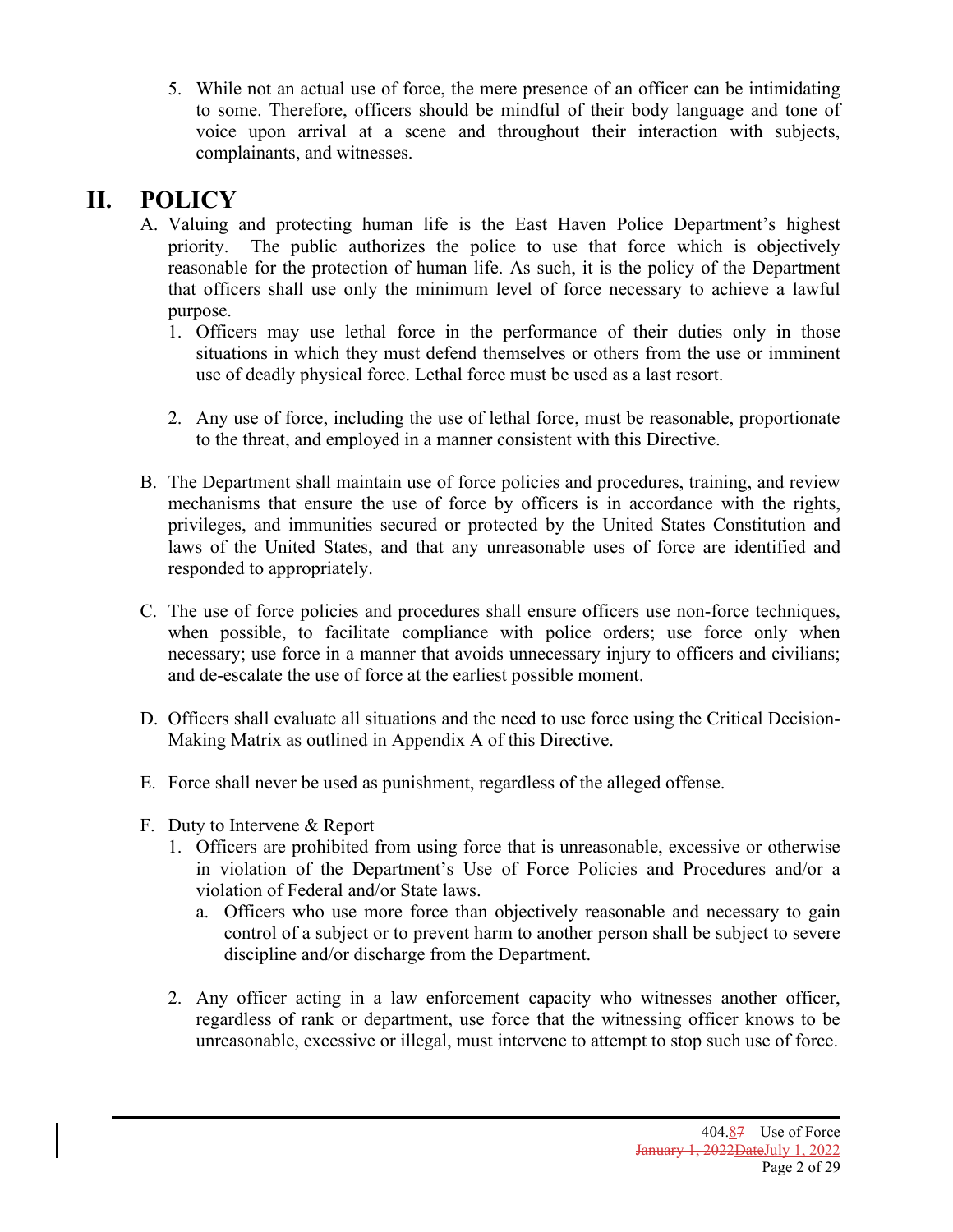- 3. The witnessing officer shall intervene in any manner necessary to stop any unreasonable, excessive or illegal use of force, including by verbal and/or physical means.
	- a. Unreasonable force is any force applied in a manner inconsistent with this Directive or applicable law.
- 4. Any officer who fails to intervene in an incident involving an unreasonable use of force that was witnessed by said officer(s) may be subjected to disciplinary action and criminal prosecution for the actions of the offending officer in accordance with the provisions of Connecticut General Statutes Section § 53a-8.
- 5. The requirements to intervene, however, do not apply to officers acting in an undercover capacity if intervening will significantly compromise their safety or the safety of another.
- 6. In rare cases, exigent circumstances may prevent an officer from complying with the intervention requirements such as the following.
	- a. An officer may be engaged in a simultaneous attempt to apprehend another person.
	- b. An officer may be actively engaged in rendering aid to a seriously injured person.
	- c. An officer may be separated by space, elevation, physical barriers, terrain or other hazards or impediments that prevent access necessary to intervene.
- 7. Circumstances that prevented or impeded an effective intervention shall be promptly reported to the on-duty supervisor and documented as outlined in Policies and Procedures # 407 – Use of Force Review and Investigations.
- 8. Any officer acting in a law enforcement capacity who witnesses another officer, regardless of rank or department, use force that the witnessing officer knows to be unreasonable, excessive or illegal, or otherwise becomes aware of such use of force shall notify the on-duty supervisor as soon as practicable.
	- a. The witnessing officer shall thoroughly document such use of force and how the force was used in an incident report and/or Use of Force Witness Report by the end of his/her tour of duty. The on-duty supervisor shall notify the Captain of the Patrol Division of such incidents, and documentation shall be in accordance with Policies and Procedures # 407 – Use of Force Review and Investigations.
	- b. Any officer who fails to report any unreasonable, excessive or illegal use of force as required by this Directive may be subjected to disciplinary action and criminal prosecution in accordance with the provisions of Connecticut General Statutes Sections § 53a-165 to § 53a-167.
- G. Prohibition Against Retaliation
	- 1. The Department and its employees are strictly prohibited from taking any retaliatory, discriminatory or punitive action against any officer who acts in good faith in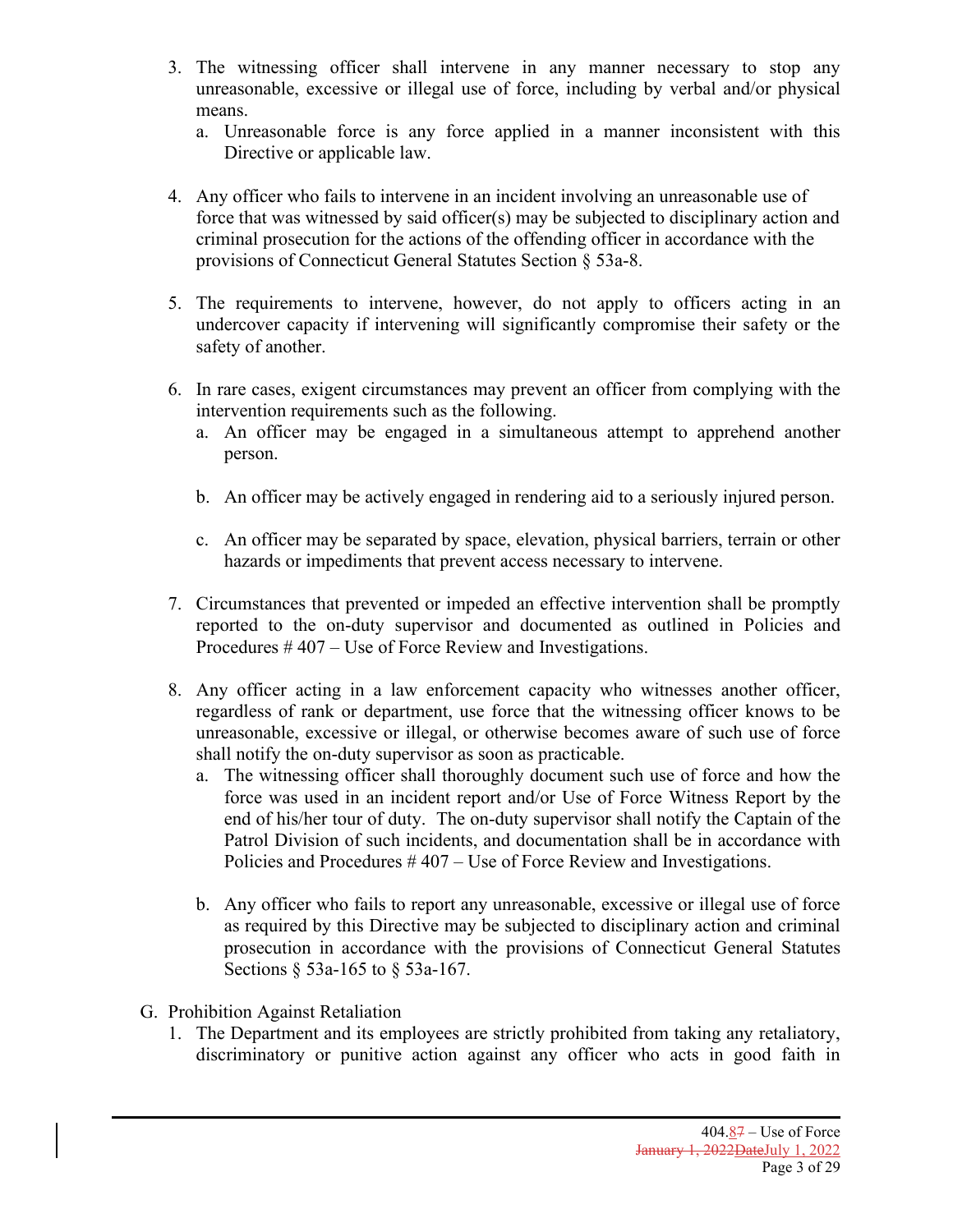accordance with this Directive, intervenes against excessive uses of force, reports misconduct, or cooperates in any internal or criminal investigation related thereto.

H. All officers must comply with this Directive and uphold the legal, moral, and ethical obligations of their sworn service to the public.

### **III. DEFINITIONS**

- A. The Directives governing use of force use certain major terms or phrases to describe and/or define various aspects of less lethal force and lethal force. For purposes of clarifying these terms, a glossary of major terms has been established as follows.
	- 1. Act Aggressively: The subject displays the intent to harm the officer, himself/herself or another person and prevent an officer from placing the subject in custody and taking control. The aggression may manifest itself through a subject taking a fighting stance, punching, kicking, striking, attacks with weapons or other actions which present an imminent threat of physical harm to the officer or another.
	- 2. Acting in a Law Enforcement Capacity: Any on-duty police officer or any off-duty police officer who identifies themselves as such and asserts their law enforcement authority.
	- 3. Active Resistance: Any physical act undertaken by a subject against an officer that could reasonably impede or defeat the officer's lawful attempt to gain control of the subject. Verbal statements alone do not constitute active resistance. Examples include: fighting and breaking the officer's grip.
	- 4. Chief of Police Finding: The Chief of Police or his/her designee report on the findings issued to the officer(s) under investigation and included in the file on the incident maintained by the Internal Affairs Officer (IAO).
	- 5. Chokehold/Neck Restraint: A physical maneuver or other method of restraint applied to the neck area or that otherwise impedes the ability to breathe or restricts blood circulation to the brain.
	- 6. Critical Firearms Discharge: A discharge of a firearm by an officer, including accidental discharges, discharges at animals, and discharges at persons where no one is struck, with the exception of range and training discharges.
	- 7. Deadly Weapon: Any weapon, whether loaded or unloaded, from which a shot may be discharged, or a switchblade knife, gravity knife, billy, blackjack, bludgeon, or metal knuckles.
	- 8. De-Escalation: The use of strategies and/or techniques to reduce the intensity of or stabilize a conflict or potentially volatile situation.
	- 9. *De Minimis Contact*: Physical interaction that is not expected to does not cause pain orresult in injury or alleged injury to another person. and is meant to separate, and/or guide a subject including compliant handcuffing (i.e., guidance without resistance).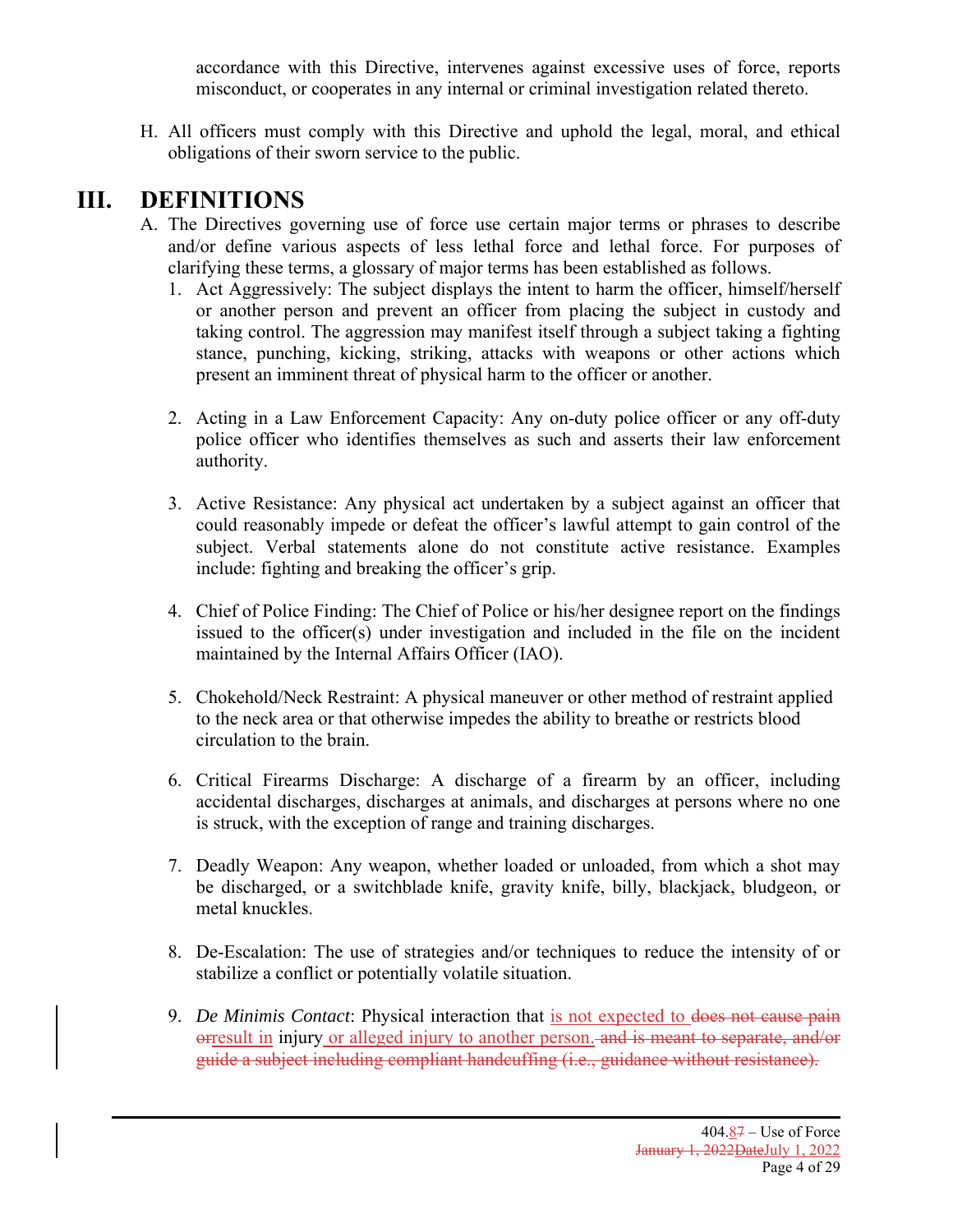- 10. Firearm: A pistol, revolver, shotgun, carbine or machine gun, as well as any instrument capable of discharging a bullet or shot.
- 11. Force Review File: A compilation by the supervisor of the Use of Force Reports, Supervisory Force Review Report and documented evidence for each use of force incident. The Force Review File is reviewed by a Division Head and submitted to the Chief of Police and IAO.
- 12. Hard-hand Control: Force involving the use of controlled knee strikes, elbow strikes, punches, kicks or other striking techniques; hard takedowns and strikes to pressure point areas to control a subject. Such force is impact oriented and presents a moderate chance of physical injury to the subject.
- 13. IAO Use of Force Report: The report submitted to the Chief of Police reporting the IAO's investigation and review of an incident. It shall include the Force Review File.
- 14. Imminent: Likely to occur at any moment; impending; imminent danger an immediate threatened injury sufficient to cause a reasonable and prudent person to defend himself/herself.
- 15. Last Resort: A final course of action, used only when other reasonable options are unavailable or have failed.
- 16. Less Lethal Force: Any force that is not likely to cause serious physical injury or death. Less lethal force includes weaponless defensive and control techniques (such as open hand strikes, elbow or closed fist strikes, leg sweeps, kicks, and forcible restraint), weapons and munitions (such as OC Spray or chemical agents such as tear gas, CEW, projectiles like rubber bullets and bean-bag rounds, batons and other impact weapons, and flash bang devices), and/or K9.
- 17. Less Lethal Weapon: Any apprehension or restraint tool that, when used as designed and intended, is less likely to cause death or serious injury than a conventional lethal weapon (i.e., firearm). Nonetheless, use of a less lethal weapon may result in death or serious injury.
- 18. Lethal Force (Deadly Force): Refers to any use of force likely to cause death or serious physical injury, including, the use of a firearm, neck restraint (i.e., choke hold, arm bar hold, carotid artery hold, lateral vascular neck restraint, and neck restraint or hold with a knee or other object), or strike to the head, neck or throat with a hard object, including a fist.
- 19. Mitigation: The action of reducing the danger, severity, seriousness, or potential harmfulness of a condition or circumstance.
- 20. Necessary: An action chosen when, in an officer's judgement, no effective alternative exists.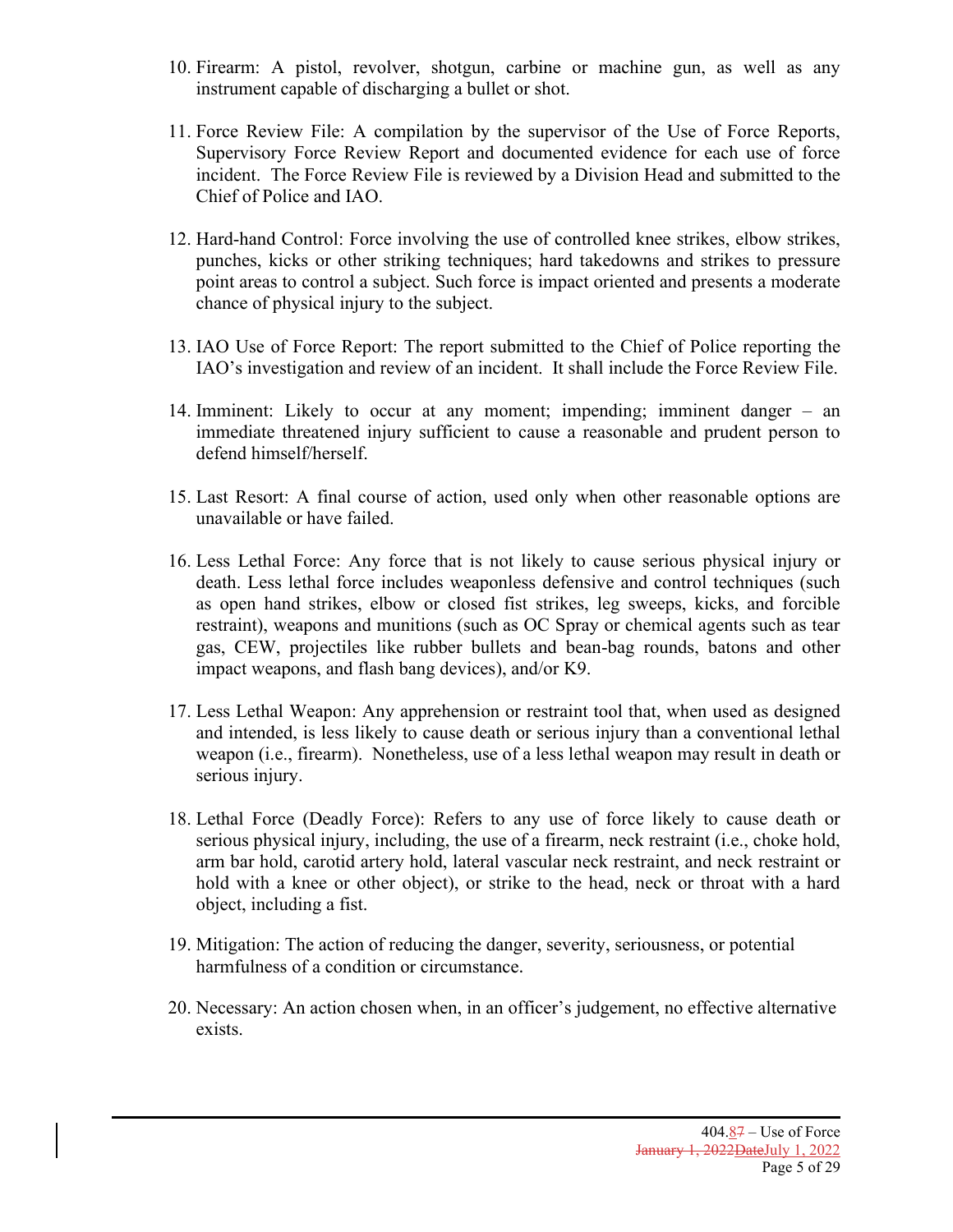- 21. Objectively Reasonable: The legal standard used to determine the lawfulness of a use of force is the Fourth Amendment to the U.S. Constitution. The U.S. Supreme Court established this standard in its ruling in Graham v. Connor (490- U.S. 386, 1989).
	- a. The Court held, "...that all claims that law enforcement officers have used excessive force – lethal or not – in the course of an arrest, investigatory stop, or other seizure of a free citizen should be analyzed under the Fourth Amendment and its objective reasonableness standard...The Fourth Amendment "reasonableness" inquiry is whether the officers' actions are 'objectively reasonable' in light of the facts and circumstances confronting them, without regard to their underlying intent or motivation. The 'reasonableness' of a particular use of force must be judged from the perspective of a reasonable officer on the scene, and its calculus must embody an allowance for the fact that police officers are often forced to make split-second decisions about the amount of force necessary in a particular situation."
	- b. The force must be reasonable under the circumstances known to the officer at the time the force was used.
- 22. Officer Created Jeopardy: Refers to situations where, officers needlessly put themselves in a position where they must use lethal (deadly) force to protect themselves.
- 23. Officer Involved Shooting Incident: A line-of-duty incident where a shooting causes death or serious bodily injury to an officer or other person.
- 24. Passive Resistance: Refers to an unarmed, non-violent person's failure or refusal to cooperate with a police officer's lawful directions, such as in an act of civil disobedience or by a non-violent handcuffed person. Passive resistance generally involves lack of voluntary movement by the resister. Examples include: standing stationary and not moving upon lawful direction, falling limply and refusing to use their own power to move (becoming "dead weight"), holding onto a fixed object, or locking arms to another during a protest or demonstration.
- 25. Physical Force: Any intentional contact used upon or directed toward the body of another person, including restraint and confinement. Physical Force rises above *De Minimis Contact*.
- 26. Physical Injury: Refers to any impairment of physical condition or pain.
- 27. Police Officer: Refers to any Connecticut peace officer, as defined in Connecticut General Statutes Section § 53a-3, or otherwise not mentioned such as other Federal or State Agencies.
- 28. Positional Asphyxia: A condition where the supply of oxygen to a person's body is deficient because their body position prevents them from breathing adequately, usually as a result of an airway obstruction or limitation in chest wall expansion.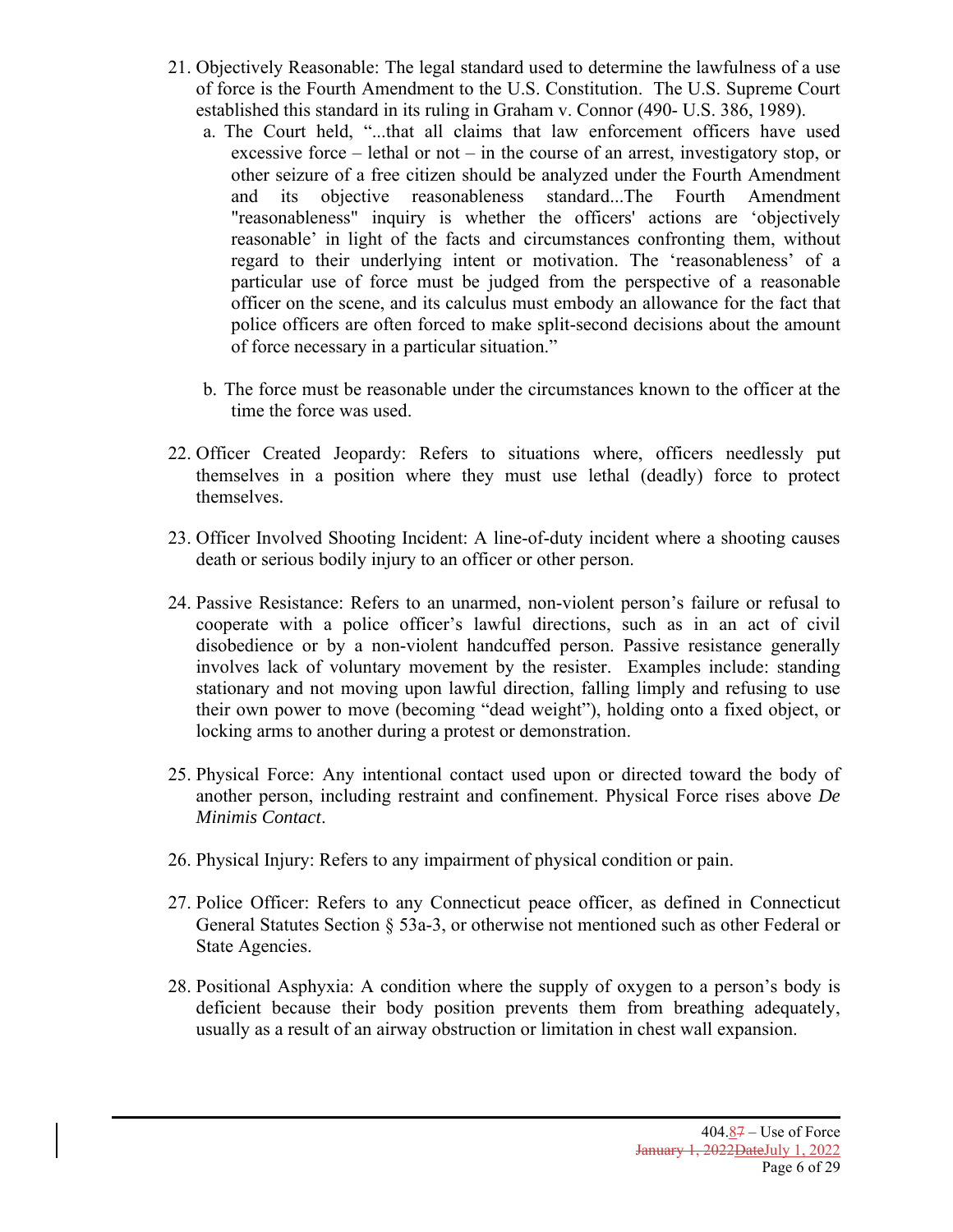- 29. Probable Cause: Probable cause for arrest exists if, at the time of arrest, the facts within the knowledge of the arresting officer (or within the collective knowledge of the police) are reasonably trustworthy and are sufficient to cause a reasonable person to believe that the person being arrested has committed or is committing the crime for which the arrest is being made.
- 30. Proportional Force: Force that is reasonably necessary to overcome the level of resistance, aggression, or threat an officer confronts.
- 31. Reasonable: Refers to sound, sensible, and not excessive under the circumstances.
- 32. Reasonable belief that a person has committed an offense: Refers to a reasonable belief in facts or circumstances which if true would in law constitute an offense. If the facts or circumstances would not legally constitute an offense, an incorrect belief that they do, even if reasonable, does not justify the use of physical force.
- 33. Resisting Arrest/Interfering with Police: Refers to the act of a person who knowingly prevents or attempts to prevent a police officer, acting under the color of his/her official authority, from effectuating an arrest. To resist arrest includes such things as using or threatening to use physical force or violence against a law enforcement officer, or the use of any other means to create a substantial risk of physical injury to a police officer.
- 34. Serious Physical Injury: Refers to physical injury that creates a substantial risk of death, serious protracted and obvious disfigurement, a serious health impairment, or an extended loss or impairment of any body part or bodily organ.
- 35. Soft-Hand Control: Force involving the use of pressure point techniques, grabs, holds, soft takedowns, and joint locks/manipulation to control a subject. Such force is not impact oriented and presents a minimal chance of physical injury to the subject.
- 36. Supervisory Force Review Report: The immediate supervisor's report on an incident involving use of force.
- 37. Unreasonable Force: Any force applied in a manner inconsistent with this Directive or applicable law.
- 38. Unreasonable Risk: Any unwarranted exposure to the possibility of a negative consequence.
- 39. Use of Force Report: To be completed by all officers who used force.
- 40. Use of Force Witness Report: To be completed by all officers who witnessed the use of force by other officers.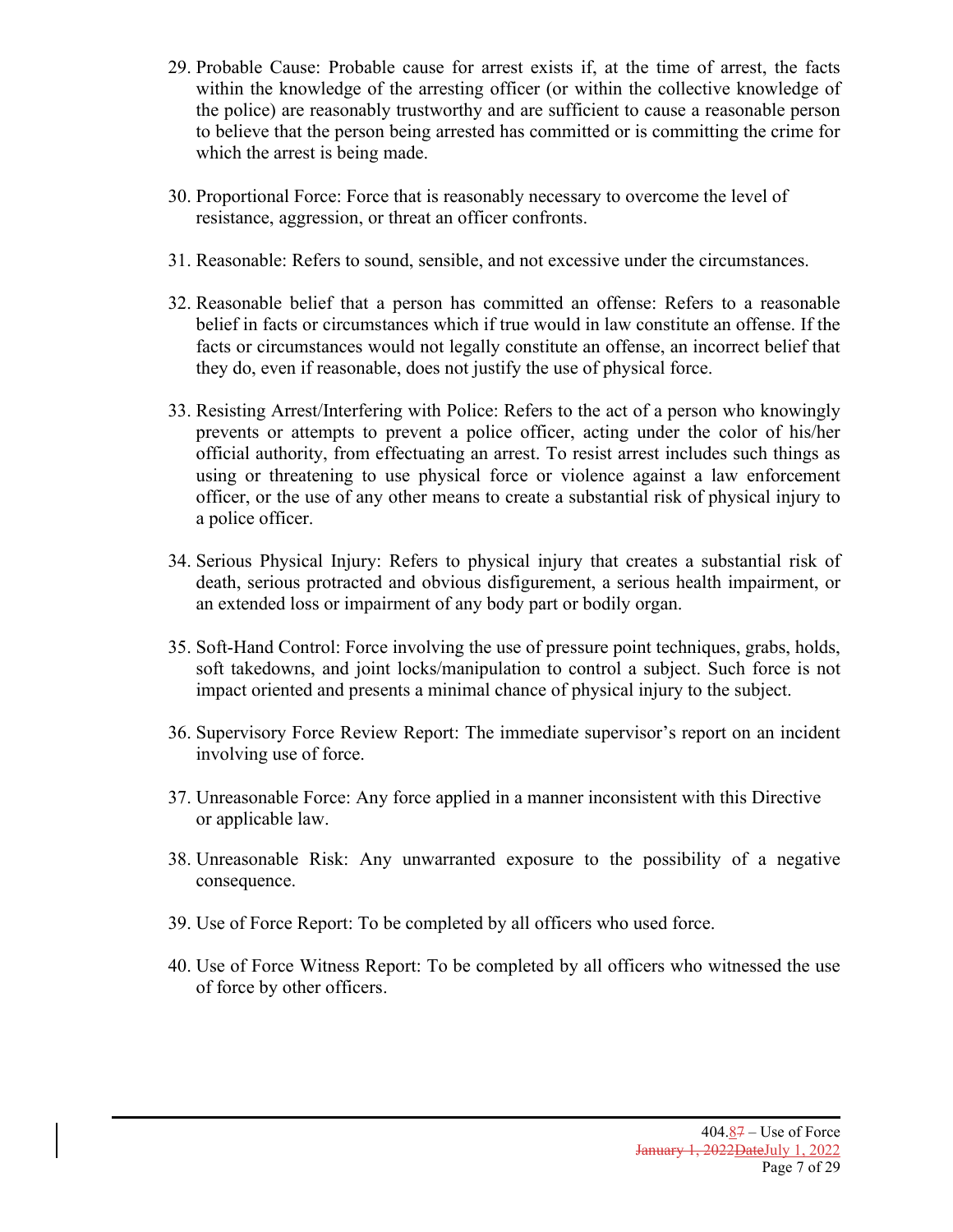# **IV. PROCEDURES**

- A. De-escalation & Mitigation
	- 1. When feasible, officers shall utilize de-escalation techniques and/or verbal warnings prior to using force.
	- 2. Officers should use force as a last resort and employ de-escalation and mitigation techniques to the greatest extent practicable.
	- 3. Officers are not required to delay taking protective measures that are immediately necessary. Furthermore, officers are not required to place themselves or others at imminent risk of harm in order to attempt de-escalation, but they should consider the following options that might minimize or avoid the use of force.
		- a. Using a non-threatening, non-confrontational tone of voice.
		- b. Listening carefully and expressing empathy.
		- c. Slowing down the pace of an incident.
		- d. Waiting to take action until the threat subsides.
		- e. Placing additional space or barriers between the officer and a person.
		- f. Permitting a person to move about.
		- g. Permitting a person to ask questions or engage in conversation.
		- h. Tactical repositioning or seeking cover.
		- i. Requesting additional resources.
	- 4. De-escalation is most effective when done purposefully, with patience and flexibility. These techniques should only be employed when circumstances permit, and it is safe to do so.
- B. Use of Physical Force
	- 1. Before resorting to physical force and whenever safe and feasible, officers should first make reasonable attempts to gain compliance through verbal commands and allow appropriate time under the circumstances for voluntary compliance. An officer should consider the following before deciding to use physical force.
		- a. The immediacy of the threat.
		- b. The nature and severity of the crime or circumstances.
		- c. The nature and duration of actions taken by the subject.
		- d. Whether the subject is actively resisting custody.
		- e. Whether the subject is attempting to evade arrest by flight.
		- f. The number of subjects in comparison to the number of officers.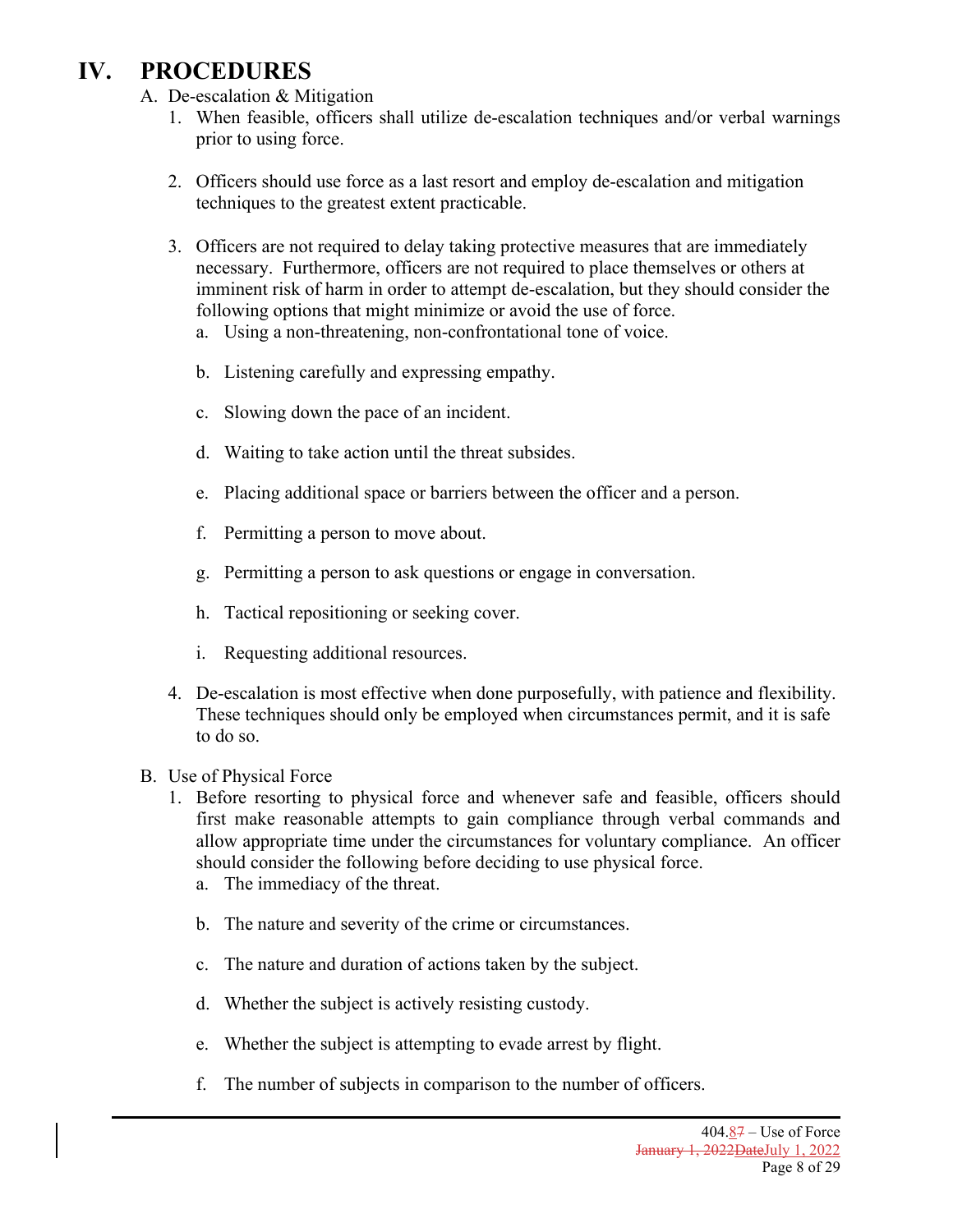- g. The size and condition of the subject in comparison to the officer.
- h. The age, health, and condition of the subject.
- i. The subject's violent history, if known.
- j. The presence of a hostile crowd or agitators.
- k. Whether the subject is under the influence of drugs or alcohol to the extent it would affect their tolerance towards pain.
- 2. Officers shall use only that degree of force that is necessary, reasonable, and proportionate to the threat encountered. Physical force may only be used to achieve a lawful purpose such as making a lawful arrest, placing a person into protective custody, effectively bringing an incident under control, or defending themselves or others from the use or imminent use of physical force.
	- a. Control is reached when a person either complies with an officer's directions, or the suspect is restrained or apprehended and no longer presents a threat to the officer or others. Since officers will encounter a wide range of behaviors, they must be prepared to utilize a range of force options to maintain and/or re-establish control by overcoming resistance to the officers' lawful authority while minimizing injuries, bearing in mind that the use of force must be reasonably necessary under the circumstances.
		- 1) Once under an officer's control, restrained persons shall be positioned so that their breathing is not obstructed. Restrained persons should be maintained in a seated position or placed on their side. Restrained persons should not be placed in a prone or other position that increases the risk of positional asphyxia.
- 3. When necessary and reasonable, an officer may use proportionate physical force to:
	- a. Gain control of a subject who poses an imminent risk to the officer, themselves, or a third person.
	- b. Effect an arrest of a person whom the officer reasonably believes to have committed an offense unless the officer knows the arrest is not authorized.
	- c. Effect an arrest, pursuant to a warrant unless the officer knows the arrest warrant is invalid.
	- d. Prevent the escape from custody of a person, unless the officer knows the custody is not authorized.
	- e. Gain compliance to a lawful order.
- C. The lawful and proper use of force is limited to only that which is necessary, reasonable, and proportionate to the threat encountered. This includes lethal and/or less lethal force, with lethal or less lethal weapons.
- D. Prohibitions & Restrictions on the Use of Physical Force
	- 1. The use of physical force included in the following actions are prohibited.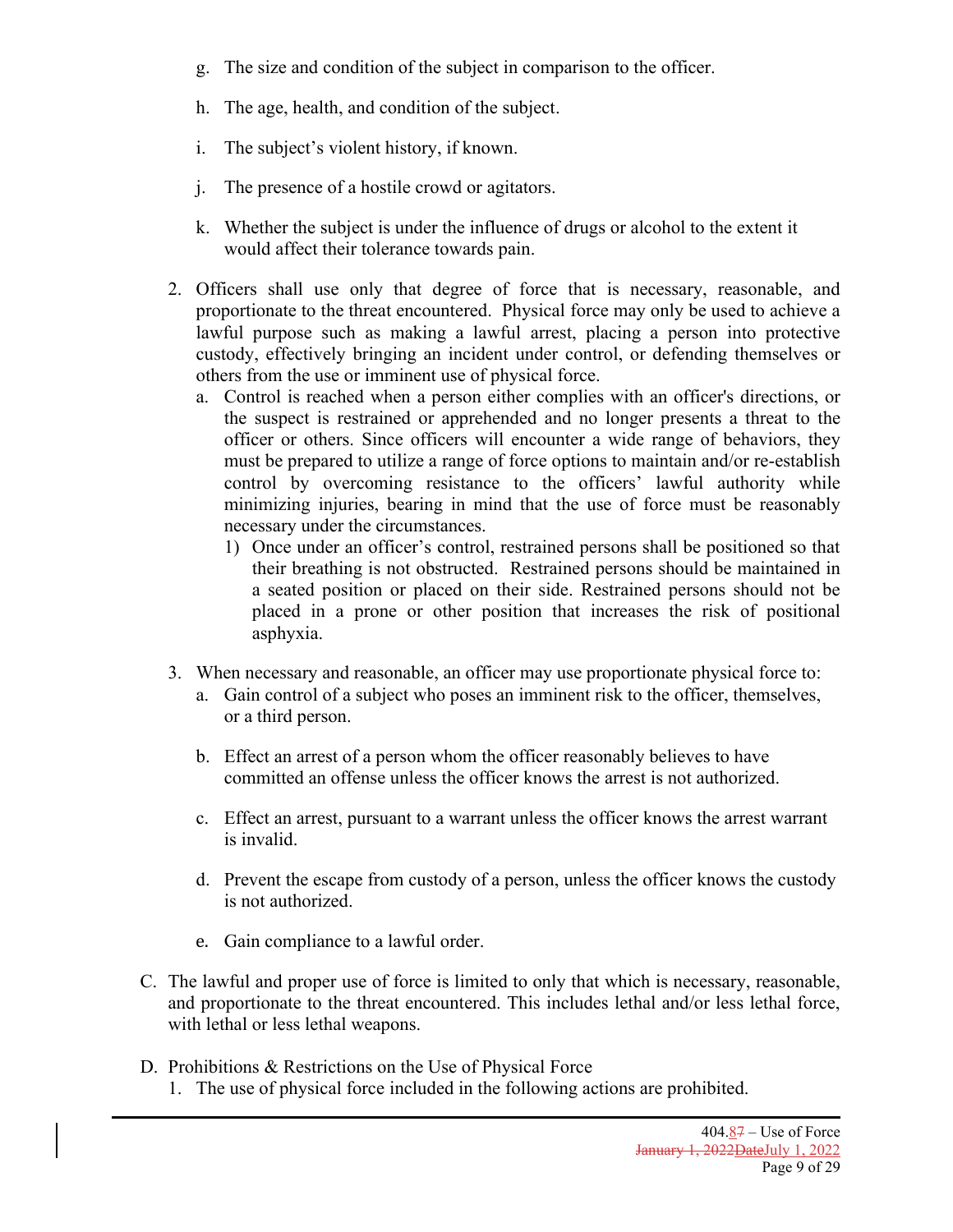- a. Using physical force against any handcuffed or restrained person except to the extent necessary to counter active resistance, prevent escape, prevent the person from sustaining injury, or prevent the person from injuring another.
- b. Using physical force for the purpose of retaliation.
- c. Using physical force against a person whose health, age, physical condition, or circumstances make it likely that serious physical injury will result.
- d. Standing on or kneeling on the neck of another person.
- 2. The following are prohibited except under circumstances where lethal force is deemed reasonable and necessary, consistent with this Directive.
	- a. The intentional use of a chokehold or neck restraint including, but not limited to the following.
		- 1) Arm bar hold.
		- 2) Carotid artery hold.
		- 3) Lateral vascular neck restraint.
		- 4) Neck restraint or hold with a knee or other object.
	- b. Intentional strikes to the head, neck, spine, or sternum with an impact weapon (i.e. collapsible baton), improvised impact weapon, knee, kick, or hard object, or striking the head against a hard surface.
	- c. The intentional discharge of a less lethal launcher projectile at close range to the head, neck, or chest.
- E. Use of Less Lethal Force
	- 1. An officer may use less lethal force when it is reasonable and necessary to overcome the use or imminent use of force against an officer or a third person. The level of less lethal force used must be proportionate to the threat, perceived or existing. The use of less lethal force is permissible in the following cases to:
		- a. Protect themselves or others against the use of unlawful force, violence, or an attack by another person.
		- b. Prevent another from committing suicide or inflicting serious physical injury upon himself /herself.
		- c. Thwart the commission of a crime involving or threatening the use of physical injury, damage to, or loss of property, or a breach of the peace.
		- d. Effectuate a lawful arrest for any offense or crime under the laws and the subject is beyond being passive resistance.
	- 2. Less lethal force may not be used against any person engaged in passive resistance.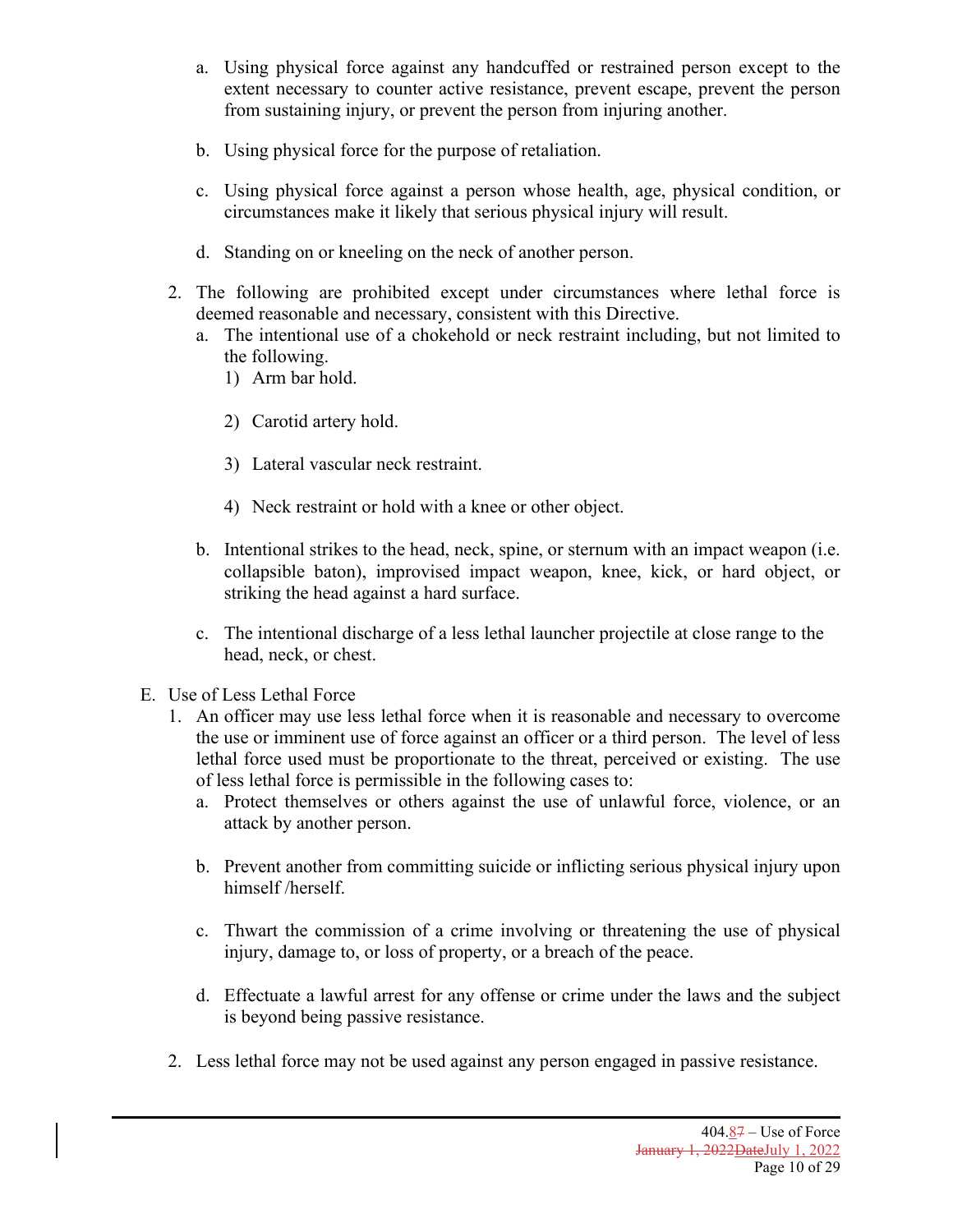- 3. An officer must immediately cease the use of less lethal force to effectuate an arrest once the suspect's resistance or physical force against the officer has ceased.
- 4. Authorized Less Lethal Weapons
	- a. Officers shall use all authorized less lethal weapons in the manner prescribed during Department training for that particular weapon, and consistent with the Department's Policies and Procedures. Further, no officer will be permitted to employ any Department issued weapon prior to successfully completing Department training courses or other courses of training required by the State of Connecticut Police Officers Standards and Training Council (CT POST). Authorized less lethal weapons are:
		- 1) Conducted Electrical Weapons (CEW): Taser X-26P
			- a) CEW Department issued only, to be carried on the support side from the belt area or a drop holster.
		- 2) Collapsible Baton and Holder Department Issued Only
		- 3) Oleoresin Capsicum (OC) Spray Department Issued Only
		- 4) 40MM Less Lethal Ammunition Launcher Department Issued Only
	- b. Under no circumstances shall an officer carry any weapon on duty that has not been authorized by the Department.
	- c. Use of Conducted Electrical Weapon
		- 1) The Taser X-26P, hereinafter referred to as "the CEW": the CEW authorized and issued by the East Haven Police Department. They are less lethal force alternatives used to assist officers in the performance of their duties. The CEW is designed for self-defense and/or to temporarily immobilize a subject who is actively resisting arrest. Any other use of the CEW is prohibited.
		- 2) Officers shall report all CEW discharges, except for training discharges, to their supervisor and the East Haven Public Safety Communications Center (EHPSCC) as soon as possible.
		- 3) A supervisor shall respond to any scene at which a CEW is deployed, absent exceptional circumstances. If a supervisor cannot respond, they shall document the circumstances preventing their response.
		- 4) The CEW may be used in situations where time and conditions permit and in accordance with this Directive. It can be an extremely effective control device for close range incapacitation.
			- a) The CEW has a red dot laser and a built-in flashlight that activates as soon as the CEW is turned on. Once un-holstered, the officer's body worn camera shall be activated.
			- b) When deploying a cartridge from the CEW, frontal shots are strongly discouraged except in situations of self-defense or defense of another. The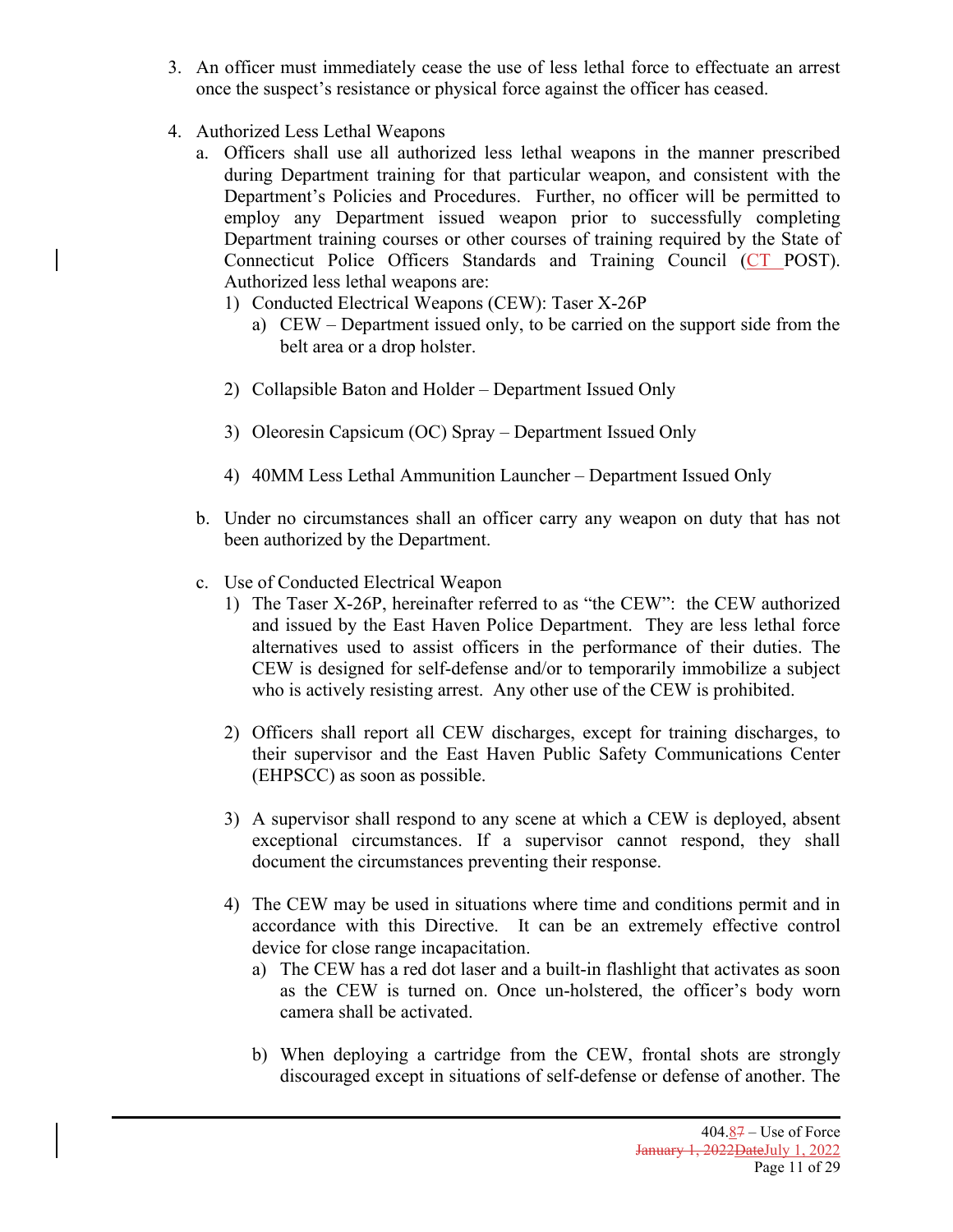CEW should never be aimed at an individual's head, neck, eyes, throat, chest/breast, or genitals. The preferred target area is the back of the individual actively resisting arrest.

- c) The CEW may be deployed on a suspect actively resisting arrest when there is probable cause to arrest the suspect, or to defend oneself or another from active aggression.
- d) An individual simply fleeing from an officer, absent additional justification, does not warrant the use of the CEW.
- e) Each application is a separate use of force.
- f) After each application an officer must assess the subject's ability to comply. Multiple applications are not justified just because the subject does not respond.
- g) Officers must allow subjects time to comply between subsequent applications.
- h) After one standard CEW cycle (5 seconds), the officer shall re-evaluate the situation to determine if subsequent cycles are necessary. Officers shall be trained in the risks of prolonged or repeated CEW exposure, including that exposure to the CEW for longer than 15 seconds (whether due to multiple applications or continuous cycling) may increase the risk of death or serious injury. Officers shall clearly articulate and justify each and every cycle used against a subject in a written Use of Force Report.
- i) Officers shall consider the following prior to utilization of the CEW as a force option.
	- i. The severity of the crime.
	- ii. The risk of danger posed to others if the suspect is not promptly apprehended.
	- iii. The potential risk of secondary injury to the suspect due to environmental conditions.
	- iv. Due to the high voltage electronic energy of the CEW, NEVER fire the CEW near flammable materials (such as chemical irritant with an alcohol-based propellant, gasoline, kerosene, or in a natural gas environment).
- j) Use the CEW for self-defense or to control subjects that are actively resisting arrest. When possible, give the subject a verbal warning that the CEW will be deployed unless exigent circumstances exist that would make it imprudent to do so.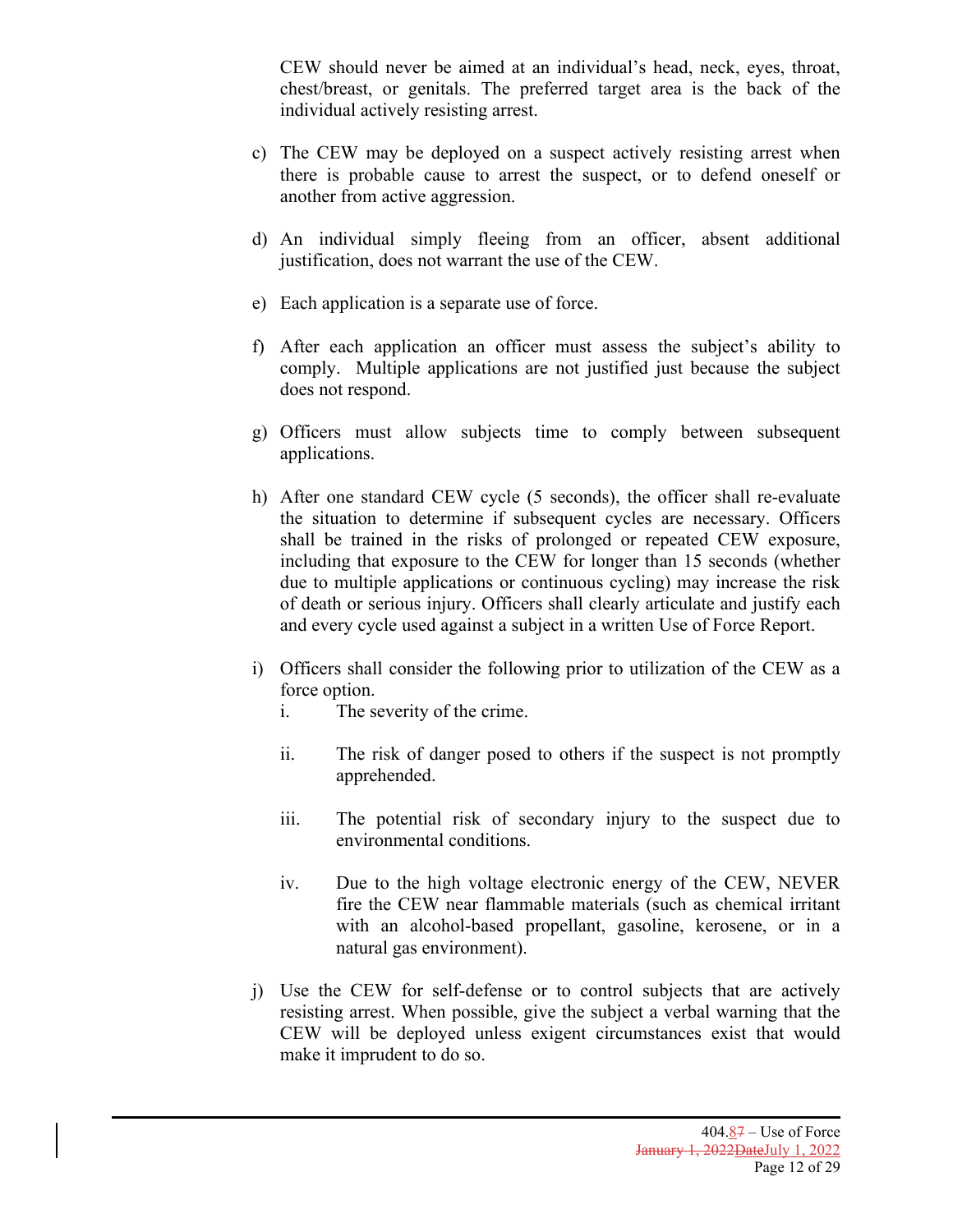- k) A CEW shall never be used as a torture device. Use of the CEW in "horseplay" or in any manner not prescribed herein is prohibited.
- l) CEWs shall not be used in drive stun mode as a pain compliance technique. CEWs shall be used in drive stun mode only to supplement the probe mode to complete the incapacitation circuit, or as a countermeasure to gain separation between officers and the subject so that officers can consider another force option.
- m) Officers should avoid using the CEW on obviously pregnant females, elderly persons, children, visibly frail persons or persons with a slight build and persons in medical or mental crisis except where lethal force would be permitted, or where the officer has reasonable cause to believe there is an imminent risk of serious physical injury and lesser force options are not feasible.
	- i. Officers shall be trained in the increased risks CEWs may present to the listed vulnerable populations.
- n) Officers shall not use CEWs where such deployment will cause serious physical injury or death from situational hazards; including falling, drowning, losing control of a moving vehicle, or becoming ignited from the presence of a potentially explosive or flammable material or substance, except where lethal force would be permitted.
- o) Officers should, if possible, obtain backup before using the CEW to control the subject.
- p) Additional officers on the scene of an CEW deployment should attempt to restrain and handcuff a subject during an active CEW cycle. They should use other means to subdue the subject if the CEW is ineffective.
- q) Officers will use caution.
- r) Depressing the trigger on the CEW will propel two darts from the attached cartridge. Once the CEW is fired, it will automatically cycle for five seconds if the trigger is released. The CEW will continue to cycle if the trigger remains depressed. The officer can turn it off before the fivesecond cycle stops. However, it is recommended that officers permit the CEW to cycle for the full five seconds to maximize effectiveness. Officers should give commands to the suspect and attempt to gain compliance.
- s) It is necessary for both darts in a cartridge to hit some part of the suspect's clothing or body for total incapacitation. If only one dart penetrates the subject, the CEW is ineffective. Should this occur and the subject continues to act aggressively, place the CEW against the subject's body to complete the circuit, causing complete incapacitation.
- t) Discharging the CEW at Animals.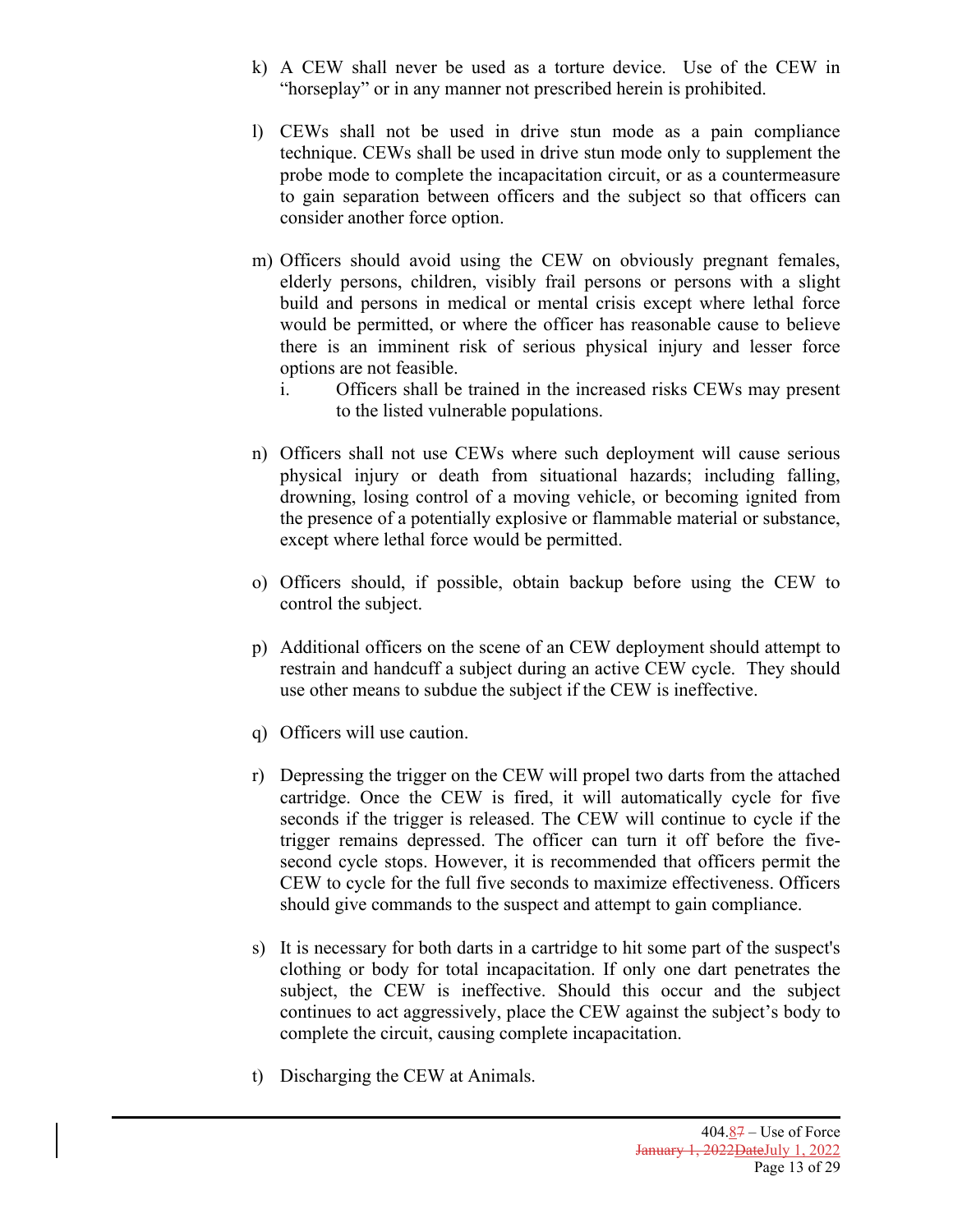- i. The CEW is an effective tool for stopping the aggressive behavior of wild or potentially dangerous animals. The CEW is especially effective for vicious and/or dangerous dogs.
- ii. Officers using an CEW on an animal may need to adjust their aim to ensure contact is made with both probes.
- 5) Potential Medical Concerns: In rare circumstances, there have been medical concerns raised about CEW barbs deployed to the chest region causing sudden cardiac arrest. According to the manufacturer of the CEW, the aforementioned preferred target areas increase the distance of the dart-to-heart safety margin. Qualified medical personnel, for example, EMTs or hospital staff, must be called upon to remove darts embedded in a subject's skin using the appropriate technique.
- 6) Individuals who are subjected to the use of the CEW shall be provided with medical attention as soon as practical in accordance with this Directive.
- 7) Activations Requiring Supervisor Documentation: When necessary, a supervisor will download the CEW information stored in the data chip of the CEW by connecting to the data port on the rear of the CEW and downloading the information to the Department's computer system.
	- a) All activations with the exception of daily spark tests, training applications, or other situations exempt by other sections of this Directive require the investigating supervisor to provide a written report in the Department review system reviewing the activation.
	- b) Following an CEW deployment, supervisors shall complete an Electronic Defense Weapon Report in addition to the Supervisory Force Review Report and attach the downloaded CEW Device Log. The report shall then be submitted to the Records Division.
	- c) Investigating supervisors will take special note of the following.
		- i. Activations not consistent with daily spark tests or previously documented use of force incidents.
		- ii. Multiple activations.
		- iii. Three or more consecutive activations with minimal time in between the activations.
- 8) All officers shall receive comprehensive training and annual in-service refresher training on the guidelines on when and how to use CEWs.
	- a) Officers shall be trained in the increased risks CEWs may present to the listed vulnerable populations.
- 9) The Department will monitor its use of CEWs and will conduct periodic analyses of practices and trends. The Department shall include the number of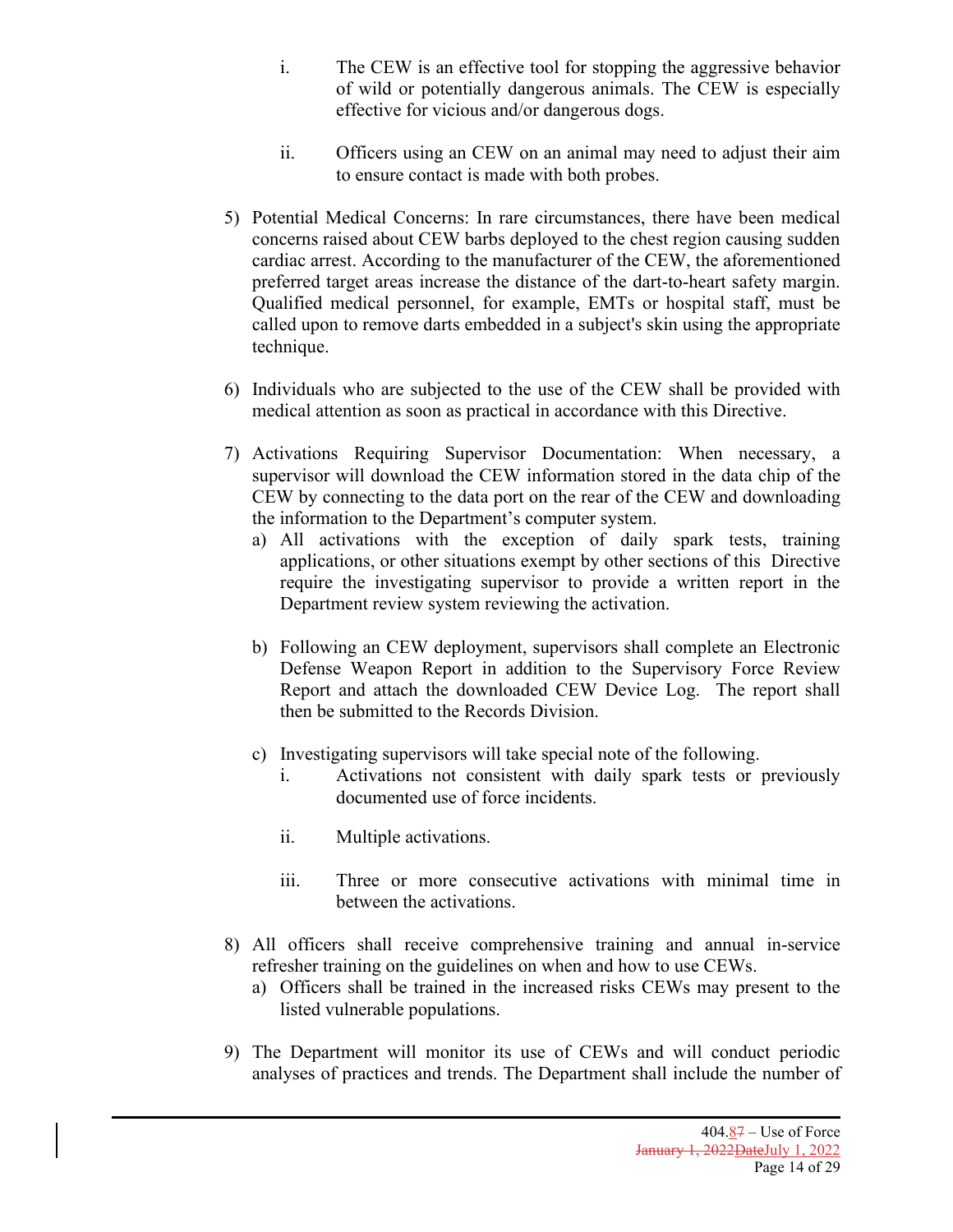CEWs in operation and the number of CEW uses as elements of the EIS. Analysis of this data shall include a determination of whether CEWs result in an increase in the use of force and whether officer and subject injuries are affected by the rate of CEW use. CEW data and analysis shall be included in the Department's Annual Use of Force Report.

- 10) All officers certified in its use will be required to carry the CEW while on duty in uniform working patrol or security details and overtime assignments. Officers working extra duty traffic details are not required to carry their CEW however, it is highly recommended that they do.
- 11) Officers shall receive annual CEW certifications, which should consist of physical competency, weapon retention; Use of Force Policies, including any policy changes, technology changes, and scenario-based training.
- 12) Officers authorized to deploy the CEW will be issued one spare cartridge. The spare cartridge shall be stored and carried in a manner consistent with training and the cartridge will be replaced consistent with the manufacturer's expiration requirements. Employees who are issued cartridges must notify the Head of the Administrative and Training Division ninety (90) days prior to the expiration of the cartridges issued to them, so they can be replaced.
- 13) At the end of every calendar year, the Internal Affairs Officer will prepare an annual report on all CEW usage and deployments.
- d. Use of the Collapsible Baton
	- 1) The collapsible baton is to be used for defensive and control purposes. It is to be used by officers to defend themselves or other persons when under attack and/or to control the person who is combative when the officer is trying to arrest him/her. The use of the baton is permitted when it is necessary to effect an arrest of a subject who is actively resisting; to prevent the escape of an actively resisting subject; in self-defense, or in the defense of others. Officers should take the following into consideration:
		- a) The severity of the crime involved.
		- b) The actions of the subject.
		- c) Whether the subject poses an immediate threat to the safety of the officers or of others.
	- 2) There are three categories of target areas on the body for strikes relative to force exerted by an aggressive subject. The officers' use of force should take into consideration escalating and de-escalating options based on the threat assessment, officer/subject factors and the probability of severe injury.
		- a) The primary target areas on the body: when the subject is actively resisting an officer are the shoulder, upper arms, forearms and hands, buttocks, upper thighs, calf muscles, abdomen, shins, feet. EXCEPT FOR THE HEAD, STERNUM, NECK AND SPINE, AND SOLAR PLEXUS, the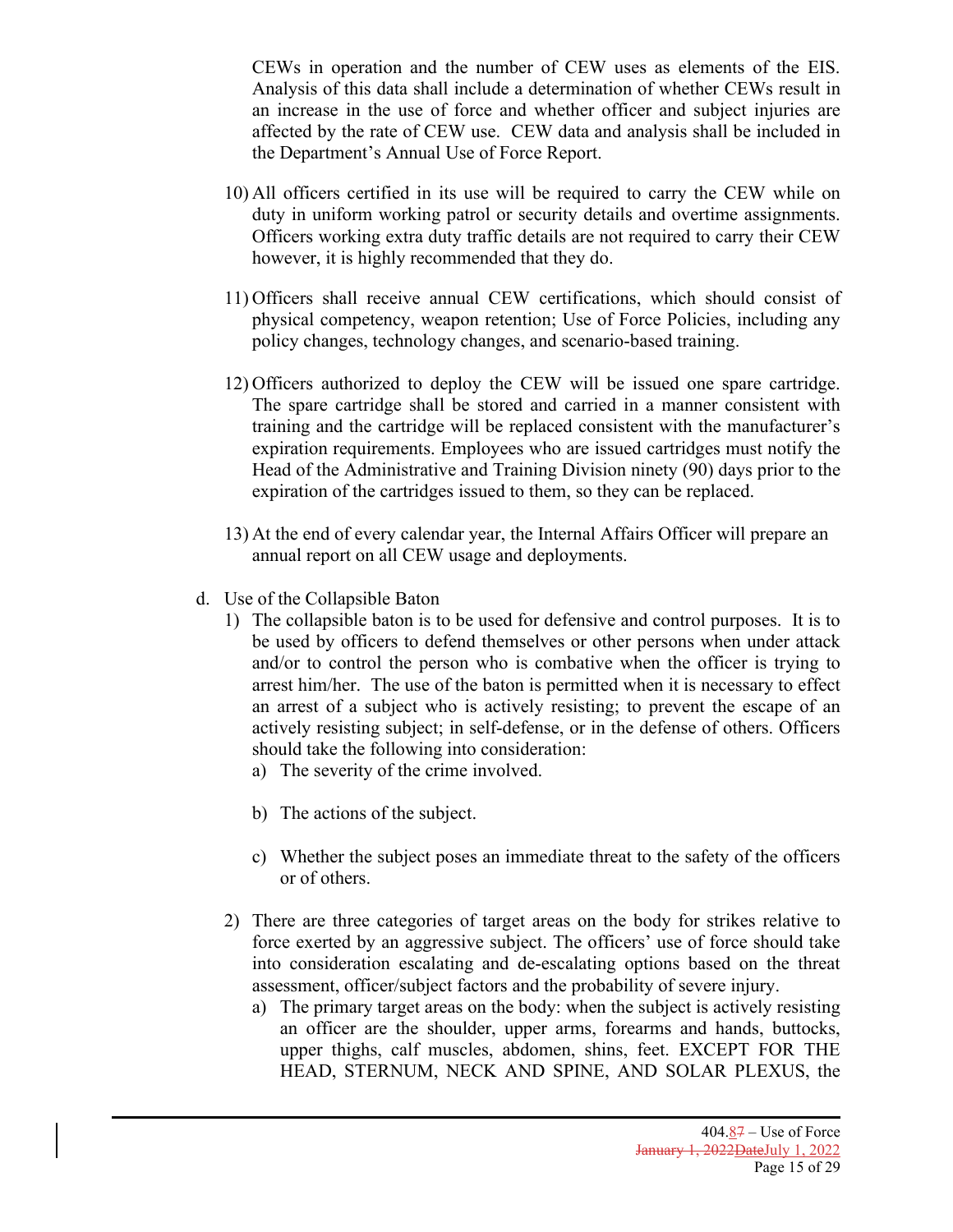whole body is a primary target area for the application of control device blocking and restraint skills.

- b) The secondary target areas are for confrontations where the subject is assaulting an officer or another person, or when force applied does not correspond with the threat level. Secondary target areas consist of the collarbone, groin, knee joints, elbow joints, rib cage and upper abdomen.
- c) The third and last target areas are designed for confrontations where the subject is attempting to cause serious physical injury to an officer or another. These target areas are the head, neck, solar plexus, kidney, sternum, spine and tailbone. Physical force directed to these areas pose a greater risk of injury to the subject and in certain cases may result in unconsciousness, serious physical injury, or death.
- 3) All officers certified in its use will be required to carry the collapsible baton while on duty working patrol in uniform or any security details and overtime assignments.
- 4) Individuals who are subjected to the use of the collapsible baton shall be provided with medical attention as soon as practical in accordance with this Directive.
- e. Use of Oleoresin Capsicum (OC) Spray
	- 1) The use of OC Spray shall be accordance with this Directive and Departmentapproved training.
	- 2) The effects of OC Spray vary in the way the product has been manufactured and delivered. However, as a general rule a one to two-second burst to the face upon contact will affect three major areas: 1) the eyes, 2) the respiratory system, and 3) the skin and the upper and/or lower body. All effects are temporary and may subside within 30 minutes to 45 minutes.
	- 3) OC Spray is designed for use when persuasion, verbal commands and moderate physical control has been ineffective or would be futile to overcome the use or imminent use of force against an officer or a third person.
	- 4) OC Spray is used when it is necessary to defend against an unarmed aggressor or when physical force is required to apprehend or restrain an actively resisting subject.
		- a) OC Spray may not be used against any person engaged in passive resistance.
		- b) OC Spray may be used against a dangerous animal.
	- 5) All officers certified in its use will be required to carry the OC Spray while on duty working patrol in uniform or any security details and overtime assignments.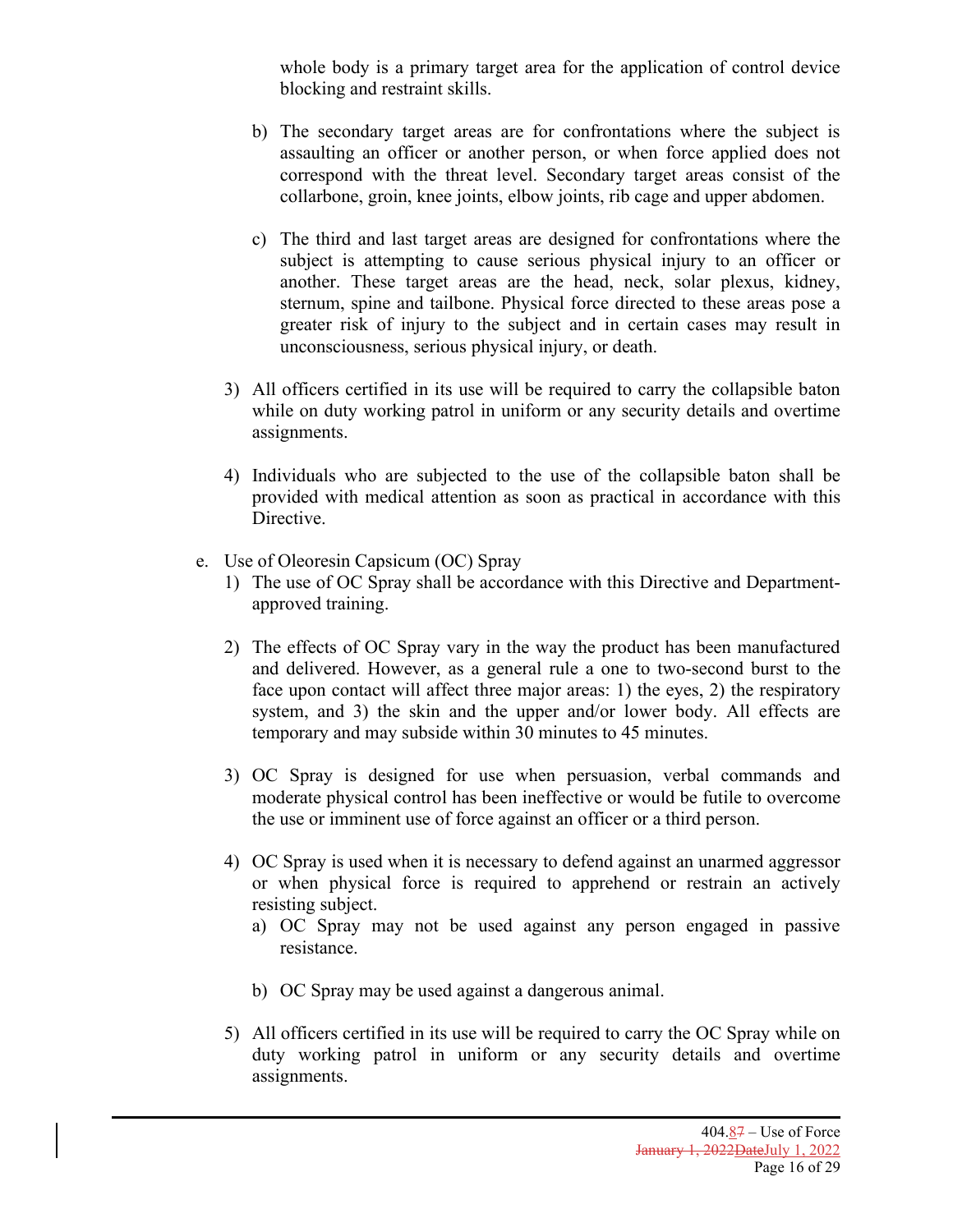- 6) Deployment of OC Spray.
	- a) Ready the OC Spray canister for use: unholster and display when applicable.
	- b) Restate lawful order or notice of arrest, when feasible.
	- c) Warn the subject of intent to use OC Spray, when feasible.
	- d) Deploy OC Spray if necessary.
	- e) De-escalate to physical control (handcuffing).
- 7) Tactical Use of OC Spray.
	- a) The best tactic is to spray from a 4 to 6-foot distance. Spray directly in the center of the face (eyes, nose and mouth) with a one to two-second bursts in a circular motion.
	- b) Immediately create a safe distance between yourself and the subject by employing lateral movement, if possible. Spray and evade.
	- c) Avoid spraying other officers.
	- d) One officer should be the handcuffing officer; a second officer should act as the covering officer.
	- e) If resistance is expected, the covering officer should have his/her OC Spray in a ready position, and be positioned at an angle from the subject.
	- f) Whenever possible, if spray is necessary, either officer yells "OC Spray!" or "Spray!" before spraying.
	- g) OC Spray must be sprayed with the canister in an upright position. Be mindful of wind; in a heavy wind try to spray downwind if possible or utilize another less lethal force option if cross contamination is likely to occur.
	- h) OC Spray may not work against every subject.
	- i) OC Spray is never to be used against a restrained person.
- 8) Individuals who are subjected to the use of OC Spray shall be provided with medical attention as soon as practical in accordance with this Directive.
	- a) As soon as practical, a person who has been subjected to OC Spray shall be moved to an environment free of OC exposure; the person should be instructed not to rub his/her eyes, as this will only exacerbate the burninglike symptoms.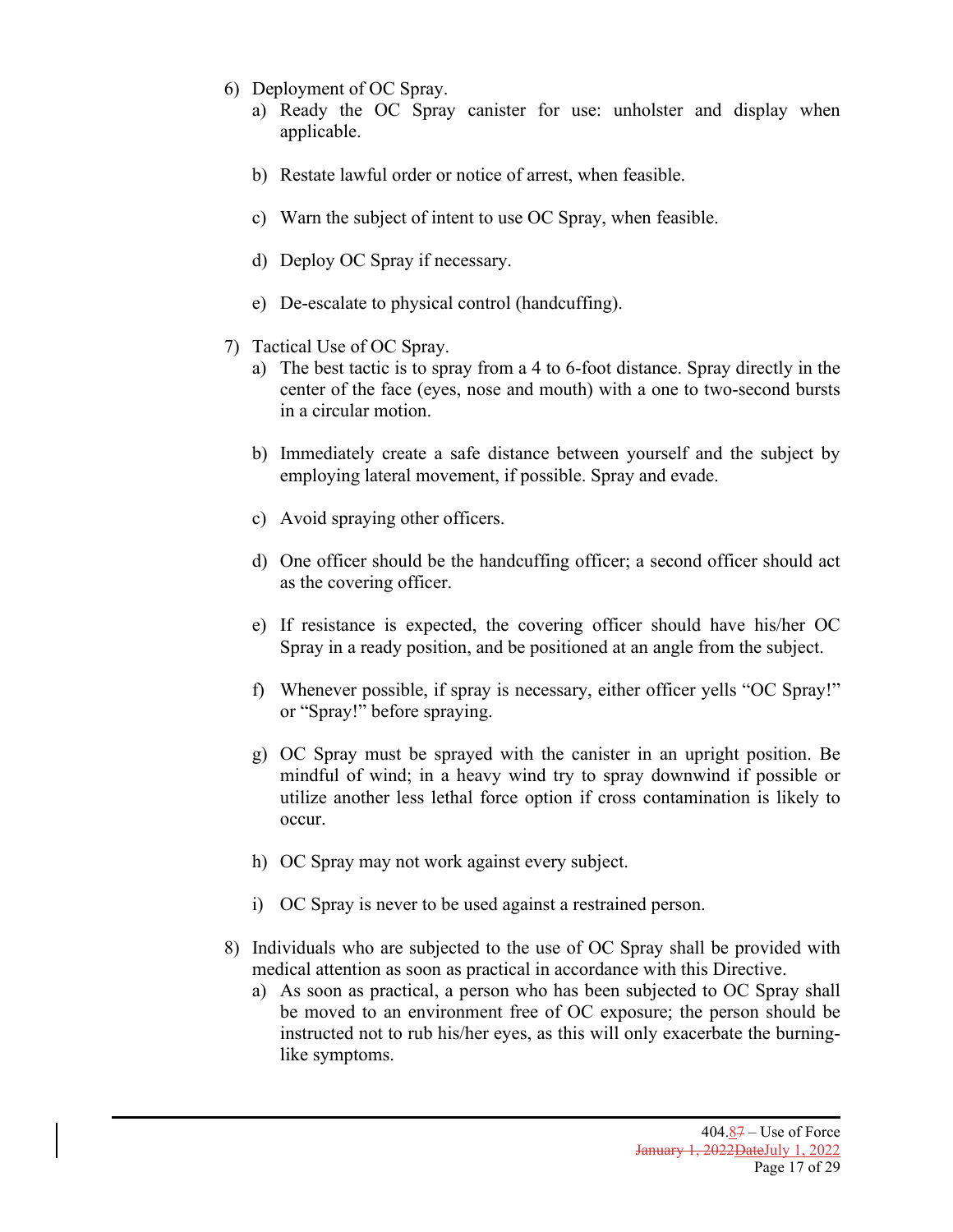- b) Each person subjected to OC Spray should be asked if he/she is wearing contact lenses. If so, the lenses must be removed. If the person is unable or willing to remove the lenses, then he/she should be taken to the hospital. Officers slightly affected by an OC Spray burst should also remove contact lenses.
- f. Use of the 40MM Less Lethal Ammunition Launcher
	- 1) The primary purpose of the 40MM less lethal ammunition launcher is to control dangerous subjects from a distance and to maximize officer and public safety. The less lethal force philosophy shall not preclude the use of lethal force.
	- 2) When officers respond to a scene where an individual or individuals is/are acting in a disruptive and tumultuous manner, and/or a danger to themselves, others or the general public, officers should immediately notify the on-duty supervisor prior to deploying the 40MM less lethal ammunition launcher.
	- 3) Once notified of a situation that meets the aforementioned criteria, the on-duty supervisor must:
		- a) Immediately respond to the scene, absent an exigent circumstance that would prevent the on-duty supervisor from responding.
		- b) Assume command of the scene.
		- c) Secure the perimeter.
	- 4) Only those officers who have completed the Department's approved training and qualification program will be authorized to utilize the 40MM less lethal ammunition launcher.
	- 5) The decision to use the 40MM less lethal ammunition launcher will also include the consideration of the following factors.
		- a) Distance, i.e., Extended Range.
		- b) Whether deployment is feasible given the stature, clothing and immediate surroundings of the subjects.
	- 6) Individuals who are subjected to the use of less lethal ammunition shall be provided with medical attention as soon as practical in accordance with this Directive.
- F. Use of Lethal Force
	- 1. The use of lethal force must be used as a last resort. Any use of lethal force must be reasonable and necessary. When feasible and consistent with personal safety, an officer shall give warning of his/ her intent to use lethal force prior to using such force.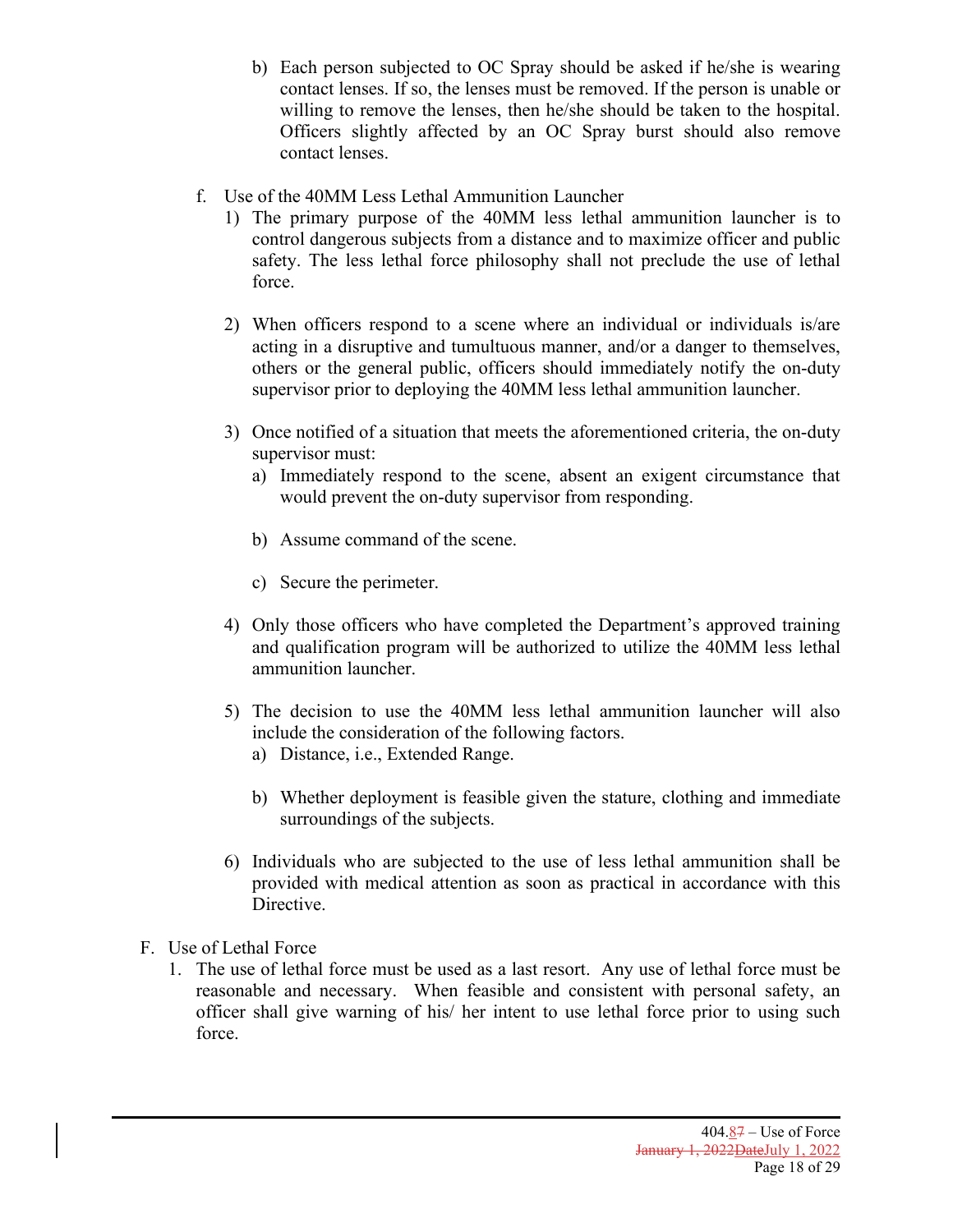- 2. An officer is justified in using lethal force against another person only when his/her actions are objectively reasonable under the given circumstances at that time and the officer reasonably believed the use of lethal force was necessary to:
	- a. Defend himself or herself or another person from the use or imminent use of deadly physical force, or
	- b. Effect an arrest of a person if the following circumstances exist:
		- 1) The officer reasonably believes the person has committed or attempted to commit a felony that involved the infliction of serious physical injury and
		- 2) The officer has determined there are no available reasonable alternatives to the use of lethal force and
		- 3) The officer believes that the use of lethal force creates no unreasonable risk of injury to any other person.
	- c. Prevent the escape of a person if the following circumstances exist.
		- 1) The officer reasonably believes the person has committed a felony that involved the infliction of serious physical injury and poses a significant threat of death or serious physical injury to others.
		- 2) The officer has determined there are no available reasonable alternatives to the use of lethal force.
		- 3) The officer believes that the use of lethal force creates no unreasonable risk of injury to any other person.
	- d. An officer may use lethal force to euthanize an animal that presents a danger (i.e., attacks) to a person or represents a threat to public safety at the time lethal force was used.
- 3. Use of Firearms.
	- a. An officer is only authorized to use a firearm that he/she has been authorized to carry, and only to the extent that is required in the lawful execution of his/ her duties.
	- b. Whenever feasible to do so, an officer will always identify himself/herself as a "police officer" when pointing a firearm at another person and state his/her intentions to shoot prior to discharging a firearm.
	- c. The discharge of a firearm by an officer in any setting other than a training or testing exercise, or to dispatch an injured or ill animal, shall be considered a use of lethal force. The discharge of a firearm against another person should be considered a last resort.
	- d. An officer may be required to use his/her firearm to euthanize an animal for humane purposes. The use of lethal force under these circumstances is warranted when the officer reasonably believes the animal to be injured or ill and when there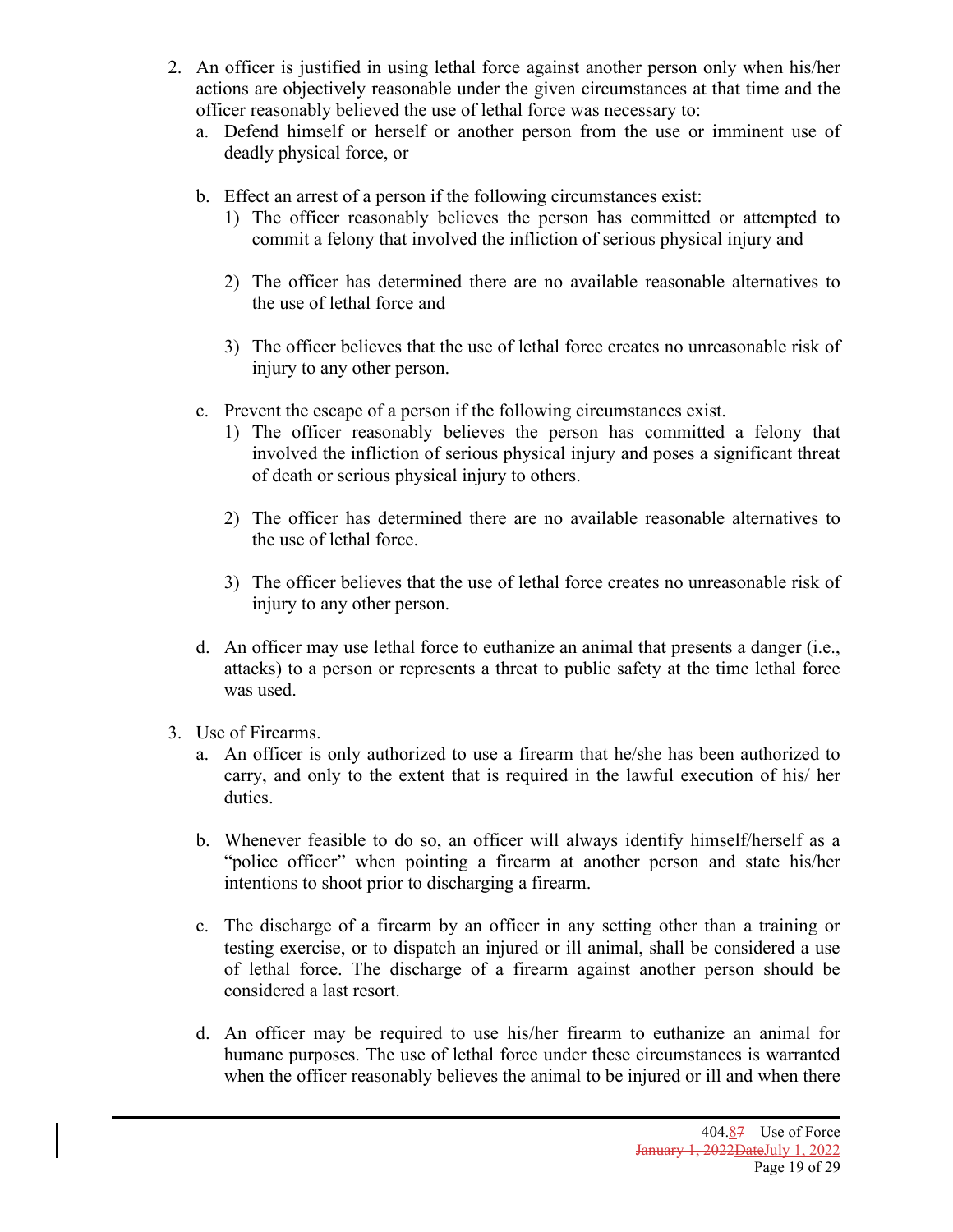is no other viable way of dealing with the animal (i.e., capture, transport to veterinarian, or disposal of the animal by other means). Before discharging a firearm for the purpose of euthanizing an injured or ill animal, the officer must: 1) Receive approval from the on-duty supervisor.

- 
- 2) Exercise extreme caution so as not to pose any risk to surrounding persons or property.
- e. If an officer uses a firearm to euthanize an injured or ill animal, the officer shall complete an incident report detailing his/her actions and reasons why an animal had to be euthanized. In addition, a State of Connecticut Deer Kill Report will be completed if the animal euthanized was a deer. No additional Use of Force Report is required under this circumstance.
- f. The production of a firearm or the pointing of a firearm at another individual, even if coupled with a threat to cause death or serious physical injury does not constitute the use of lethal force so long as its purpose is limited to creating an apprehension, rather than actual harm.
	- 1) The mere removal of a firearm from its holster does not constitute a use of force.
	- 2) The mere display of a long gun at the low ready does not constitute a use of force.
	- 3) If an officer unholsters/displays a firearm during an incident, interaction, or event that would require an incident report, the officer will document that a firearm was unholstered/displayed in that report.
- G. Prohibitions & Restrictions on the Use of Lethal Force
	- 1. Lethal force may not be used against any person for the purpose of protecting property.
	- 2. Lethal force may not be used against any person who poses a threat only to themselves.
	- 3. The discharge of a firearm is prohibited:
		- a. When, in the professional judgement of the officers, doing so will unnecessarily endanger an innocent person.
		- b. In the defense of property.
		- c. To be used as a signaling device or to summon assistance, except in an emergency and no other reasonable means is available.
		- d. When fired as a warning shot, or to threaten another.
		- e. When fired at or into a moving or fleeing vehicle, except: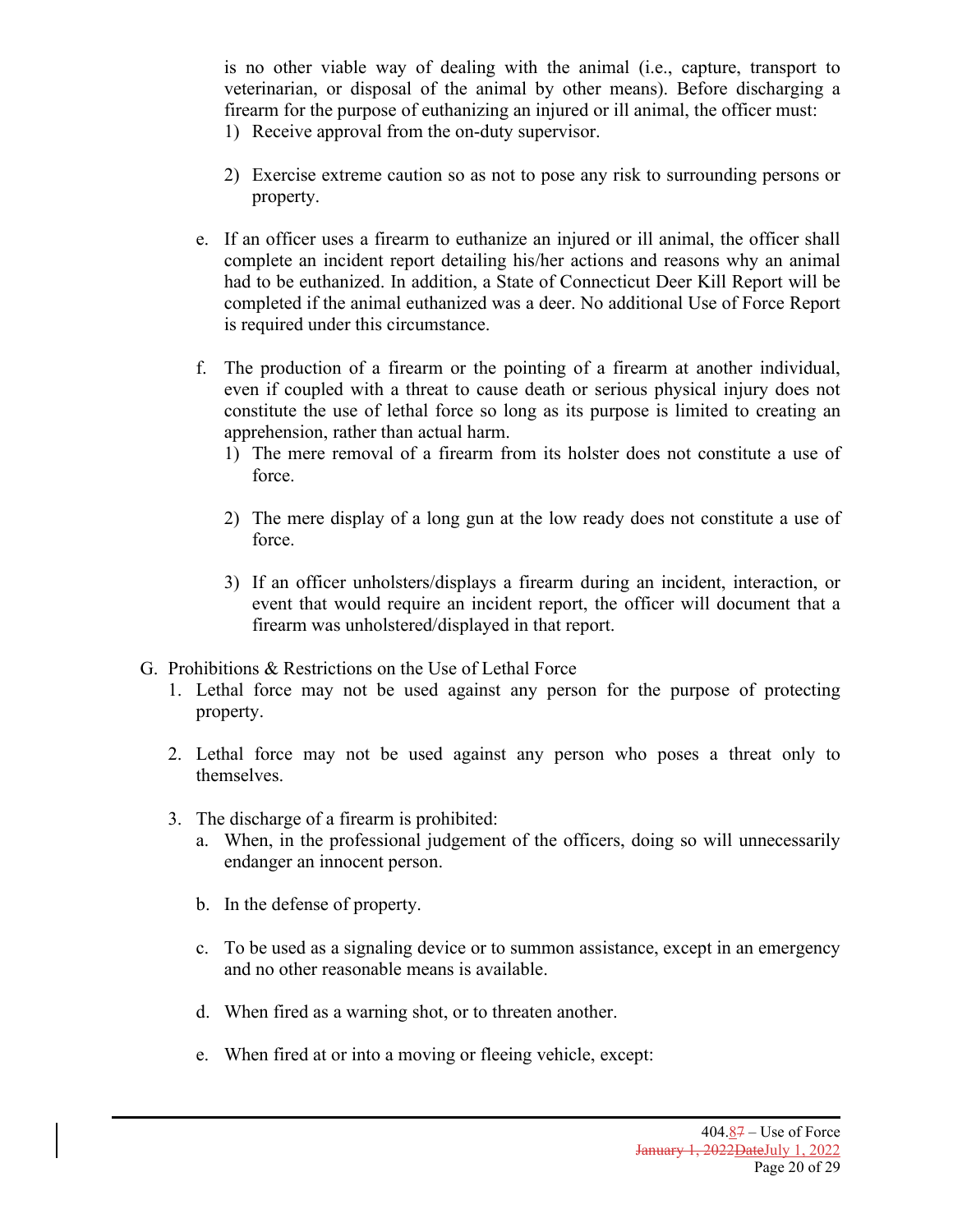- 1) To counter an imminent threat of death or serious physical injury from an occupant by means other than the vehicle.
- 2) When a driver is intentionally placing others in the vehicle's path causing an imminent risk of serious injury, such as driving into a crowd of assembled persons or into an occupied area not intended for vehicular traffic.
- 3) When an officer is unavoidably in the path of a vehicle and cannot move to safety. Officers are strongly discouraged from positioning themselves in the actual or potential path of travel of any vehicle.
- H. Handling of Officers Involving Incidents of Lethal Force
	- 1. Once notified of a lethal force, a supervisor shall respond to the scene of the incident and assume primary responsibility in caring for involved personnel. For purposes of this Directive, a supervisor will include any sworn member at the rank of Sergeant or above.
	- 2. During any period where any involved officers are required to remain on scene, but have no immediate duties to fulfill, the officer(s) should be taken to a quiet area away from the scene of the incident. A peer stress counselor or other supportive friend or officer should remain with the officer, but should be cautioned not to discuss details of the incident.
		- a. All statements are discoverable and are not protected privileged communications.
	- 3. The supervisor should handle the officer and all involved personnel in a manner that acknowledges the stress caused by the incident.
		- a. Involved officers, when possible, should notify their families about the incident as soon as possible.
		- b. When an officer is unable to do so, an agency official shall personally notify the employee's family, and when applicable, arrange for their transportation to the hospital.
	- 4. When possible, the on-duty supervisor shall briefly meet with the involved officer(s) to obtain a basic summary of the incident.
		- a. Only minimal, preliminary questions should be asked about the incident. The officer should be advised that a more detailed debriefing will be conducted at a later time. This Directive shall not hamper an officer's obligation to provide a public safety statement regarding a work-related incident or activity.
			- 1) All officers' statements in incident reports, arrest reports, use of force reports and similar documents, and statements made in interviews such as those conducted in conjunction with routine use of force review and investigation process, are part of each officer's routine professional duties and are not compelled statements.
			- 2) Where an officer believes that providing a verbal or written statement will be self-incriminating, the officer shall affirmatively state this and shall not be compelled to provide a statement without prior consultation with an attorney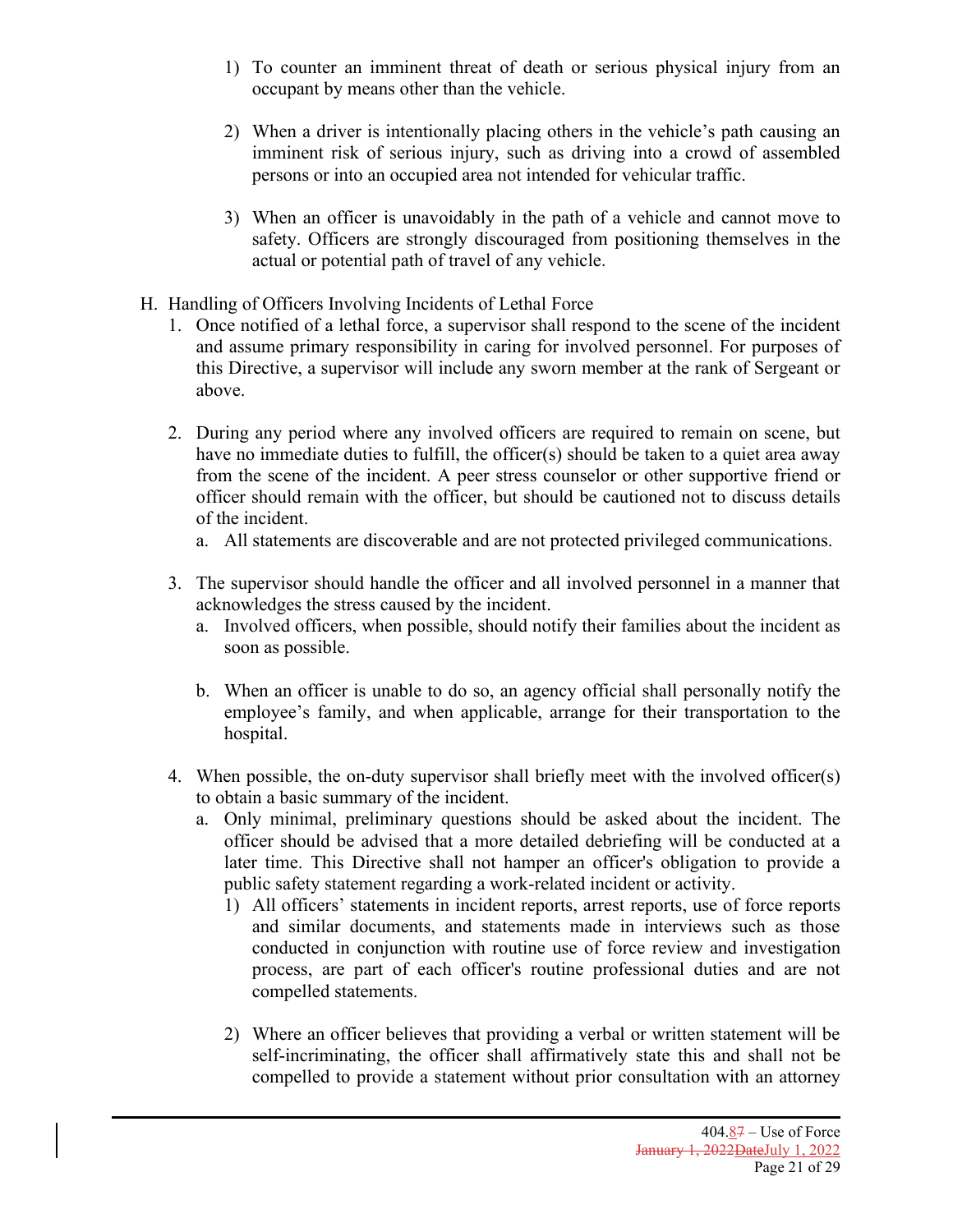who will then discuss this with the criminal investigative agency and the Chief of Police.

- 3) Any investigative procedure that will occur concerning the incident should be discussed with the officer.
- 4) The officer should be advised that he/she may seek union representation and/or legal counsel.
- 5) Officers should be advised they are not allowed to discuss the incident with anyone except a personal or agency attorney, medical professional providing them care or treatment for this incident, union representative, or investigator, until the conclusion of the preliminary investigation.
- 5. In a lethal force situation involving an officer's weapon, the supervisor shall discreetly take custody of all involved officers' duty weapons to be logged in as evidence or to be turned over to the assigned investigating agency.
	- a. Replace the officer's weapon with another as soon as practical.
- 6. Administrative Procedures.
	- a. The supervisor tasked with taking over as incident commander of a post-shooting or other lethal force incident is responsible for making sure that the Chief of Police is immediately notified in accordance with Departmental procedures.
	- b. The Chief of Police or his/her designee shall notify the appropriate Office of the Chief State's Attorney/New Haven Chief State's Attorney Office.
		- 1) The Office of the Chief State's Attorney Inspector General shall investigate any incident in which an officer uses deadly force or in which a death occurs as a result of any use of force, and shall direct the completion of reports as deemed necessary.
			- a) Officers' weapons, ammunition, gun belts and clothing will be taken unless directed otherwise.
			- b) Members of the Department retain all of their Constitutional protections during the investigation.
			- c) The Department's use of force review may rely on the investigation by the State's Attorney report, which may take some time to complete.
	- c. With respect to the interactions with the affected officer(s) and/or other members of the Department, the following set of procedures should be observed.
		- 1) Debriefings of all members involved shall be held as soon as feasible after the incident. The Department shall ensure that there is a designated supervisor on call or on-duty at all times so that someone is available shortly after an incident.
		- 2) Any officer, acting in an official capacity, whose actions and/or use of force results in a death or serious physical injury shall be placed on paid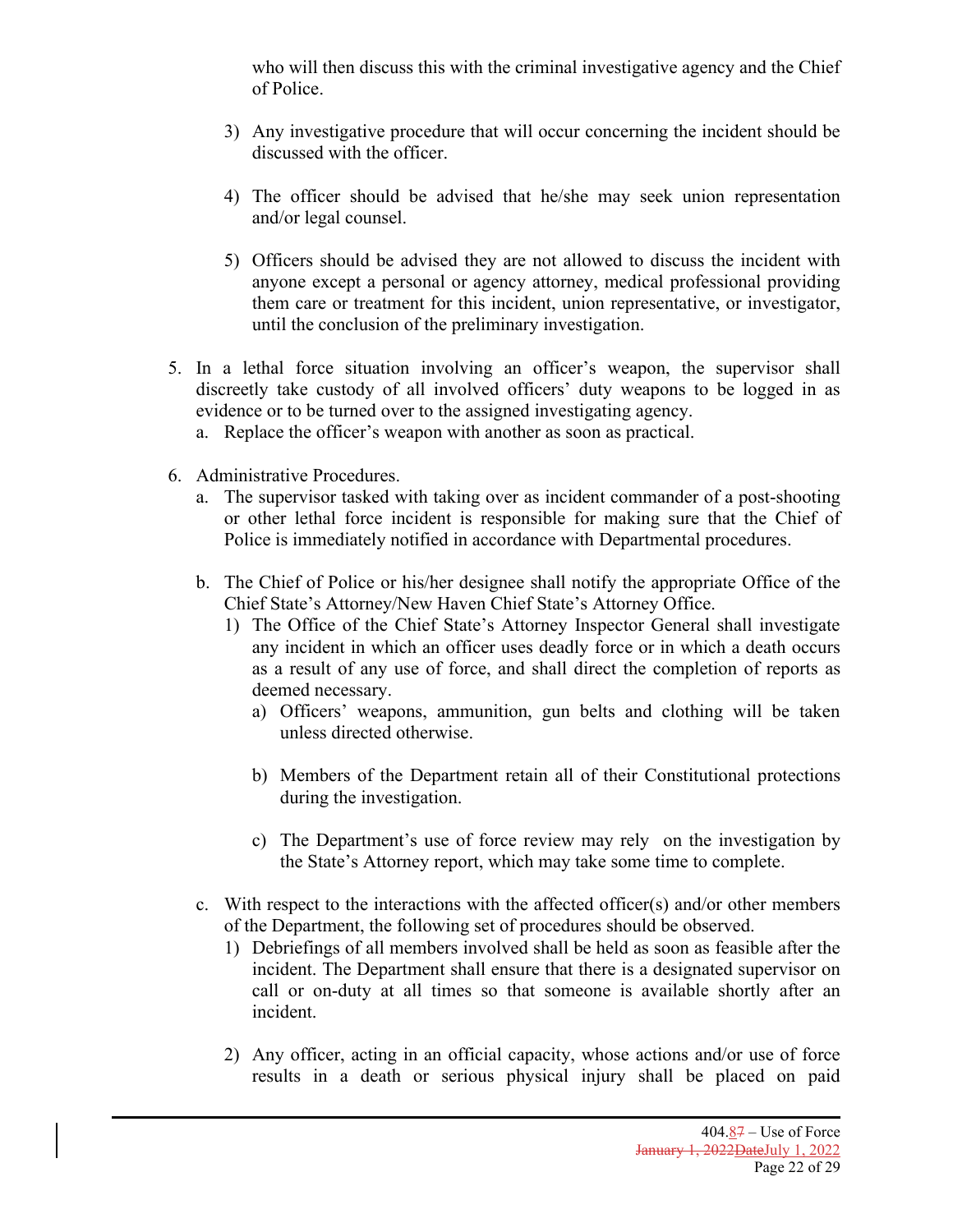administrative leave pending an administrative review/investigation. This is not a suspension and does not imply any wrongdoing. It is for the officer's benefit.

- 3) Upon being taken off of administrative leave, the involved officer may be assigned to administrative duties pending, evaluation and shall remain available for any necessary administrative review/investigation.
- 4) All officers acting in an official capacity whose actions and/or use of force results in a death or serious physical injury are highly recommended to contact the Department's designated specialist for counseling and evaluation as soon as practical after the incident. Involved support personnel should also be encouraged to contact such specialists after an incident that involved a death or serious physical injury. After the counseling sessions, the specialist shall advise the agency:
	- a) Whether it would be in the officers' best interest to remain on duty or to be placed on administrative leave and for how long.
	- b) The suggested course of counseling for the officers, if needed.
- 5) The Department strongly encourages the families of the involved officers to take advantage of available counseling services.
- 6) Any Department investigation of the incident shall be conducted as soon and as quickly as practical.
- 7) The Department should brief other employees concerning the incident. Department members are encouraged to show the involved officers their concern.
- 8) Personnel acting in an official capacity whose actions and/or use of force results in a death or serious physical injury should be advised that they are not permitted to speak with the media about the incident. Personnel shall refer inquiries from the media to a designated agency spokesperson, unless otherwise authorized to release a statement pertaining to the incident.
- 9) In order to protect against crank or abusive calls, members of the Department should be advised to have phone calls answered by another person for several days if their names are released to the public.
- 10) Officers directly involved in the shooting incident shall be required to requalify with their Department firearms.
- d. Following an Incident Supervisor's Role.
	- 1) Often the impact of a lethal force incident does not immediately present itself in terms of a change in an officer's behavior. It may be days, weeks, or months before there is any evidence that the stress of such a traumatic incident could alter an officer's behavior or performance. It is for this reason that it is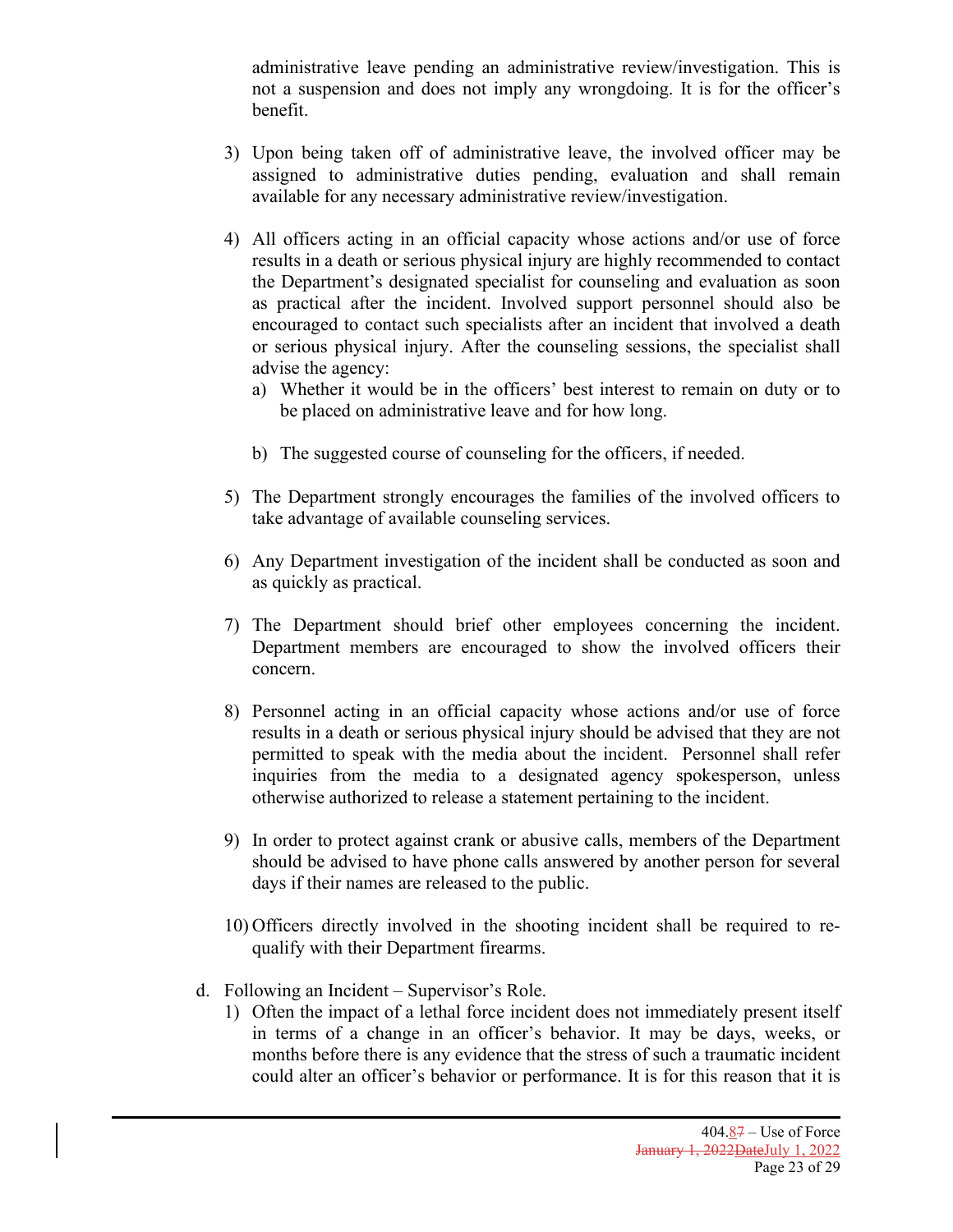vitally important that supervisors be cognizant of any symptomatic behaviors or change in work performance, which may suggest that an officer is feeling the delayed effects of such an incident.

- 2) As post-traumatic stress disorders may not arise immediately, or the officers may attempt to hide the problem, each supervisor is responsible for monitoring the behavior of unit members for symptoms of the disorder.
- 3) Some symptoms of post-traumatic stress disorders include:
	- a) A feeling of being numb.
	- b) Feeling out of touch with what is going on around them.
	- c) A feeling that this is happening to someone else.
	- d) Withdrawing and avoiding anything to do with the traumatic situation or police work.
	- e) Avoiding other people, including one's family.
	- f) Intrusive and recurring thoughts of the event and feeling that it may be happening again.
	- g) Irritability.
	- h) Sleep problems.
	- i) Difficulty in concentrating.
	- j) Hyper-vigilance.
- 4) A supervisor observing these symptoms should immediately confer with the Chief of Police or his/her designee.
- 5) A supervisor observing any deviations in behavior or performance should confer with the officer. It is imperative that an officer who may be suffering the after effects of a traumatic incident not be treated any differently than would be the case of any other similar supervisory counseling session.
	- a) If the officer reveals that he/she is experiencing problems stemming from an incident, the supervisor should be supportive and encourage the officer to seek professional assistance either from his/her own physician or through the town's EAP.
	- b) The supervisor should also encourage personnel who may be feeling the after effects of the incident, to take advantage of speaking with one of the Department's Peer Stress Counselors, EAP, or interfaith Chaplains.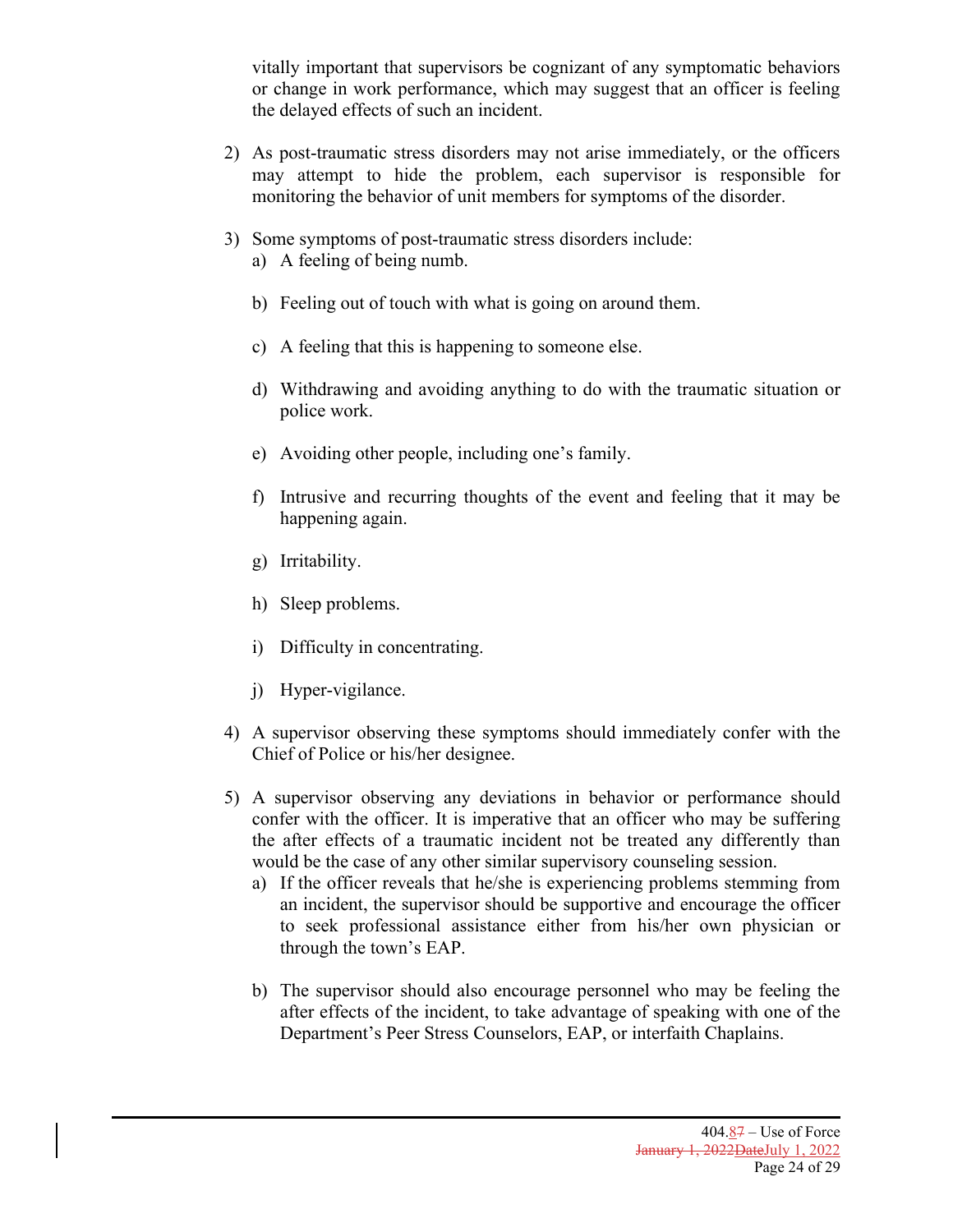- c) If the supervisor is made aware that personnel may be suffering from the after effects of a lethal force incident, that supervisor has an obligation to bring such matters to the attention of the Chief of Police (not necessarily through the appropriate chain of command, depending upon the circumstances).
- 6) Supervisors are responsible for making available to their unit members information about the agency's EAP group and mental health services.
- e. Officers will be returned to full duties at the discretion of the Chief of Police after the officers are cleared to return by a qualified psychiatrist or psychologist.
	- 1) Prior to return to full duty, officers may be assigned administrative work assignments.
- f. Family Notification.
	- 1) If a member of the Department is killed or seriously injured while on duty, it becomes the responsibility of the Department to notify the officer's next of kin. The Chief of Police or his/her designee shall make such notification in person.
		- a) At least one other member of the Department shall accompany the Chief of Police or his/her designee to make the notification.
		- b) If feasible, the Department's chaplain or other clergy member may accompany the Chief of Police or his/her designee.
	- 2) If a member of the Department is seriously injured while on duty and is receiving treatment at a local hospital, the Department will make arrangements for the personnel's spouse or next of kin to be brought safely to the hospital.
	- 3) Another member of the Department should be assigned to stay with the family and assist them in any way possible.
	- 4) Family Support.
		- a) The Chief of Police or his/her designee will:
			- i) Assist the family with funeral arrangements and coordinate the Department's involvement according to the wishes of the family.
			- ii) Inform the family of financial assistance available from the Town, State and Federal Government.
			- iii) Ensure EAP or other similar counseling service is available to the family.
			- iv) Maintain contact with family to insure financial and emotional needs are being met.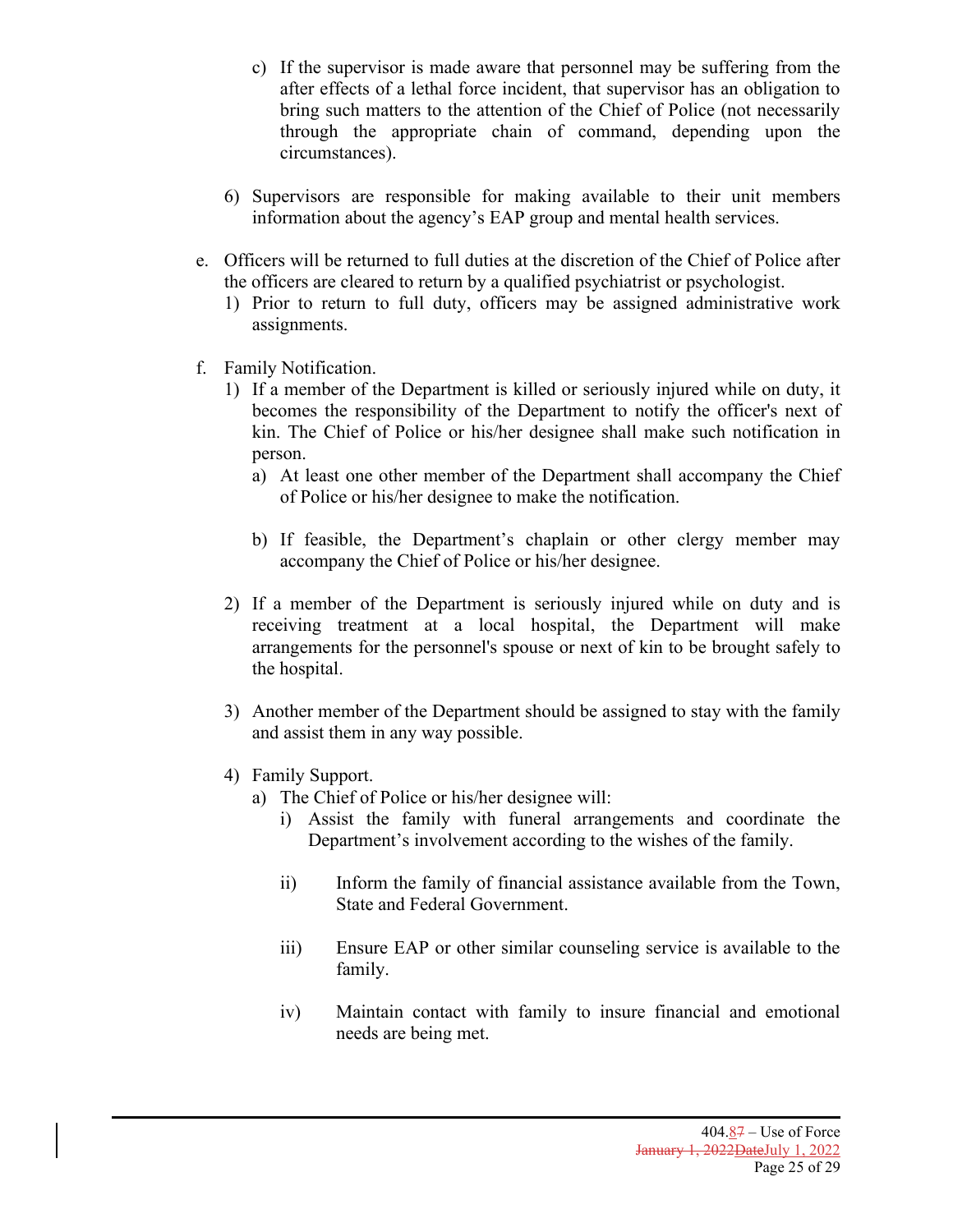- I. Medical Aid
	- 1. Following the use of any force, an officer on scene shall, as soon as practical, render aid and request an Emergency Medical Service (EMS) response to the scene for any person who:
		- a. Sustains an injury;
		- b. Complains of injury; or
		- c. Exhibits signs of medical distress including shortness of breath, altered mental status or loss of consciousness.
	- 2. An EMS response shall be requested for any person subjected to the use of a firearm, impact weapon, impact projectile, CEW, OC Spray, or K-9 apprehension.
		- a. An on-duty supervisor shall be immediately notified of any EMS response initiated under these conditions, and injuries shall be documented and photographed whenever possible.
		- b. The request for EMS to respond following the use of force shall be communicated to the EHPSCC, and the on-duty supervisor shall immediately be notified.
	- 3. No medication, prescribed or otherwise such as stimulants or depressants, should be given to anyone unless administered by EMS.
- J. Use of Force Reporting & Review
	- 1. Officers using, observing, or discovering a use of force that rises above *De Minimis Contact* or force that was alleged to have resulted in injury to another person shall notify their supervisor(s) of such reportable force as soon as possible and document such force in a Use of Force Report and/or Use of Force Report Witness in accordance with Policies and Procedures # 407 – Use of Force Review and Investigations. This includes, but is not limited to the following.
		- a. Striking another person with an open or closed hand, elbow, knee, club or baton, kicking another person.
		- b. Deploying OC spray, CEW cartridge, or less lethal ammunition against a person; or against an animal that presents a danger to a person or represents a threat to public safety at the time the force is used.
		- c. Using a chokehold or neck restraint.
		- d. Pointing a firearm, less lethal ammunition launcher, or a CEW red-dot laser sight at a person.
		- e. The discharge of a firearm for other than training, testing, or dispatching an injured or ill animal.
			- 1) The Use of Force Reporting requirements shall be adhered to when an animal that presents a danger to a person or represents a threat to public safety at the time it was subjected to lethal force.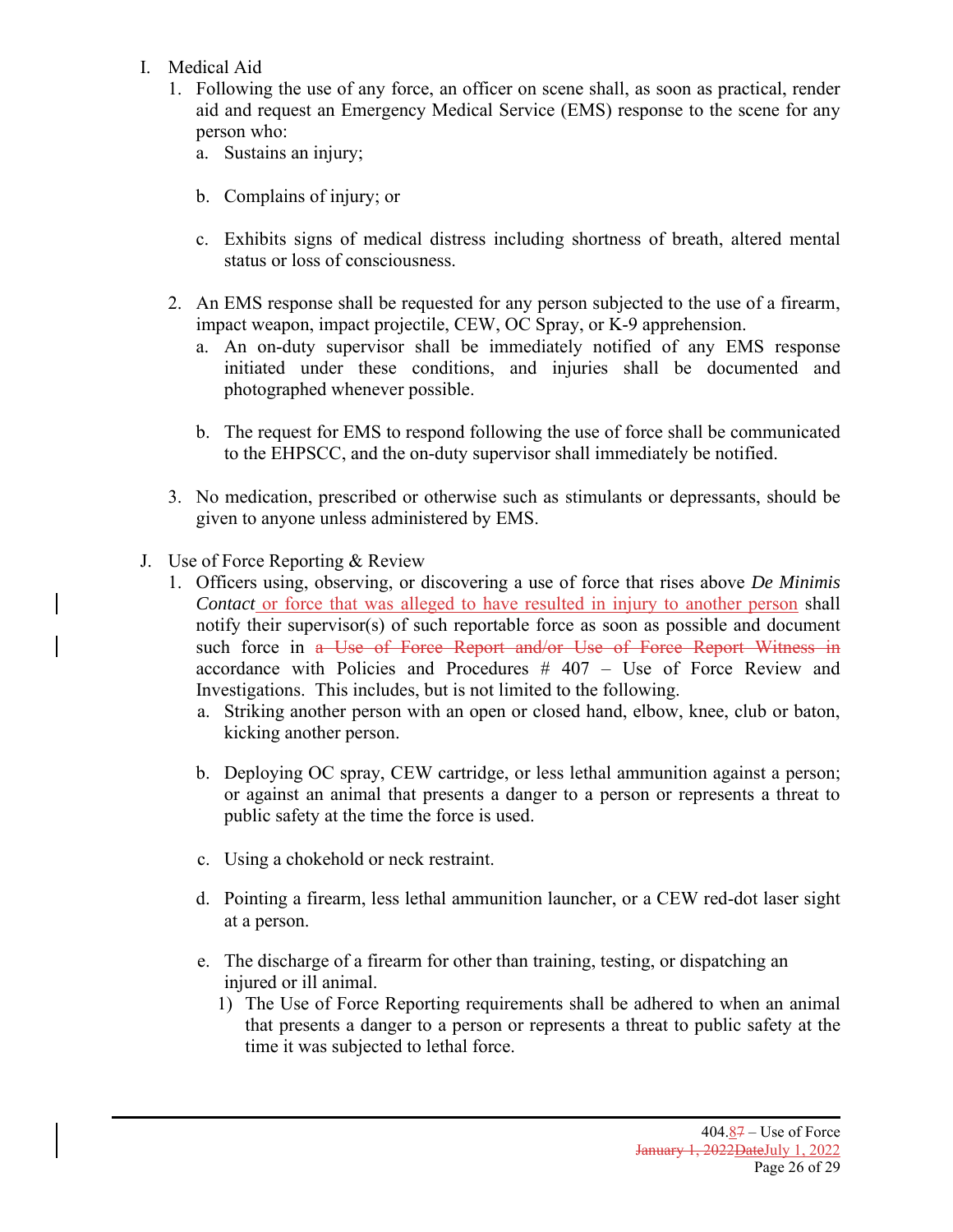- f. Any action that results in, or is alleged to have resulted in injury or death of another person.
- 2. All uses of force shall be reviewed in accordance with Policies and Procedures # 407 – Use of Force Review and Investigations.
	- a. A post-event review regarding any use of force shall determine whether any involved officer acted in a manner consistent with or inconsistent with this Directive.
	- b. Officers must be aware that they are subject to the standards set forth by State Law. In accordance with State Law, evaluations of an officer's actions related to a use of lethal force will consider, but are not limited to, the following factors: 1) Whether the person possessed or appeared to possess a deadly weapon.
		- 2) Whether the officer engaged in reasonable de-escalation measures prior to using lethal force.
		- 3) Whether any unreasonable conduct of the officer led to an increased risk of an occurrence of the situation that precipitated the use of lethal force.
	- c. Officers should be aware that the statutory language "but are not limited to" may mean that factors not specified in law or in this Directive are considered in the evaluation of an officer's actions.
- 3. Use of Force Reports, Use of Force Witness Reports, and Supervisory Use of Force Review Reports shall be completed in the timeframe outlined in Policies and Procedures # 407 – Use of Force Review and Investigations.
	- a. The electronic CT POST Use of Force Form shall also be completed for any use of force incident.when applicable.
- 4. The Department shall document and maintain a record of any incident in which an officer reports or is aware of an unreasonable, excessive, or illegal use of force as specified in this policy. This record shall include, at minimum:
	- a. The name of the officer(s) involved.
	- b. The date, time, and location of the incident.
	- c. A description of the circumstances.
	- d. The names of any victims and witnesses present, if known.
- 5. Each year, but not later than February  $1<sup>st</sup>$  of the proceeding year, the Department shall ensure a copy of each completed State of ConnecticutCT POST Use of Force Report and any other required documents that meet the reporting requirements of either Connecticut General Statutes Section §7-282e and/or Connecticut General Statutes Section §54-1t are submitted in electronic form to the Criminal Justice Policy and Planning Division of the Office of Policy and Management or its designee. Prior to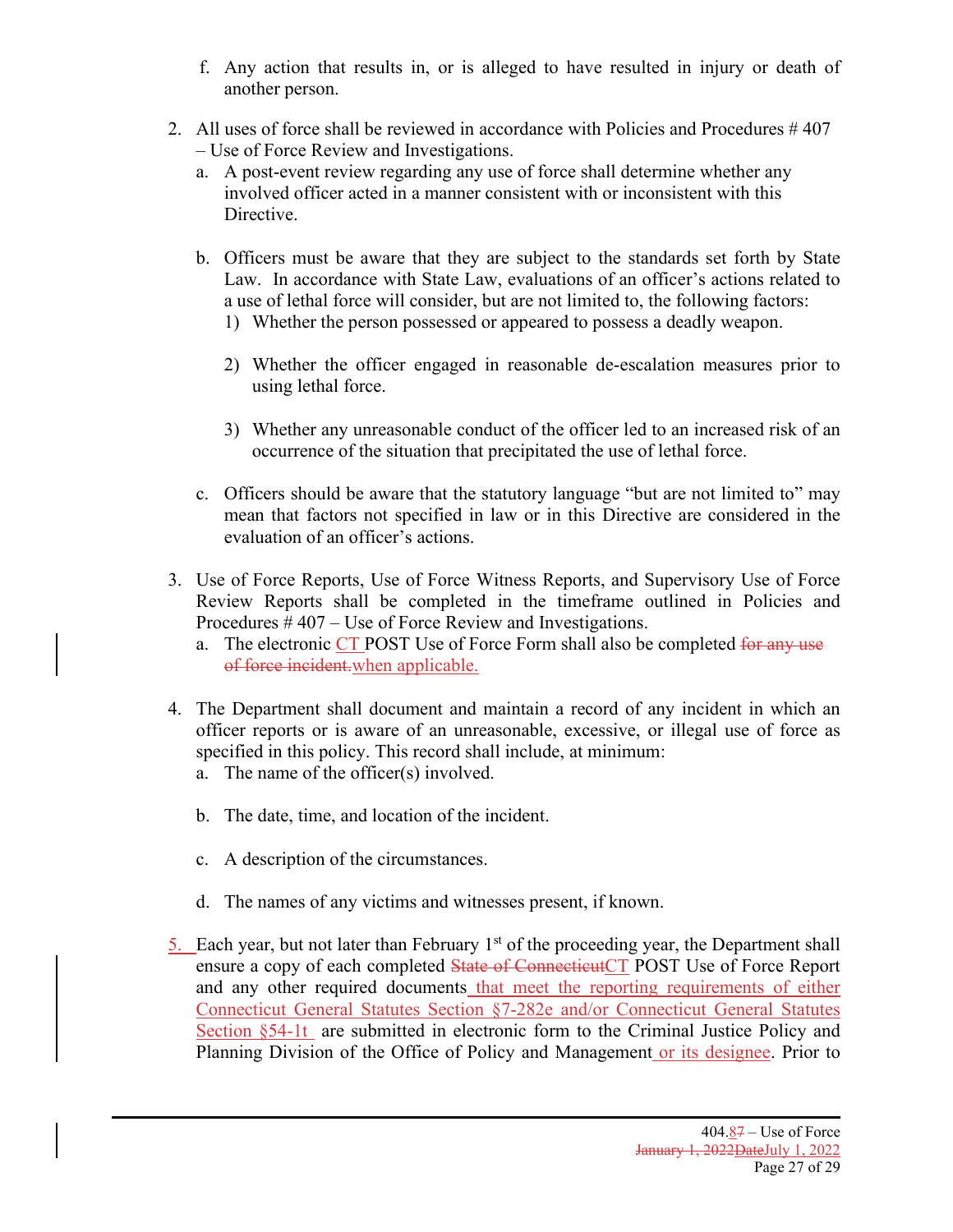the submission of these reports, the Department shall redact any information that may identify a minor, victim, or witness.

5.

K. Use of Force Training

a.

- 1. Officers shall be issued and be trained in the Department's Use of Force Policies and Procedures prior to being authorized to carry any lethal or less lethal weapon.
	- a. Training on weaponless control techniques, the proper use of the Departmentauthorized lethal weapon, and less lethal weapons shall be provided to all affected personnel in accordance with Policies and Procedures # 302 – Weapons and Weapons Storage.
	- b. All use of force training shall be delivered by a  $CT$  POST certified Use of Force Instructor.
- 2. The Department shall ensure all officers complete the CT POST Use of Force Training Module. Upon receiving the initial training, all officers shall thereafter complete the CT POST Use of Force Training Module at least once annually.
- 3. The Department may elect to offer additional training in any area of this Directive, but such training may not supplant any portion of the CT POST approved Use of Force Training Module.

a. Any additional training offered must be delivered by a CT POST certified Use of Force Instructor using a CT POST approved lesson plan.

### **APPENDIX A – CRITICAL DECISION-MAKING MATRIX**

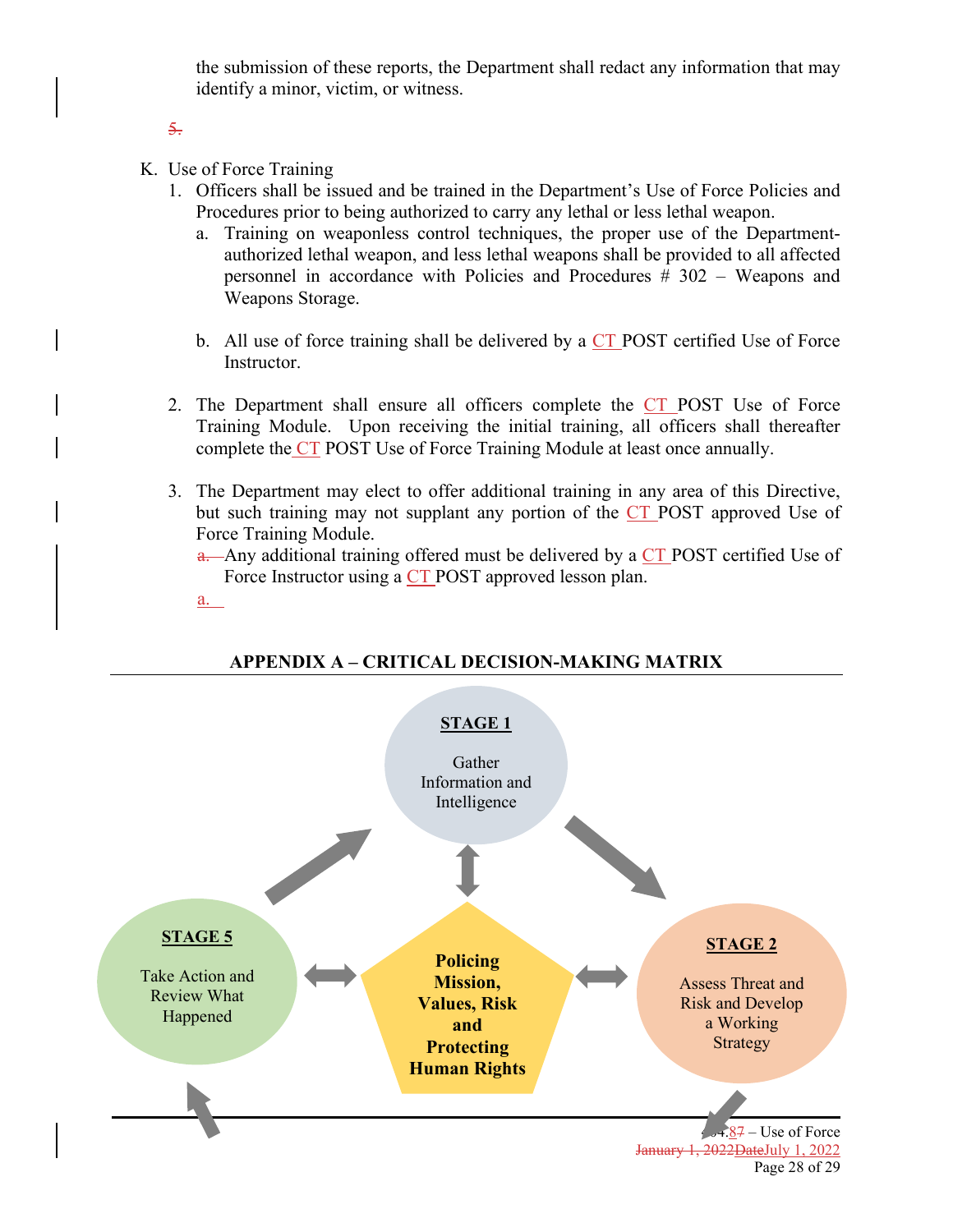

## **STAGE DETAILS**

### **STAGE 1: Identify Situation and Gather Information (and Intelligence if appropriate)**

Ask yourself:

- What is happening? (or What has happened?)
- What do I know so far?

### **STAGE 3: Consider Powers, Policies and Other Obligations**

Ask yourself:

- What legal powers do I have or need to make this decision?
- Is there a formal force policy to follow in this instance or can I use my discretion?
- What other obligations might be applicable (e.g. multi-agency protocols)?

### **STAGE 4: Identify Options and Consider Possible Contingencies**

Ask yourself:

- What options are open to me?
- What am I trying to achieve?

Identify suitable responses, taking into consideration:

- The immediacy of any threat.
- Limits of information to hand.
- Amount of time available.
- Available resources and support.

Use PLANE to evaluate potential options, i.e., is each one:

PROPORTIONATE, LAWFUL, AUTHORIZED, NECESSARY, ETHICAL?

### **STAGE 2: Assess Threats and Risks of the Situations**

Ask yourself:

- Do I need to take action immediately?
- What do I know so far?
- Do I need to seek more information?
- What could go wrong?
- How probable is the risk of harm?
- How serious would it be?
- Is this a situation for the police alone to deal with?
- Am I trained to deal with this?

Determine a working strategy to mitigate threats and risks and maximize opportunities and benefits.

### **STAGE 5: Take Action (and Review What Happened)**

### RESPOND:

- Select and implement the option that appears to have the greatest likelihood of success against the harm.
- Ensure those who need to know the decision (including the public) understand what you have decided and why.

### RECORD:

• If appropriate, record the selected response and the reasoning behind it.

### **Monitor and Review Decision**

Ask yourself:

- What happened as a result of my decision?
- Did it achieve the desired outcome?
- Is there anything more I need to consider?
- What lessons can be taken from how things turned out?

If the incident is not over, go through the matrix again as required.

 $\mathbf{I} \mathbf{f}$  the incident is over, review  $\mathbf{f}$ 

 $+$  ,  $-$  ,  $-$  ,  $-$  ,  $-$  ,  $-$  ,  $-$  ,  $-$  ,  $-$  ,  $-$  ,  $-$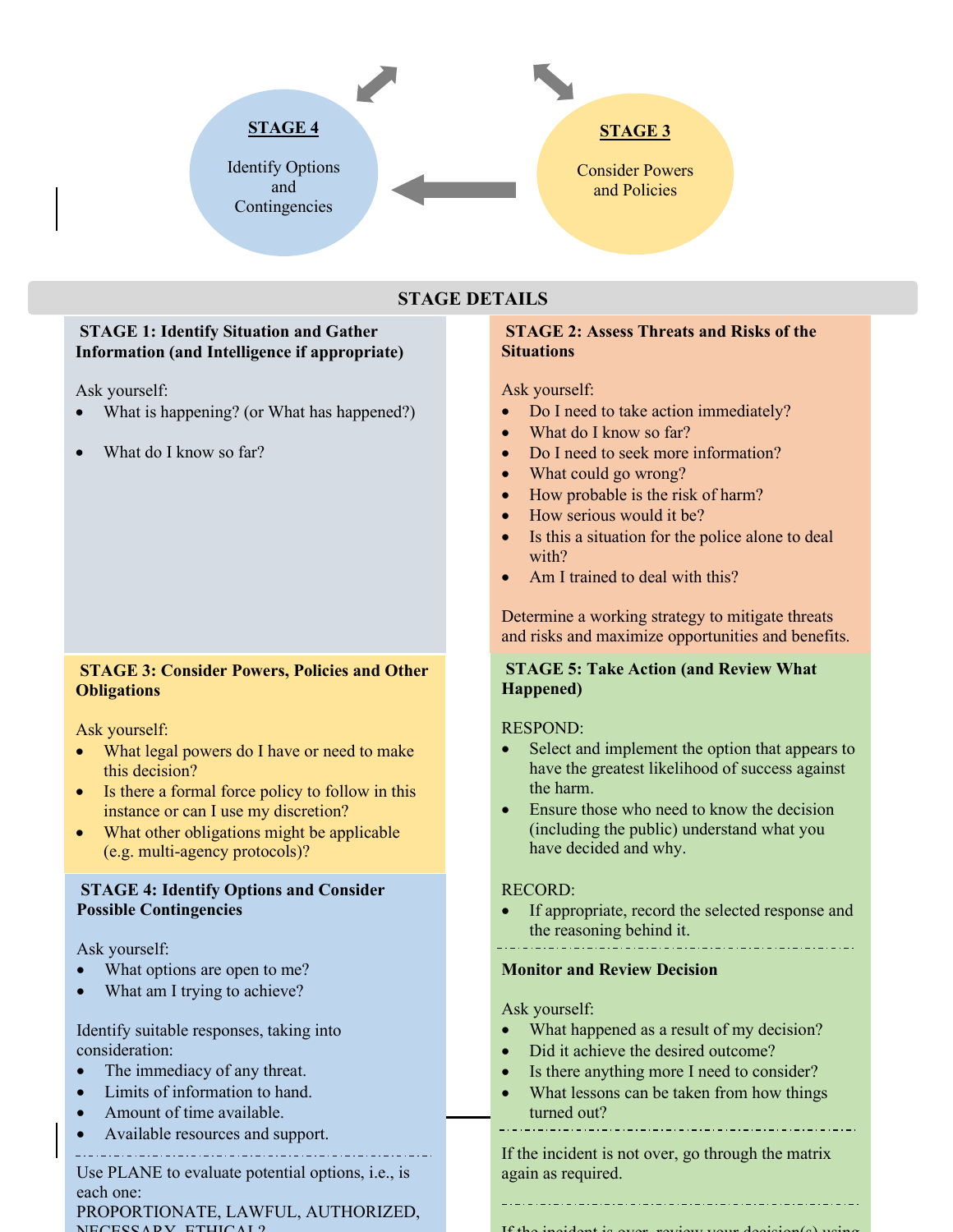| <b>East Haven</b><br><b>Police</b>                             | <b>Type of Directive:</b><br><b>Policies &amp; Procedures</b> |                                     | No. $407.84$       |  |
|----------------------------------------------------------------|---------------------------------------------------------------|-------------------------------------|--------------------|--|
|                                                                | Subject/Title:                                                |                                     | <b>Issue Date:</b> |  |
| <b>Department</b>                                              |                                                               | December 1, 2021 May 31,            |                    |  |
| $\overline{K}$ RES                                             | <b>Use of Force Review</b>                                    | <u> 2022 </u>                       |                    |  |
|                                                                | and Investigations                                            | <b>Effective Date:</b>              |                    |  |
|                                                                |                                                               | <b>January 1, 2022 July 1, 2022</b> |                    |  |
|                                                                | <b>Issuing Authority:</b>                                     | <b>Review Date:</b>                 |                    |  |
|                                                                | <b>Honorable Board of</b><br><b>Police Commissioners</b>      | <b>Annually</b>                     |                    |  |
| <b>References/Attachments:</b>                                 |                                                               | <b>Rescinds:</b>                    |                    |  |
| Connecticut General Statutes: § 7-282e, 53a-3, 53a-8, 53a-165  |                                                               | 407.76                              |                    |  |
| to 53a-167, 54-1t<br>Policies and Procedures #: 302, 303, 404, |                                                               | <b>Amends:</b>                      |                    |  |
| <b>Appendix A – Critical Decision-Making Matrix</b>            |                                                               | N/A                                 |                    |  |

# **I. PURPOSE**

- A. The purpose of this Directive is to set forth the policies and procedures of the East Haven Police Department (EHPD) regarding the protocols that must be followed whenever an officer exerts and/or witnesses any degree of force that is reportable while in the performance of his/her duties.
	- 1. This Directive outlines the method ranking officers shall use to determine, in every such instance, that the exercise of force was done in a manner consistent with the Department's policy.

## **II. POLICY**

- A. It is the policy of the East Haven Police Department that any time an officer uses force that rises above *De Minimis Contact* with a person, he/she shall report the use of force according to the procedures in this Directive.
	- 1. Officers shall use only the minimum level of force necessary to achieve a lawful purpose.
	- 2. A post-event review as outlined in this Directive regarding any use of force shall determine whether any involved officer acted in a manner consistent with or inconsistent with the Department's Policies and Procedures.

## **III. DEFINITIONS**

A. The Directives governing uses of force use certain major terms or phrases to describe and/or define various aspects of less lethal force and lethal force. For purposes of clarifying these terms, a glossary of major terms has been established as follows.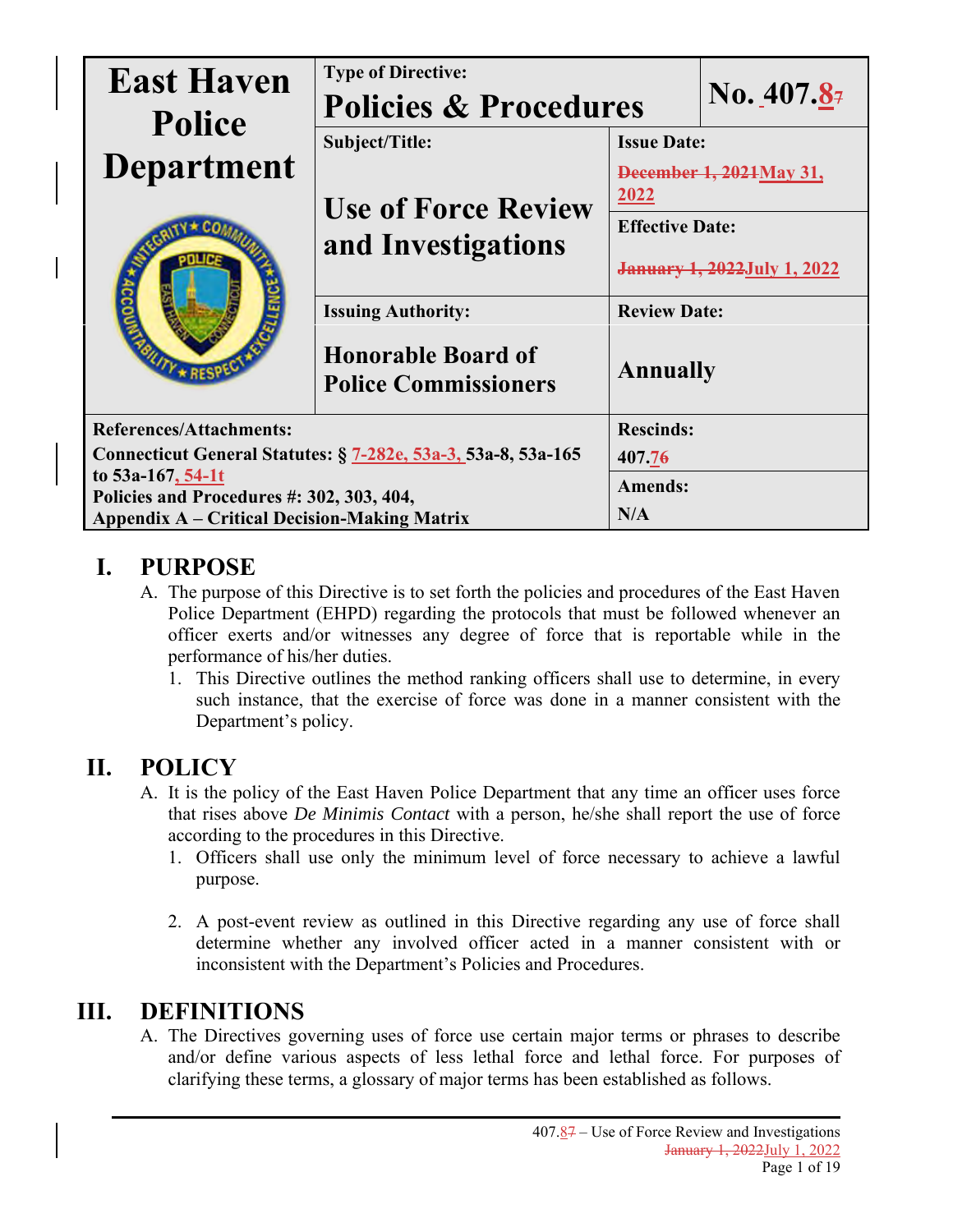- 1. Act Aggressively: The subject displays the intent to harm the officer, himself/herself or another person and prevent an officer from placing the subject in custody and taking control. The aggression may manifest itself through a subject taking a fighting stance, punching, kicking, striking, attacks with weapons or other actions which present an imminent threat of physical harm to the officer or another.
- 2. Acting in a Law Enforcement Capacity: Any on-duty police officer or any off-duty police officer who identifies themselves as such and asserts their law enforcement authority.
- 3. Active Resistance: Any physical act undertaken by a subject against an officer that could reasonably impede or defeat the officer's lawful attempt to gain control of the subject. Verbal statements alone do not constitute active resistance. Examples include: fighting and breaking the officer's grip.
- 4. Chief of Police Finding: The Chief of Police or his/her designee report on the findings issued to the officer(s) under investigation and included in the file on the incident maintained by the Internal Affairs Officer (IAO).
- 5. Chokehold/Neck Restraint: A physical maneuver or other method of restraint applied to the neck area or that otherwise impedes the ability to breathe or restricts blood circulation to the brain.
- 6. Critical Firearms Discharge: A discharge of a firearm by an officer, including accidental discharges, discharges at animals, and discharges at persons where no one is struck, with the exception of range and training discharges.
- 7. Deadly Weapon: Any weapon, whether loaded or unloaded, from which a shot may be discharged, or a switchblade knife, gravity knife, billy, blackjack, bludgeon, or metal knuckles.
- 8. De-Escalation: The use of strategies and/or techniques to reduce the intensity of or stabilize a conflict or potentially volatile situation.
- 9. *De Minimis Contact*: Physical interaction that is not expected to result in injury or alleged injury to another person. Physical interaction that does not cause pain or injury and is meant to separate, and/or guide a subject including compliant handcuffing.
- 10. Firearm: A pistol, revolver, shotgun, carbine or machine gun, as well as any instrument capable of discharging a bullet or shot.
- 11. Force Review File: A compilation by the supervisor of the Use of Force Reports, Supervisory Force Review Report and documented evidence for each use of force incident. The Force Review File is reviewed by a Division Head and submitted to the Chief of Police and IAO.
- 12. Hard-hand Control: Force involving the use of controlled knee strikes, elbow strikes, punches, kicks or other striking techniques; hard takedowns and strikes to pressure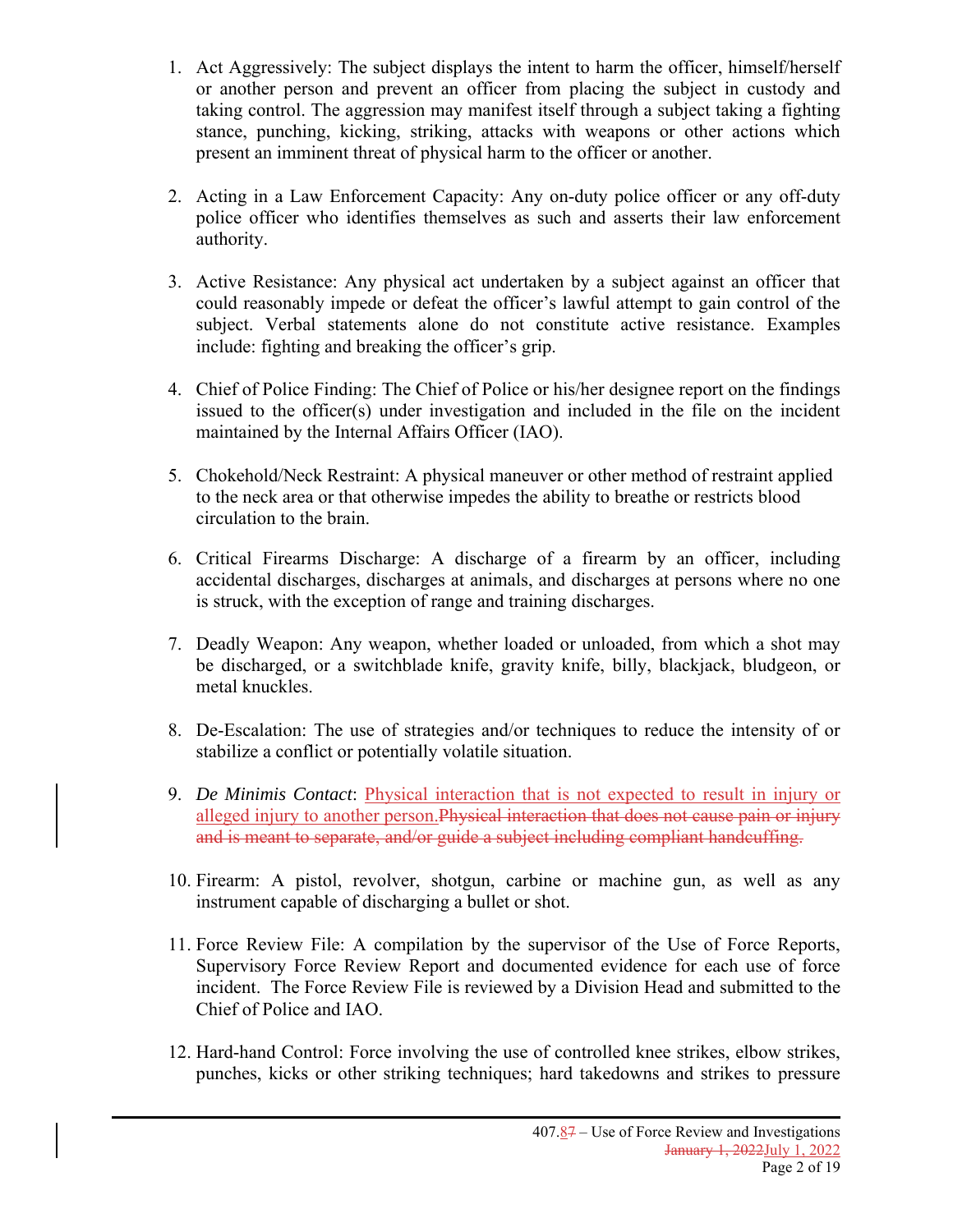point areas to control a subject. Such force is impact oriented and presents a moderate chance of physical injury to the subject.

- 13. IAO Use of Force Report: The report submitted to the Chief of Police reporting the IAO's investigation and review of an incident. It shall include the Force Review File.
- 14. Imminent: Likely to occur at any moment; impending; imminent danger an immediate threatened injury sufficient to cause a reasonable and prudent person to defend himself/herself.
- 15. Last Resort: A final course of action, used only when other reasonable options are unavailable or have failed.
- 16. Less Lethal Force: Any force that is not likely to cause serious physical injury or death. Less lethal force includes weaponless defensive and control techniques (such as open hand strikes, elbow or closed fist strikes, leg sweeps, kicks, and forcible restraint), weapons and munitions (such as OC Spray or chemical agents such as tear gas, CEW, projectiles like rubber bullets and bean-bag rounds, batons and other impact weapons, and flash bang devices), and K9.
- 17. Less Lethal Weapon: Any apprehension or restraint tool that, when used as designed and intended, is less likely to cause death or serious injury than a conventional lethal weapon (i.e., firearm). Nonetheless, use of a less lethal weapon may result in death or serious injury.
- 18. Lethal Force (Deadly Force): Refers to any use of force likely to cause death or serious physical injury, including, the use of a firearm, neck restraint (i.e., choke hold, arm bar hold, carotid artery hold, lateral vascular neck restraint, and neck restraint or hold with a knee or other object), or strike to the head, neck or throat with a hard object, including a fist.
- 19. Mitigation: The action of reducing the danger, severity, seriousness, or potential harmfulness of a condition or circumstance.
- 20. Necessary: An action chosen when, in an officer's judgement, no effective alternative exists.
- 21. Objectively Reasonable: The legal standard used to determine the lawfulness of a use of force is the Fourth Amendment to the U.S. Constitution. The U.S. Supreme Court established this standard in its ruling in Graham v. Connor (490- U.S. 386, 1989).
	- a. The Court held, "...that all claims that law enforcement officers have used excessive force – lethal or not – in the course of an arrest, investigatory stop, or other seizure of a free citizen should be analyzed under the Fourth Amendment and its objective reasonableness standard...The Fourth Amendment "reasonableness" inquiry is whether the officers' actions are 'objectively reasonable' in light of the facts and circumstances confronting them, without regard to their underlying intent or motivation. The 'reasonableness' of a particular use of force must be judged from the perspective of a reasonable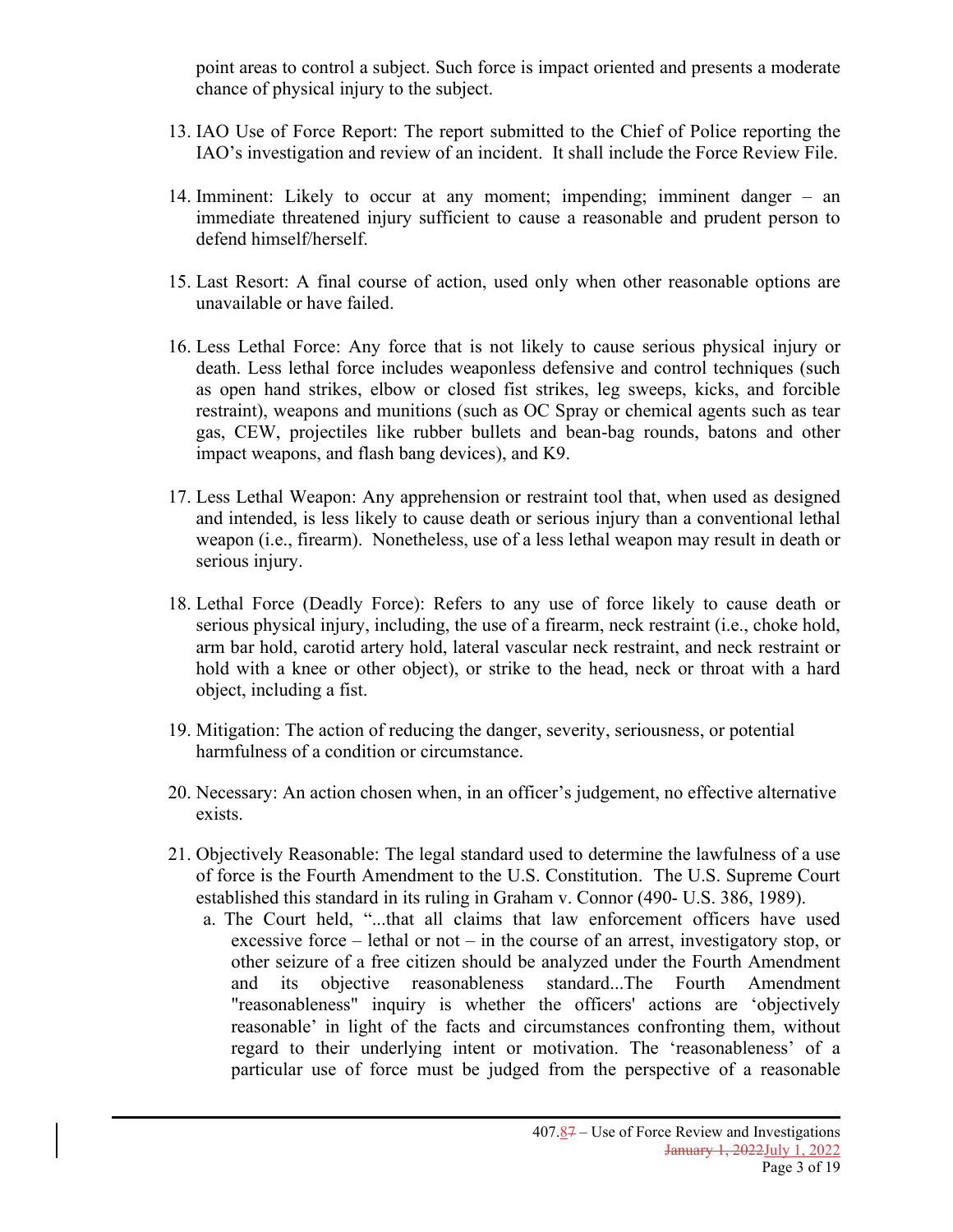officer on the scene, and its calculus must embody an allowance for the fact that police officers are often forced to make split-second decisions about the amount of force necessary in a particular situation."

- b. The force must be reasonable under the circumstances known to the officer at the time the force was used.
- 22. Officer Created Jeopardy: Refers to situations where officers needlessly put themselves in a position where they must use lethal (deadly) force to protect themselves.
- 23. Officer Involved Shooting Incident: A line-of-duty incident where a shooting causes death or serious bodily injury to an officer or other person.
- 24. Passive Resistance: Refers to an unarmed, non-violent person's failure or refusal to cooperate with a police officer's lawful directions, such as in an act of civil disobedience or by a non-violent handcuffed person. Passive resistance generally involves lack of voluntary movement by the resister. Examples include: standing stationary and not moving upon lawful direction, falling limply and refusing to use their own power to move (becoming "dead weight"), holding onto a fixed object, or locking arms to another during a protest or demonstration.
- 25. Physical Force: Any intentional contact used upon or directed toward the body of another person, including restraint and confinement. Physical Force rises above *De Minimis Contact*.
- 26. Physical Injury: Refers to any impairment of physical condition or pain.
- 27. Police Officer: Refers to any Connecticut peace officer, as defined in Connecticut General Statutes Section § 53a-3, or otherwise not mentioned such as other Federal or State Agencies.
- 28. Positional Asphyxia: A condition where the supply of oxygen to a person's body is deficient because their body position prevents them from breathing adequately, usually as a result of an airway obstruction or limitation in chest wall expansion.
- 29. Probable Cause: Probable cause for arrest exists if, at the time of arrest, the facts within the knowledge of the arresting officer (or within the collective knowledge of the police) are reasonably trustworthy and are sufficient to cause a reasonable person to believe that the person being arrested has committed or is committing the crime for which the arrest is being made.
- 30. Proportional Force: Force that is reasonably necessary to overcome the level of resistance, aggression, or threat an officer confronts.
- 31. Reasonable: Refers to sound, sensible, and not excessive under the circumstances.
- 32. Reasonable belief that a person has committed an offense: Refers to a reasonable belief in facts or circumstances which if true would in law constitute an offense. If the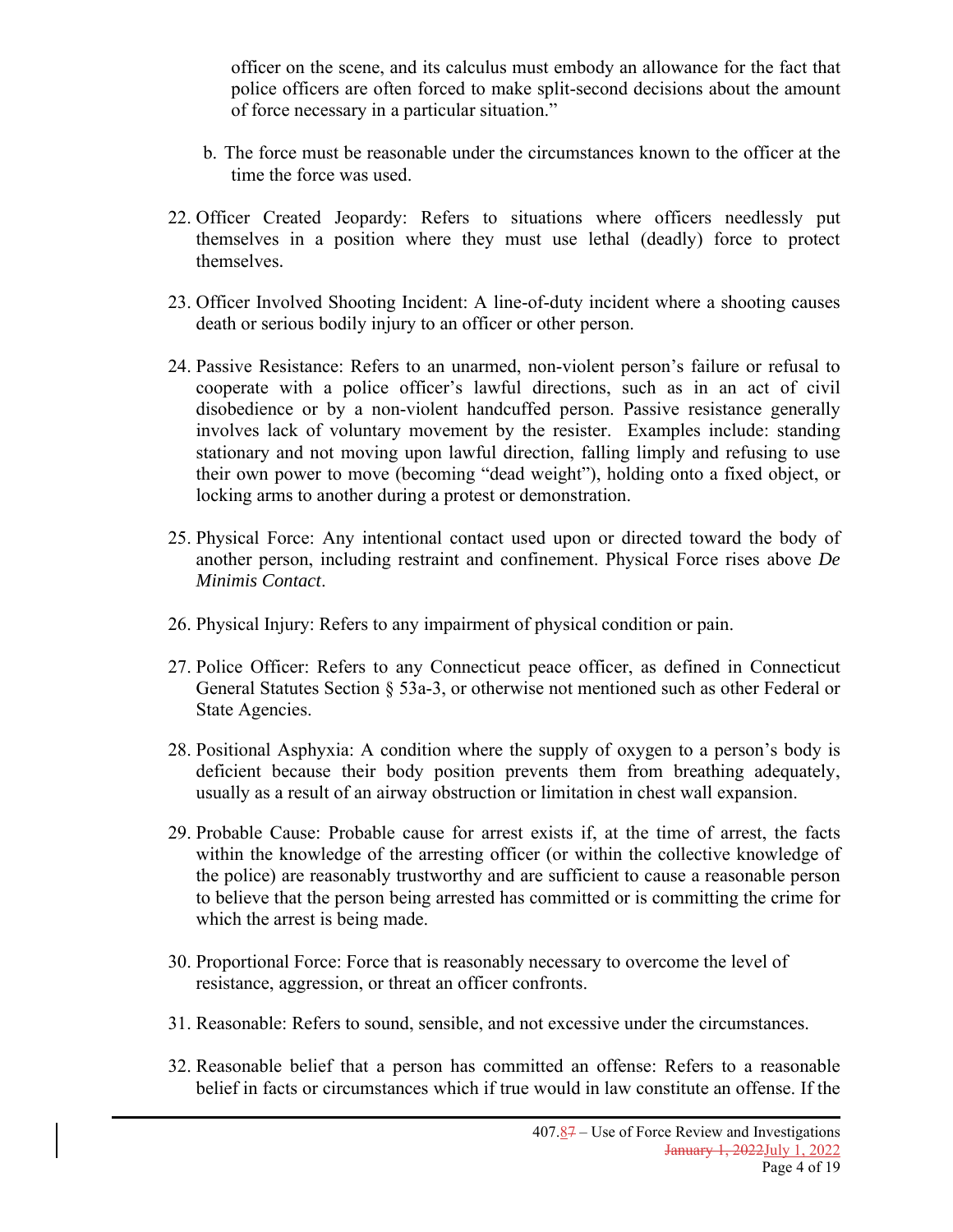facts or circumstances would not legally constitute an offense, an incorrect belief that they do, even if reasonable, does not justify the use of physical force.

- 33. Resisting Arrest/ Interfering with Police: Refers to the act of a person who knowingly prevents or attempts to prevent a police officer, acting under the color of his/her official authority, from effectuating an arrest. To resist arrest includes such things as using or threatening to use physical force or violence against a law enforcement officer, or the use of any other means to create a substantial risk of physical injury to a police officer.
- 34. Serious Physical Injury: Refers to physical injury that creates a substantial risk of death, serious protracted and obvious disfigurement, a serious health impairment, or an extended loss or impairment of any body part or bodily organ.
- 35. Soft-Hand Control: Force involving the use of pressure point techniques, grabs, holds, soft takedowns, and joint locks/manipulation to control a subject. Such force is not impact oriented and presents a minimal chance of physical injury to the subject.
- 36. Supervisory Force Review Report: The immediate supervisor's report on an incident involving use of force.
- 37. Unreasonable Force: Any force applied in a manner inconsistent with this Directive or applicable law.
- 38. Unreasonable Risk: Any unwarranted exposure to the possibility of a negative consequence.
- 39. Use of Force Report: To be completed by all officers who used force.
- 40. Use of Force Witness Report: To be completed by all officers who witnessed the use of force by other officers.

# **IV. GENERAL GUIDELINES AND CONSIDERATIONS**

- A. Officers shall evaluate all situations and the need to use force using the Critical Decision-Making Matrix as outlined in Appendix A of this Directive.
- B. When feasible, officers shall utilize de-escalation/calming techniques and/or verbal warnings prior to using force.
- C. Officers are prohibited from using force that is unreasonable, excessive or otherwise in violation of the Department's Use of Force Policies and Procedures and/or a violation of Federal and/or State laws.
	- 1. An officer who directly observes a use of force that is unreasonable, excessive or otherwise in violation of the Department's Use of Force Policies and Procedures, and/or in violation of Federal and/or State laws shall contact and notify a supervisor as soon as possible of such force.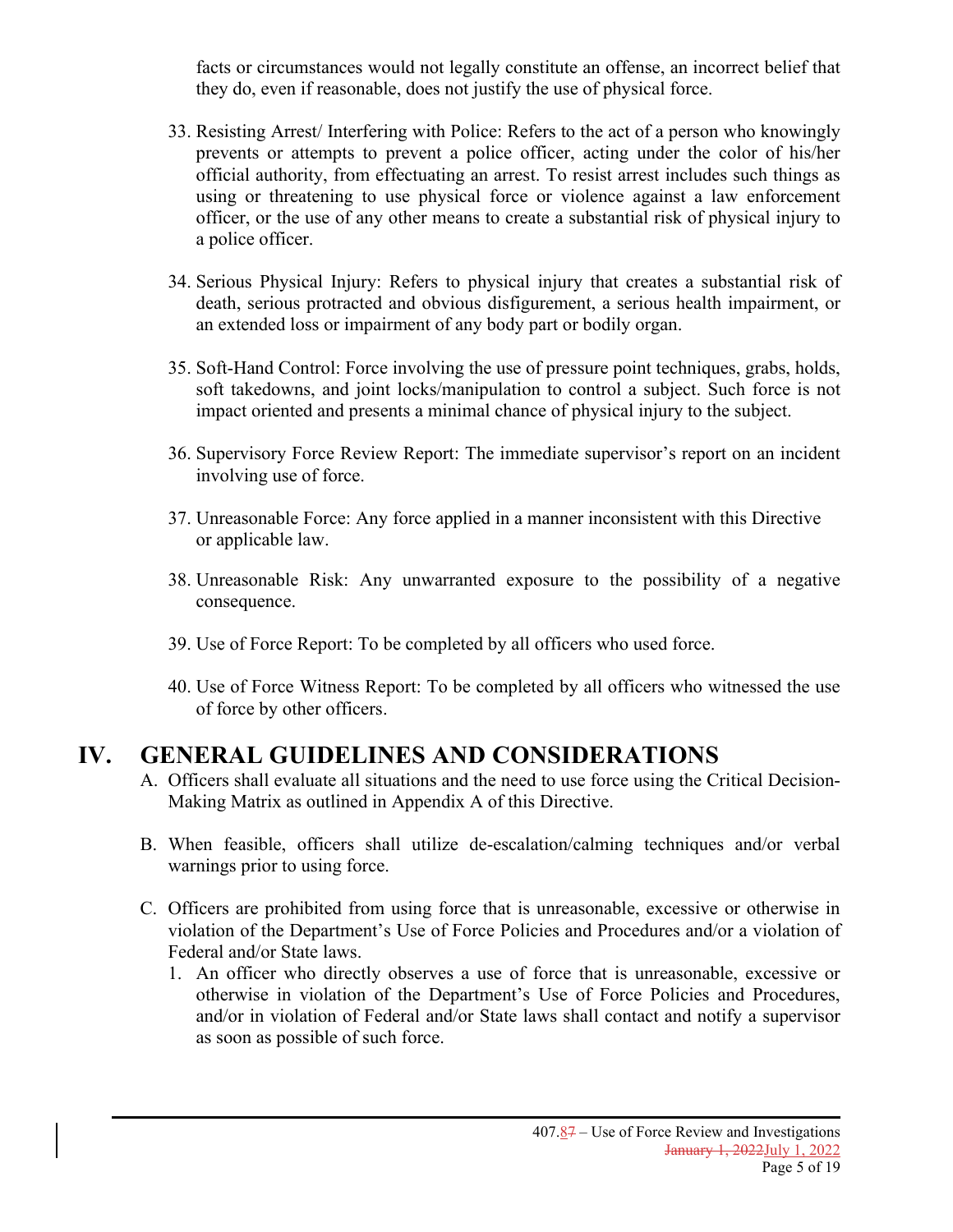- 2. Officers shall act to intervene and stop any unreasonable, excessive or illegal use of force by another police officer in accordance with Policies and Procedures  $\#$  404 – Use of Force.
- 3. An officer who has knowledge of excessive, unreasonable, or illegal use of force against a person shall notify the on-duty supervisor and submit an incident report and/or Witness Use of Force Report to the on-duty supervisor by the end of his/her tour of duty.
- 4. The Department prohibits retaliation and/or discrimination against any officer who intervenes against excessive use of force, reports misconduct, or cooperates in an internal investigation.
- 5. Officers must be aware that they are subject to the standards set forth by State Law. In accordance with State Law, evaluations of an officer's actions related to a use of lethal force will consider, but are not limited to, the following factors:
	- a. Whether the person possessed or appeared to possess a deadly weapon.
	- b. Whether the officer engaged in reasonable de-escalation measures prior to using lethal force.
	- c. Whether any unreasonable conduct of the officer led to an increased risk of an occurrence of the situation that precipitated the use of lethal force.
- 6. Officers should be aware that the statutory language "but are not limited to" may mean that factors not specified in law or in this Directive are considered in the evaluation of an officer's actions.

## **V. PROCEDURES**

A. Use of Force Levels

- 1. Uses of force shall be separated into three levels, Level 1, Level 2, and Level 3. The three (3) levels for the reporting, investigating, and reviewing use-of-force incidents will correspond to the level of force used and the outcome of the force. The categorization of the use of force is based on the following factors:
	- a. Potential of the technique or weapon to cause injury.
	- b. Degree of injury caused.
	- c. Degree of pain experienced.
	- d. Degree of disability experienced by the subject.
	- e. Nature of the complaint by the subject.
	- f. Degree of restraint on the subject.
	- g. Impairment of the functioning of any organ.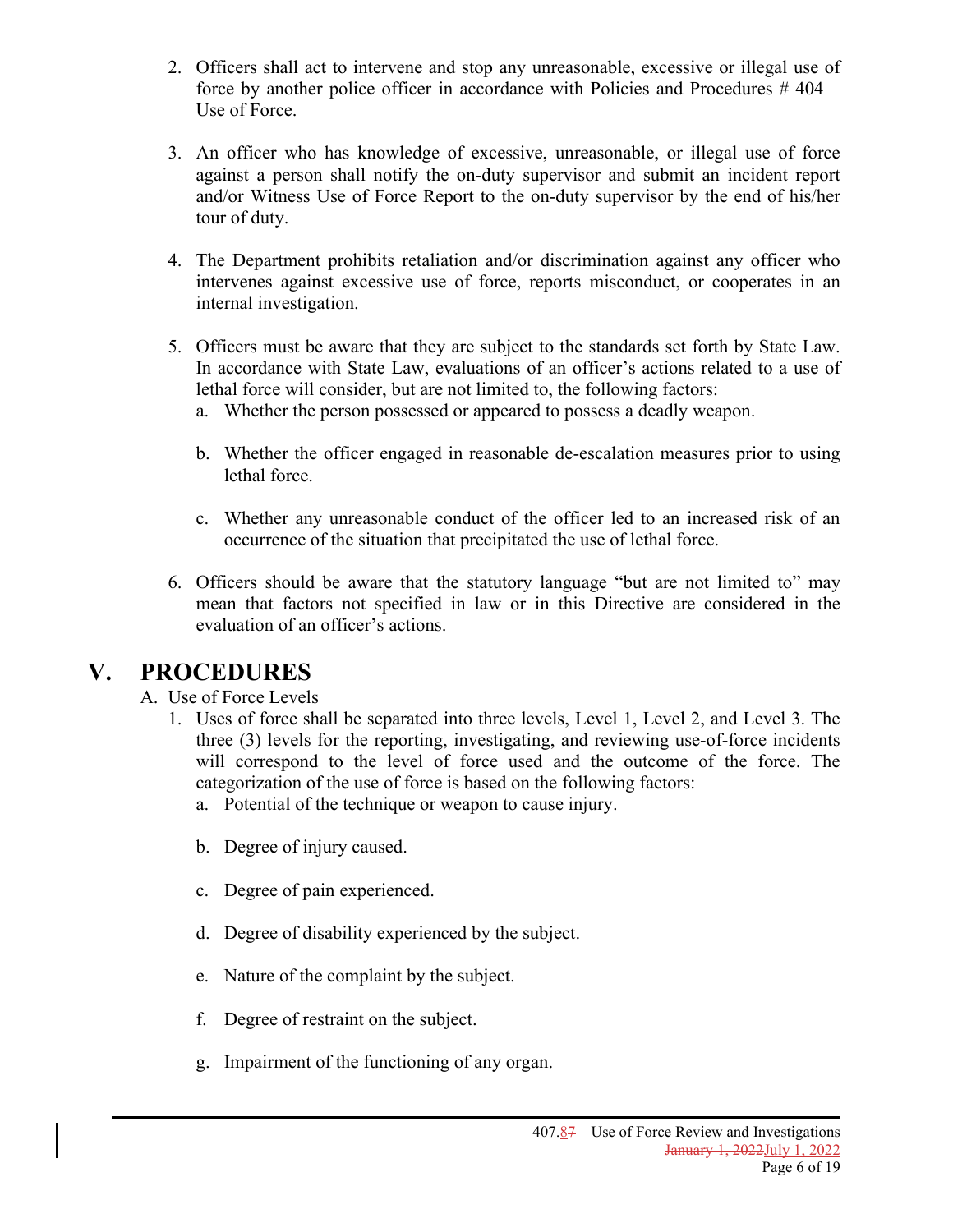- h. Duration of force used.
- i. Physical vulnerability of the subject.
- 2. Level 1: Force that is reasonably expected to only cause transient pain and/or disorientation during its application as a means to gain compliance. Level 1 does not involve force that is expected to cause physical injury. Level 1 includes the following uses of force.
	- a. Pointing a firearm or a less lethal launcher at a person.
	- b. Unholstering and activating (red-dot laser sight) a Conducted Electrical Weapon (CEW) on a person.
	- c. Soft takedowns (controlled descend and placement)that rise above *De Minimis Contact*.
	- d. Soft-hand control that rises above *De Minimis Contact*.
	- e. Pursuits terminated prior to apprehension and no motor vehicle accident/crash occurred.
- 3. Level 2: Force that causes physical injury or could reasonably be expected to cause physical injury. Level 2 does not include the uses of force that rise to Level 3. Level 2 includes the following uses of force.
	- a. CEW deployment even if the CEW prongs missed the subject.
	- b. OC Spray deployment on a person.
	- c. Use of less lethal ammunition resulting in physical injury.
	- d. Use of baton against a person that does not result in serious physical injury or complaint of serious physical injury.
	- e. Hard takedowns (uncontrolled descend and placement).
	- f. Hard-hand control.
	- g. K9 bite resulting in physical injury.
	- h. Pursuits resulting in physical injury and/or a motor vehicle accident/crash.
- 4. Level 3: Lethal force; force that results in loss of consciousness, serious physical injury, or death. Level 3 includes the following uses of force: a. All neck holds/restraints.
	- b. Discharging a firearm at a person.
	- c. CEW application lasting longer than fifteen (15) seconds.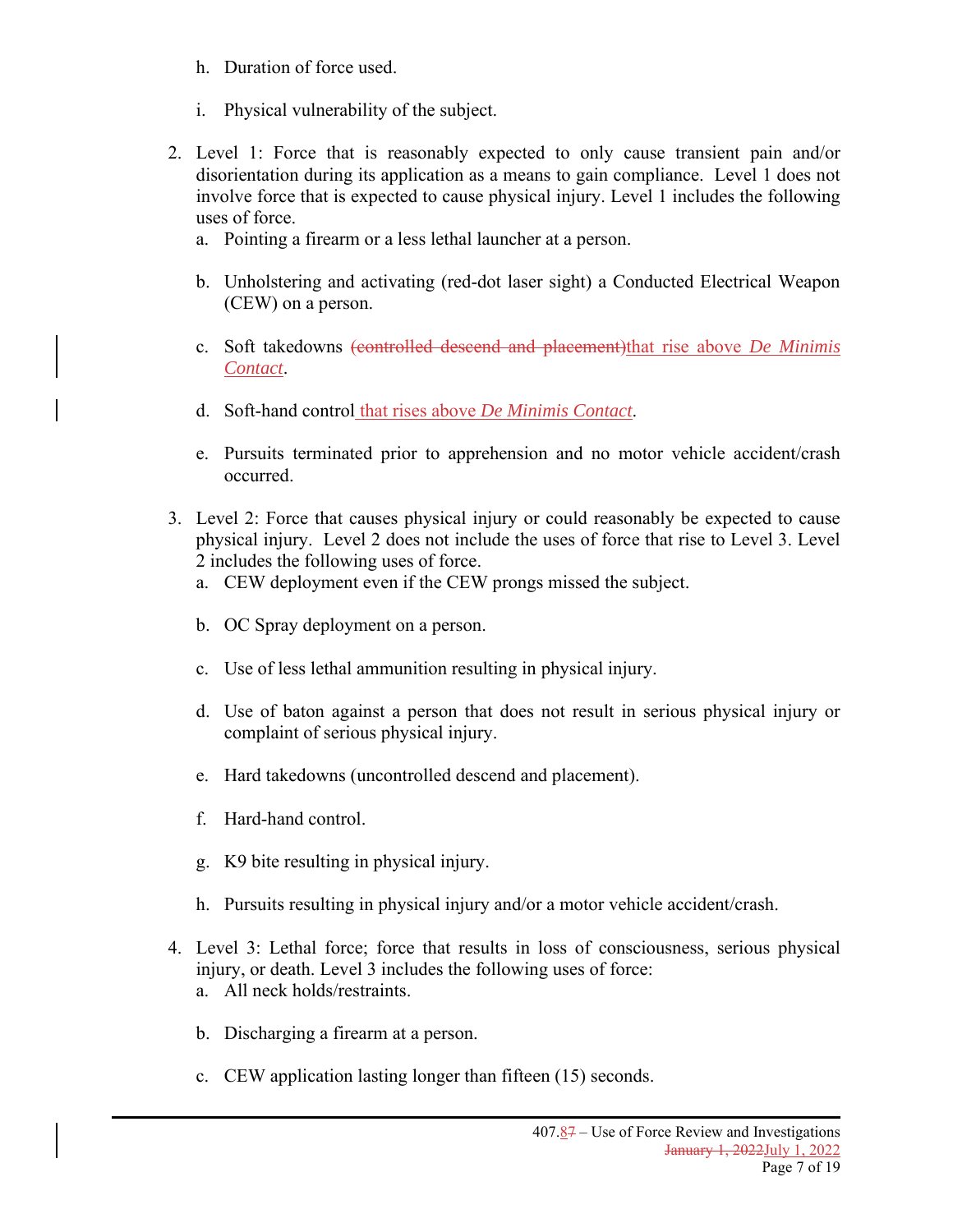- d. Any Level 2 use of force against a handcuffed subject.
- e. Strikes to the head, neck, spine, or sternum with a baton or any other hard object, or striking the head against a hard surface.
- f. K9 bite resulting in serious physical injury or death.
- g. Pursuits resulting in serious physical injury or death.
- 5. Any use of force in which a Body Worn Camera (BWC) and/or Mobile Video Recorder (MVR) is not activated to capture the entire interaction shall be investigated as a minimum of a Level 2 use of force.
- B. Responsibility for Reporting
	- 1. Officers using, observing, or discovering a use of force that rises above *De Minimis Contact* or force that was alleged to have resulted in injury to another person shall  $\frac{1}{10}$ soon as possible, notify their supervisor(s) of such reportable force as soon possible.
	- 2. Upon receipt of an allegation of unreasonable or excessive force by an officer, officers shall notify their supervisors as soon as possible.
	- 3. Officers involved in the use of reportable force shall document the use of force in a Use of Force Report and complete an electronic State of Connecticut Police Officer and Standards Training Council (CT POST) Use of Force Form before the end of their tour of duty, absent extenuating circumstances.
		- a. If an extenuating circumstance exists and the officer did not complete his/her Use of Force Report and/or electronic CT POST Use of Force Form, the officer shall complete the aforementioned documents by the end of his/her next tour of duty.
		- **b.** All extenuating circumstances preventing the completion of the aforementioned documents before the end of an officer's tour of duty shall be documented.
		- <u>b.</u>
		- e. If an officer is out for an extended period of time, arrangements will be made for the aforementioned documents to be completed as soon as feasible.
		- c.
		- d. The officer's Use of Force Report shall, at minimum:
		- d.
- 1) Provide a detailed account of the incident from the perspective of the officer writing the report.

2) Provide the reason for the initial police presence. 2)

3) Provide a specific description of the acts that led to the use of force including the attempts to seek compliance, and the subject's reaction such attempts.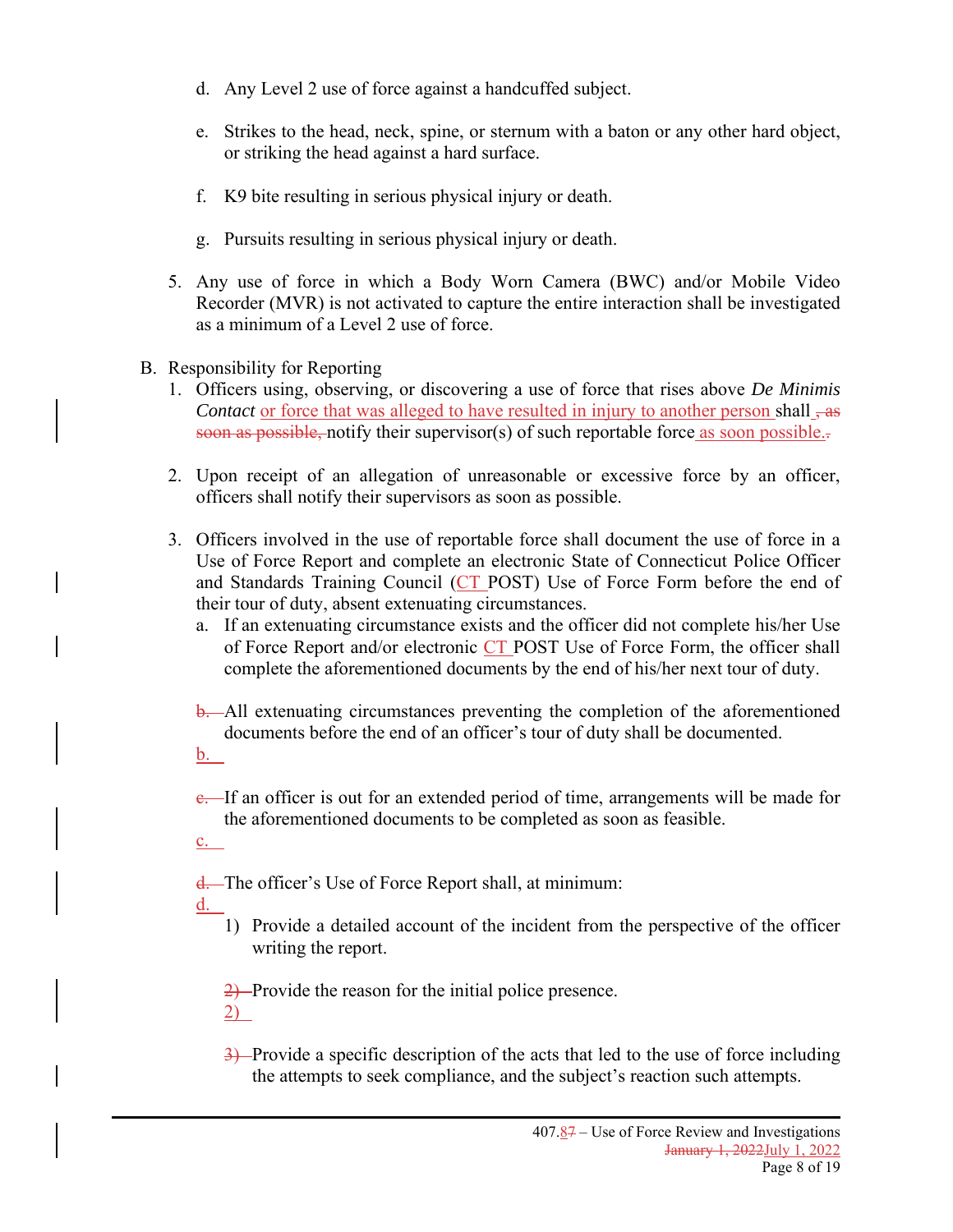$3)$ 

4) Describe the level of resistance encountered. 4)

5) Describe every type of force used. 5)

- 6) Use no "canned" or conclusory language.
- e. An electronic CT POST Use of Force Form shall be completed for each person subjected to a reportable use of force by each officer involved in the use of force. e.1) Officers shall submit the completed CT POST Use of Force Form to the investigating supervisor for review.
- f. A copy of the CT POST Use of Force Form shall be submitted to the Records Division and the IAO.
- 4. Each officer who observed a reportable use of force shall complete a Use of Force Witness Report documenting the officer's own actions and observations.
	- a. The Use of Force Witness Report(s) shall be completed before the end of the officer's tour of duty, absent extenuating circumstances.
		- 1) If an extenuating circumstance exists and the officer did not complete his/her Use of Force Report, the officer shall complete his/her Use of Force Report by the end of his/her next tour of duty.
		- 2) All extenuating circumstances preventing the completion of a Use of Force Witness Report before the end of an officer's tour of duty shall be documented.
		- 3) If an officer is out for an extended period of time, arrangements will be made for the Use of Force Witness Report to be completed, as soon as feasible.
- 5. If a supervisor is involved in a use of force incident, he/she will submit his/her Use of Force Report to another supervisor not involved in the incident.
- 6. Officers' Use of Force Reports shall completely and accurately describe the use of force. Officers shall be held strictly accountable for material omissions or inaccuracies in the Use of Force Report.
- 7. Use of Force Involving Another Law Enforcement Agency.
	- a. Any officer of this Department who witnessed a reportable use of force by an officer of another law enforcement agency shall, as soon as possible, notify this Department's on-duty supervisor(s) of such reportable force.
		- 1) The officer who observed the reportable use of force shall document his/her own actions and observations within a Use of Force Witness Report.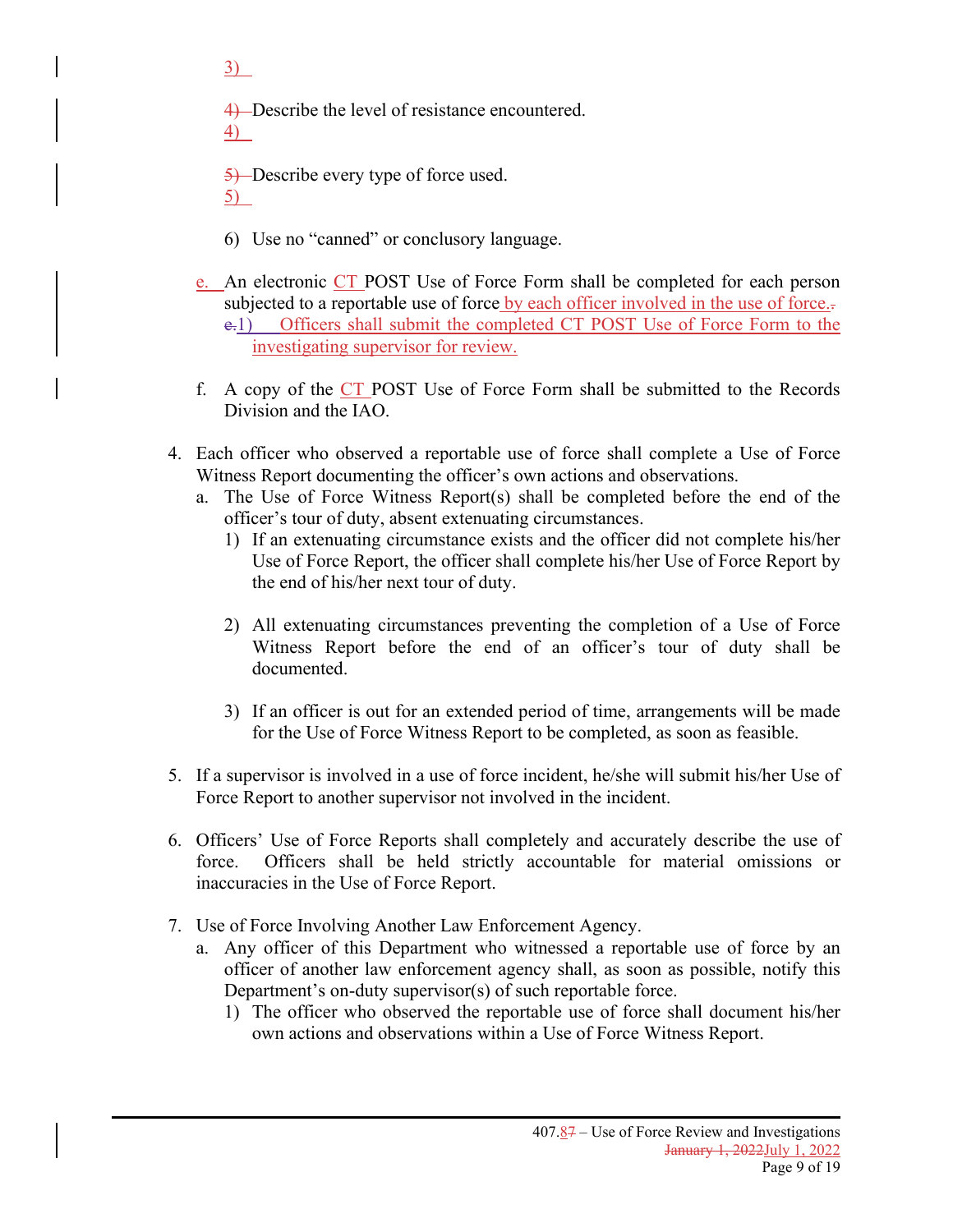- b. The supervisor who received the notification of the witnessed use of force shall review any available video recording of the use of force that was captured by the reporting officer's Body Worn Camera (BWC).
- c. The supervisor shall notify the law enforcement agency of the officer that used force during an incident and of the availability of any BWC video recording(s) pertaining to the incident.
- d. The supervisor shall review the officer(s) Use of Force Witness Report(s) and document a use of force supervisory review in a Supervisory Force Review Report within seventy-two (72) hours of learning of the use of force.
	- 1) A brief summary of the notification to the involved law enforcement agency and of the supervisor's review of the incident shall be provided within the narrative of the Supervisory Force Review Report.
- C. Use of Force Review and Investigation by Supervisors
	- 1. A supervisor who uses reportable force, authorizes the use of reportable force, authorizes conduct leading to the use of reportable force, or is a witness to the use of reportable force shall not be allowed to conduct the use-of-force investigation.
	- 2. The supervisor of any officer using reportable force shall review all uses of force and complete a Supervisory Force Review Report.
		- a. The supervisor shall also review the officer's completed CT POST Use of Force Form and forward it up the chain of command.
	- 2.3. except those illncidents involving the following, which shall be investigated by the IAO.
		- a. Serious use of force; Level 3 use-of-force incidents.
		- b. Use of force that appears potentially unjustified or criminal.
		- c. Use of force reassigned to the IAO by the Chief of Police or his/her designee.
		- d. Use of force in which the supervisor was involved, by participating in or ordering the force being investigated.
	- 3.4. Level 1 Use of Force:
		- a. Upon notification of an officer employing a Level 1 use of force, the supervisor shall speak with the involved officer(s).
		- b. It is not mandatory for supervisors to respond to the scene of a Level 1 use of force.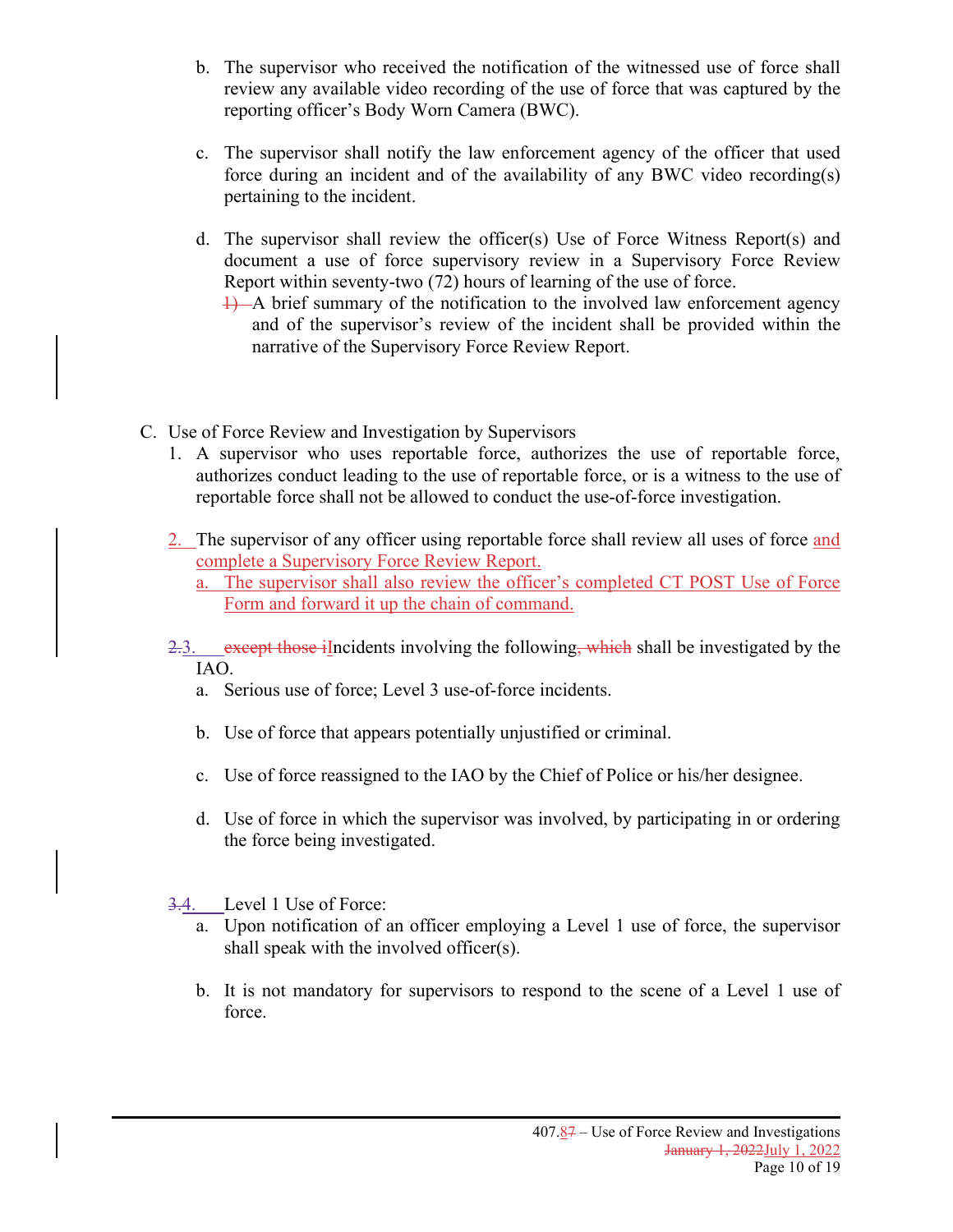- c. The supervisor shall review video recordings relating to the Level 1 use of force to sufficiently determine if the use of force was appropriate and in accordance with the Department's Policies and Procedures.
- d. The supervisor shall review and approve the officer(s)' Use of Force Report(s) or elevate the use of force to a higher level use-of-force review prior to the end of the supervisor's tour of duty absent exigent circumstances.
	- 1) All exigent circumstances shall be documented in the case file.
	- 2) If the Use of Force Report is returned to the officer for revision, all revisions and additional reviews shall be completed within seventy-two (72) hours of the use of force.
	- 2)
- e. Supervisors shall document a use of force supervisory review in a Supervisory Force Review Report within seventy-two (72) hours of learning of the use of force.
	- 1) A brief summary of the supervisor's review of the incident along with the supervisor's approval or disapproval shall be provided within the narrative of the Supervisory Force Review Report.
- f. Supervisors shall elevate and investigate any Level 1 use of force that appeared to have violated the Department's Policies and Procedures or was improperly categorized as Level 1.
- 4. Level 2 Use of Force:
	- a. Absent exigent circumstances, the supervisor of any officer, upon notification of a Level 2 use of force or an allegation of unreasonable/excessive force, shall respond to the scene.
	- b. If a supervisor is unable to respond to the scene, the supervisor shall document in the case file the exigent circumstances preventing his/her presence.
	- c. The reviewing supervisor, once on scene, shall take the following steps in response to a use of force or allegation of excessive force.
		- 1) Examine the subject of the force for injury.
		- 2) Interview the subject for complaints of pain or injury
		- 3) Ensure that the subject receives medical attention from an appropriate medical provider.
		- 4) Notify the IAO of the Use of Force and obtain a Department Review system case number.
		- 5) Ensure the canvas for and interview of civilian witnesses.
			- a) Civilian witnesses should be encouraged to provide and sign a written report in their own words.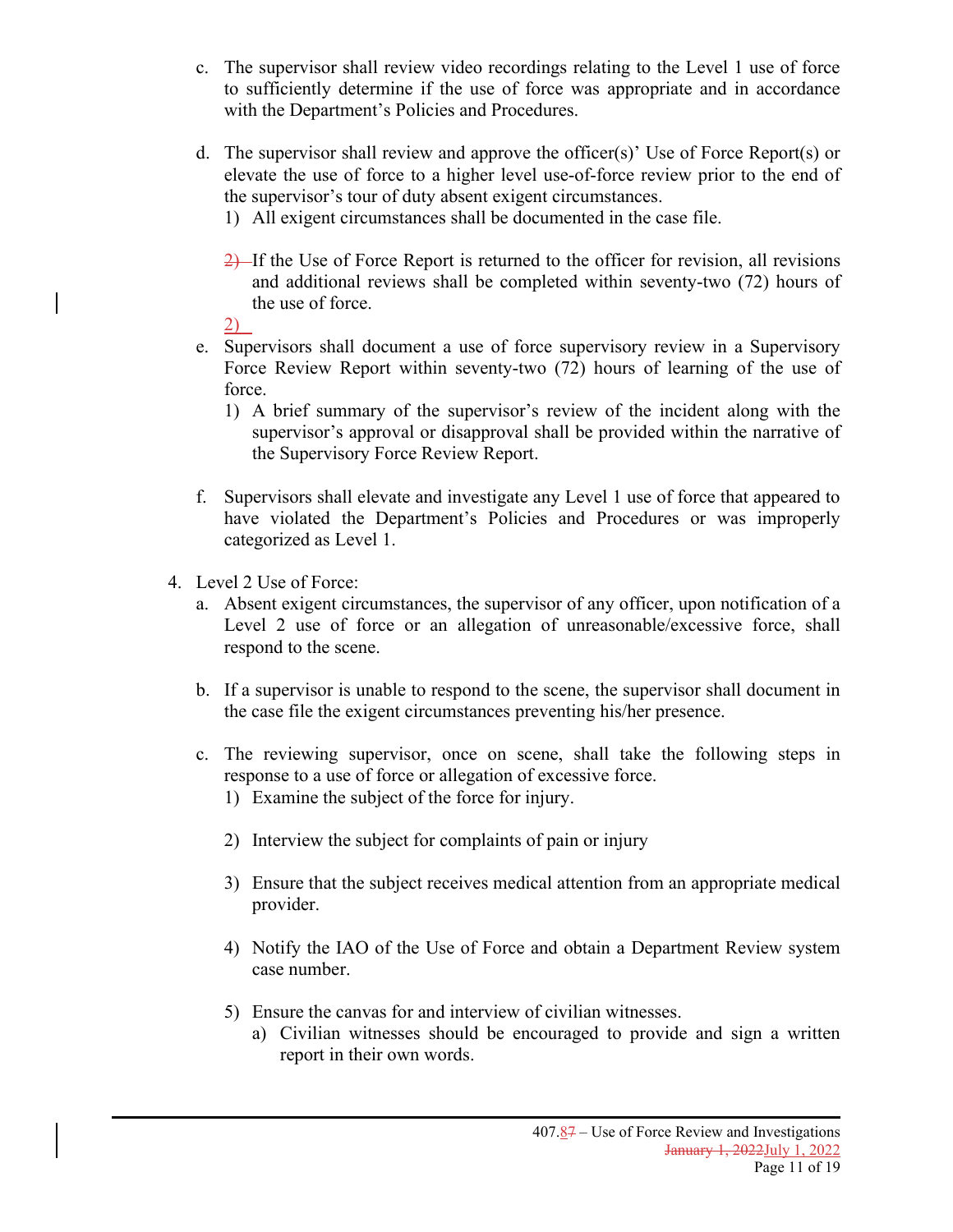- 6) Ensure that all officer witnesses provide a statement regarding the incident.
- 7) Separate officers involved in a use of force incident until they are interviewed. Group interviews shall be prohibited.
- 8) Ensure that all Use of Force Reports identify all officers who were involved in the incident or were on the scene when it occurred.
- 9) Interview officers and other witnesses.
	- a) Supervisors shall not ask officers or other witnesses leading questions that improperly suggest justifications for the officers' conduct, when such questions are contrary to appropriate law enforcement techniques.
- 10) Supervisors shall record all interviews with subjects and civilian witnesses and all follow-up interviews with officers.
- 11) Ensure collection of all evidence to establish material facts related to the use of force, including audio and video recordings, and photographs and other documentation of injuries or the absence of injuries. Evaluate the evidence to determine the following.
	- a) Whether the use of force was consistent with the Department's Policies and Procedures.
	- b) Whether it raises any policy, training, tactical or equipment concerns.
- d. Supervisors shall take the following steps immediately after conducting interviews and gathering statements and other evidence.
	- 1) Review all Use of Force Reports and ensure that all reports include the information required by the Department's Policies and Procedures.
	- 2) Consider all relevant evidence, including circumstantial, direct, and physical evidence, and make credibility determinations, if feasible.
		- a) The Department will train all of its supervisors on the factors to consider when evaluating credibility.
	- 3) Make all reasonable efforts to resolve material inconsistencies between the officer, subject, and witness statements, as well as inconsistencies between the level of force claimed by the officer and the subject's injuries.
	- 4) Where a reasonable and trained supervisor would determine that there might have been misconduct, the supervisor shall immediately notify the IAO to respond to the scene.
	- 5) Absent exceptional circumstances, which shall be documented, each supervisor shall provide a written report to the shift commander or their commanding officer by the end of the shift documenting the following: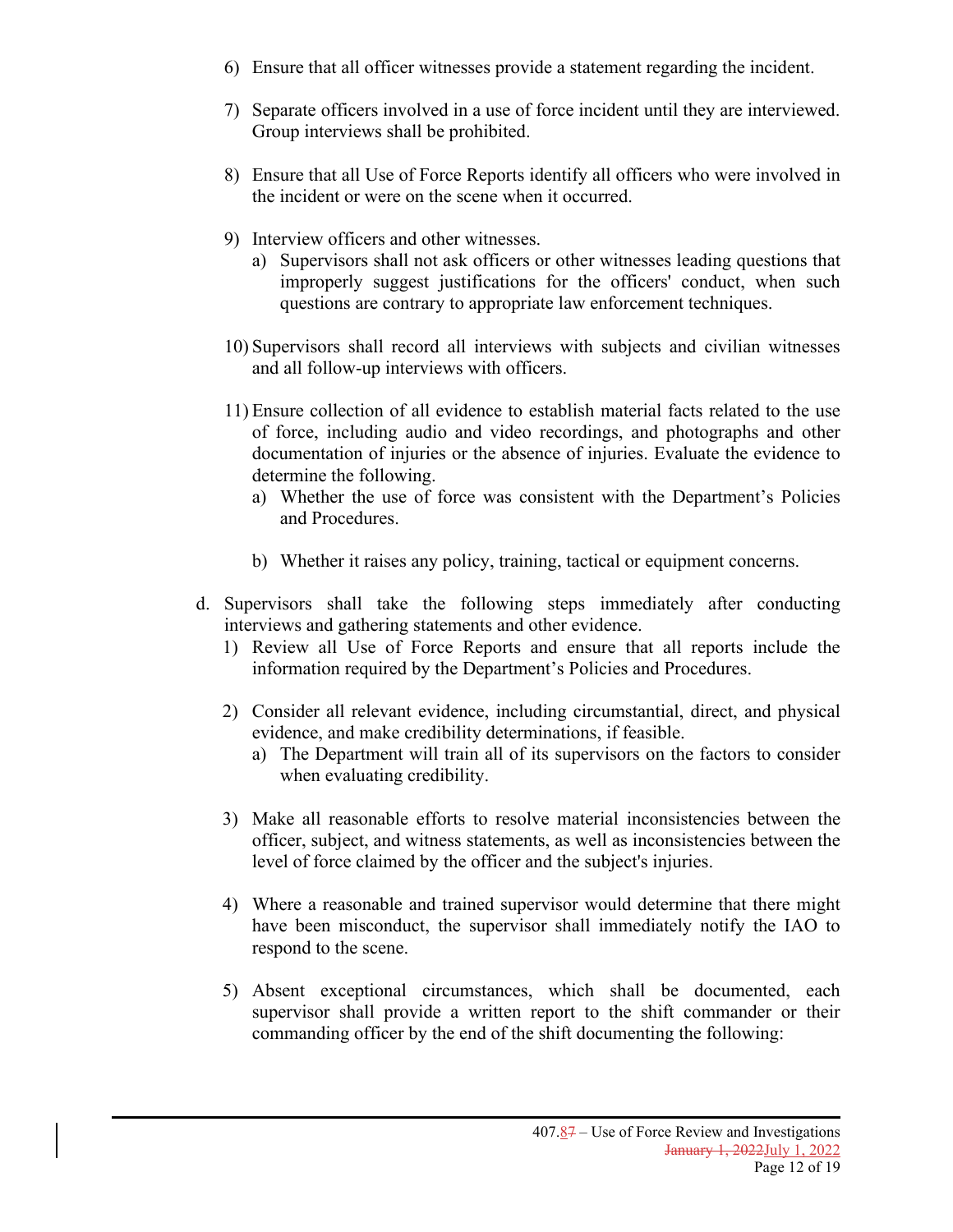- a) The supervisor's preliminary determination of the appropriateness of the use of force, including whether the force was reasonable and within policy.
- b) Whether the injuries appear proportionate to the use of force described.
- c) Summaries of subject, witness and officer statements.
- e. Each supervisor shall complete and document a use of force supervisory review using a Supervisory Force Review Report within seventy-two (72) hours of learning of the use of force. A Supervisory Force Review Report shall include the following.
	- 1) The supervisor's narrative description of the incident, including a precise description of the evidence that either justifies or fails to justify the officer's conduct based on the supervisor's independent review of the facts and circumstances of the incident.
	- 2) Documentation of all evidence that was gathered, including names, phone numbers and addresses of witnesses to the incident.
		- a) In situations in which there are no known witnesses, the report shall specifically state this fact.
		- b) In situations in which witnesses were present but circumstances prevented the author of the report from determining the identification, phone number or address of those witnesses, the report shall state the reasons why.
		- c) Identifying information for anyone who refuses to provide a statement.
		- d) The names of all other Department employees witnessing the use of force.
	- 3) The reviewing supervisor's evaluation of the basis for the use of force, including a determination of whether the officer's actions appear to be within the Department's Policies and Procedures, and consistent with State and Federal law.
	- 4) Whether there is any evidence of criminal conduct by the officer. Whenever a supervisor finds evidence of apparent criminal conduct by an officer, he/she shall suspend the investigation immediately and notify his/her Division Head.
	- 5) An assessment of the incident for tactical and training implications, including whether the use of force may have been avoided through the use of deescalation techniques or lesser force options.
	- 6) Documentation of any non-disciplinary corrective action taken.
- f. The investigating supervisor shall submit the completed Supervisory Force Review Report file, including copies of all Use of Force Reports completed by involved officers, to his/her Division Head. The completed Supervisory Force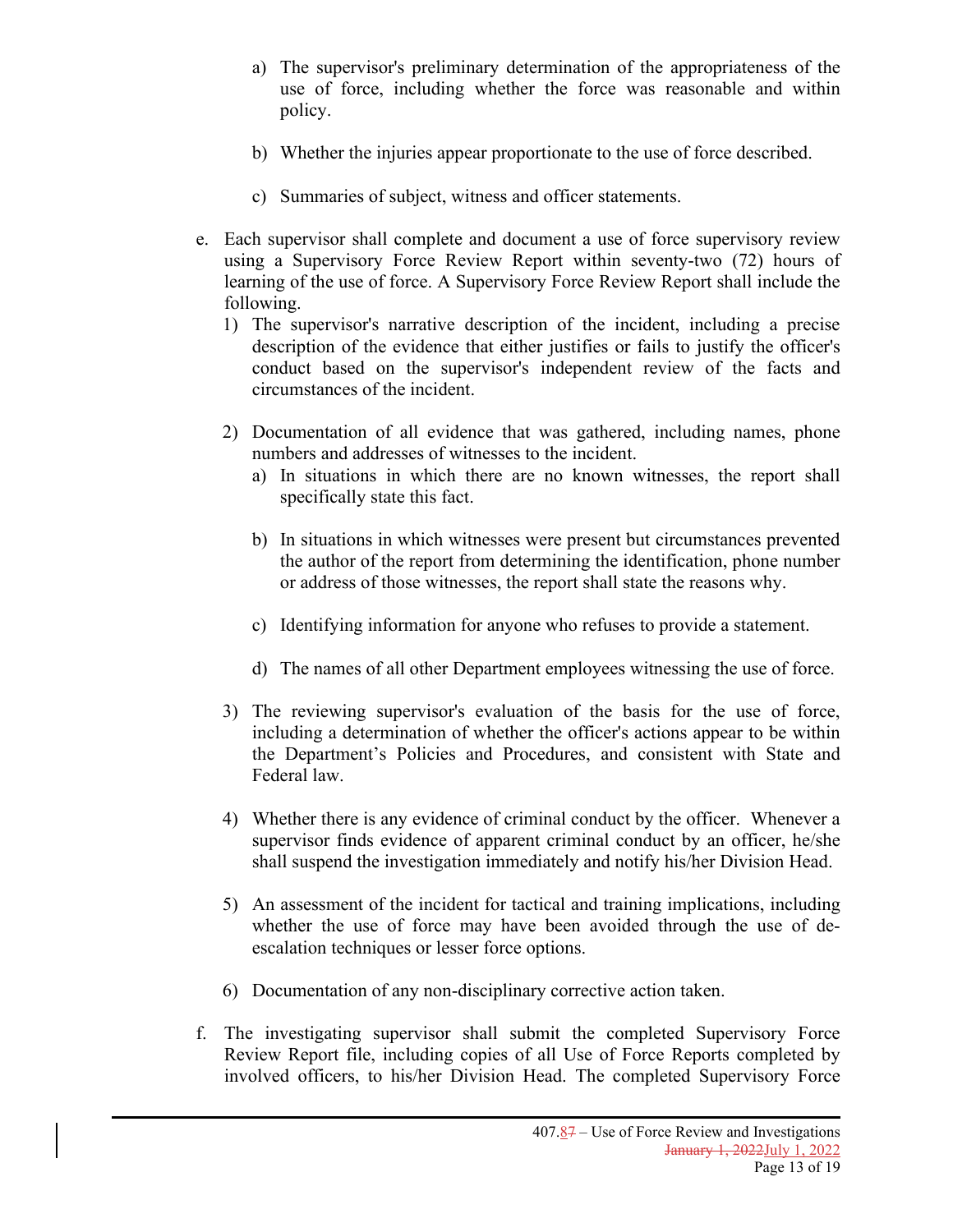Review Report and Use of Fore Reports along with all records, evidence and documents shall be combined by the supervisor into a Force Review File. The supervisor shall submit the complete Force Review File to his/her Division Head.

- 5. Level 3 Use of Force:
	- a. Upon notification of a Level 3 use of force, the supervisor shall immediately respond to the scene.
	- b. The supervisor shall ensure medical attention is provided to injured person; secure and stabilize the scene.
	- c. The Chief of Police or his/her designee and the IAO shall be notified of any Level 3 use of force, and the IAO shall respond to the scene.
	- d. The Chief of Police or his/her designee shall notify the appropriate Chief State's Attorney/New Haven State's Attorney Office.
	- e. The Office of the Chief State's Attorney Inspector General shall investigate any incident in which an officer uses deadly force or in which a death occurs as a result of any use of force, and shall direct the completion of reports as deemed necessary.
- D. Use of Force Review by the Division Head
	- 1. The Division Head shall review the Supervisory Force Review Report to ensure that it is complete and that the findings are supported by a preponderance of the evidence
	- 2. The Division Head shall order additional investigation when it appears that there is additional relevant evidence that may assist in resolving inconsistencies or improve the reliability or credibility of the findings.
	- 3. Where the findings of the Supervisory Force Review Report are not supported by a preponderance of the evidence, the Division Head shall modify the findings after consultation with the reviewing supervisor, and document the reasons for this modification, including the specific evidence or analysis supporting the modification.
	- 4. The Division Head shall counsel the reviewing supervisor regarding the modification and on any investigative deficiencies that led to it. The Division Head shall order corrective action where appropriate.
	- 5. The Division Head shall be held accountable for the accuracy and completeness of all materials in the Force Review Files complied by supervisors under his/her command.
		- a. Where a reviewing supervisor repeatedly conducts deficient investigations, the supervisor shall receive the appropriate corrective action, including training, demotion, and/or removal from a supervisory position.
	- 6. Whenever a Division Head finds evidence of apparent criminal conduct by an officer, he/she shall suspend the investigation immediately and notify the Chief of Police or his/her designee.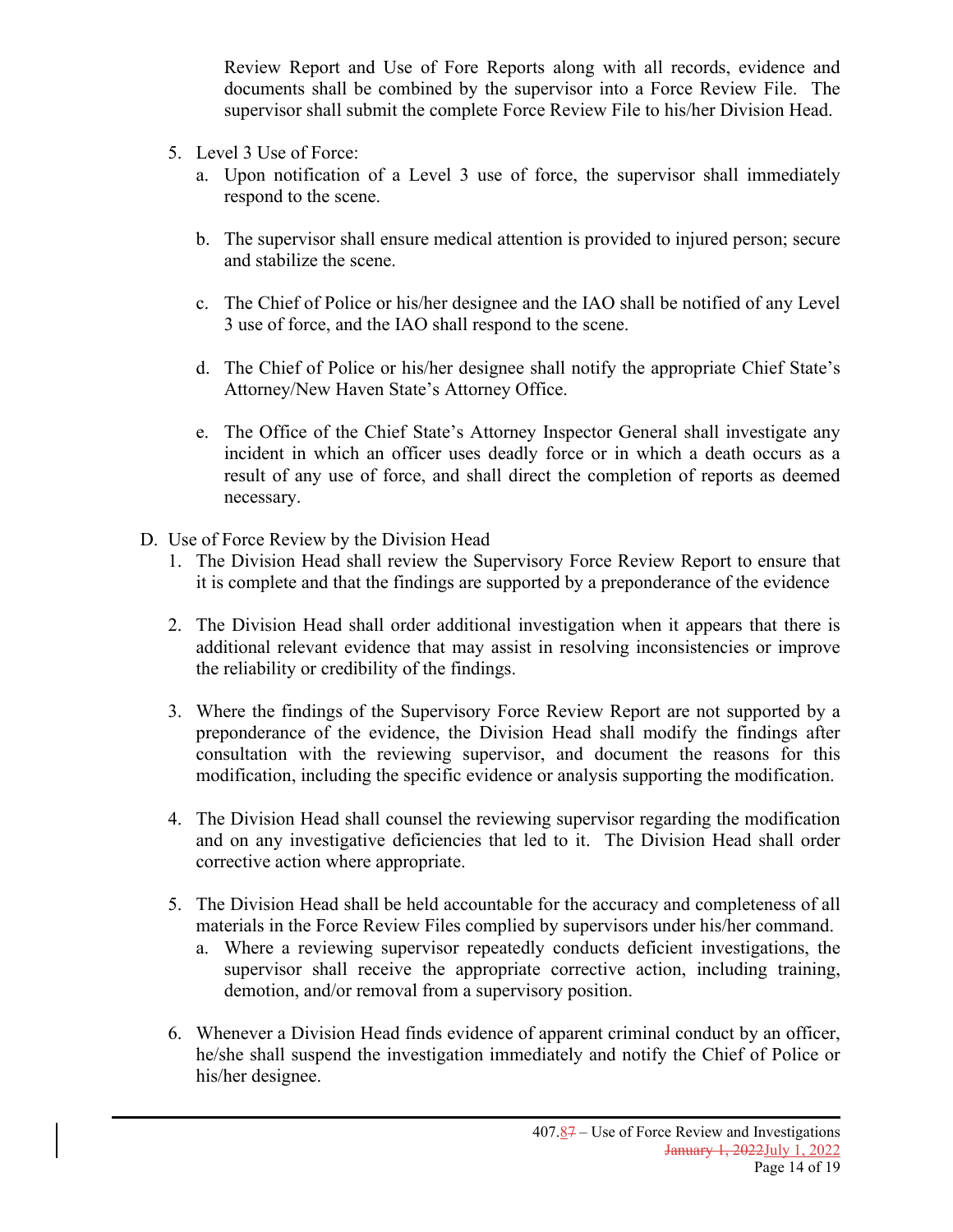- 7. When the Division Head finds that the supervisor force review is complete and the evidence supports the findings, the Force Review file shall be forwarded to the Chief of Police or his/her designee.
- E. Use of Force Investigations by Internal Affairs
	- 1. The IAO shall use the IA Reporting Module, a single, uniform reporting and investigation and review system for all serious uses of force, including firearm discharges.
		- a. The IAO is to conduct the following.
			- 1) Administrative investigations of serious use of force incidents.
			- 2) Administrative investigations of use of force incidents reassigned to the IAO by the Chief of Police.
		- b. The IAO shall receive training on proper use of force investigations.
		- c. The Department and the Town shall ensure that all allegations of officer misconduct are received and are fully and fairly investigated.
		- d. All investigative findings are supported by a preponderance of the evidence and documented in writing.
		- e. All officers who commit misconduct are held accountable pursuant to a disciplinary system that is fair and consistent.
	- 2. The IAO shall review the Force Review File and determine whether an incident arises to a Serious Use of Force.
	- 3. The Department shall ensure that all serious use of force incidents (Level 3) are investigated fully and fairly by a properly-trained IAO or supervisor with the appropriate expertise, independence and investigative skills to ensure the following.
		- a. That uses of force that are contrary to law or policy are identified and appropriately resolved.
		- b. That policy, training, equipment, or tactical deficiencies related to the use of force are identified and corrected.
		- c. That investigations are of sufficient quality to ensure that officers are held accountable as necessary.
		- d. Where appropriate to ensure the fact and appearance of impartiality, investigations of serious use of force or force indicating apparent criminal conduct by an officer shall be referred for investigation to an independent, competent entity outside of the Department.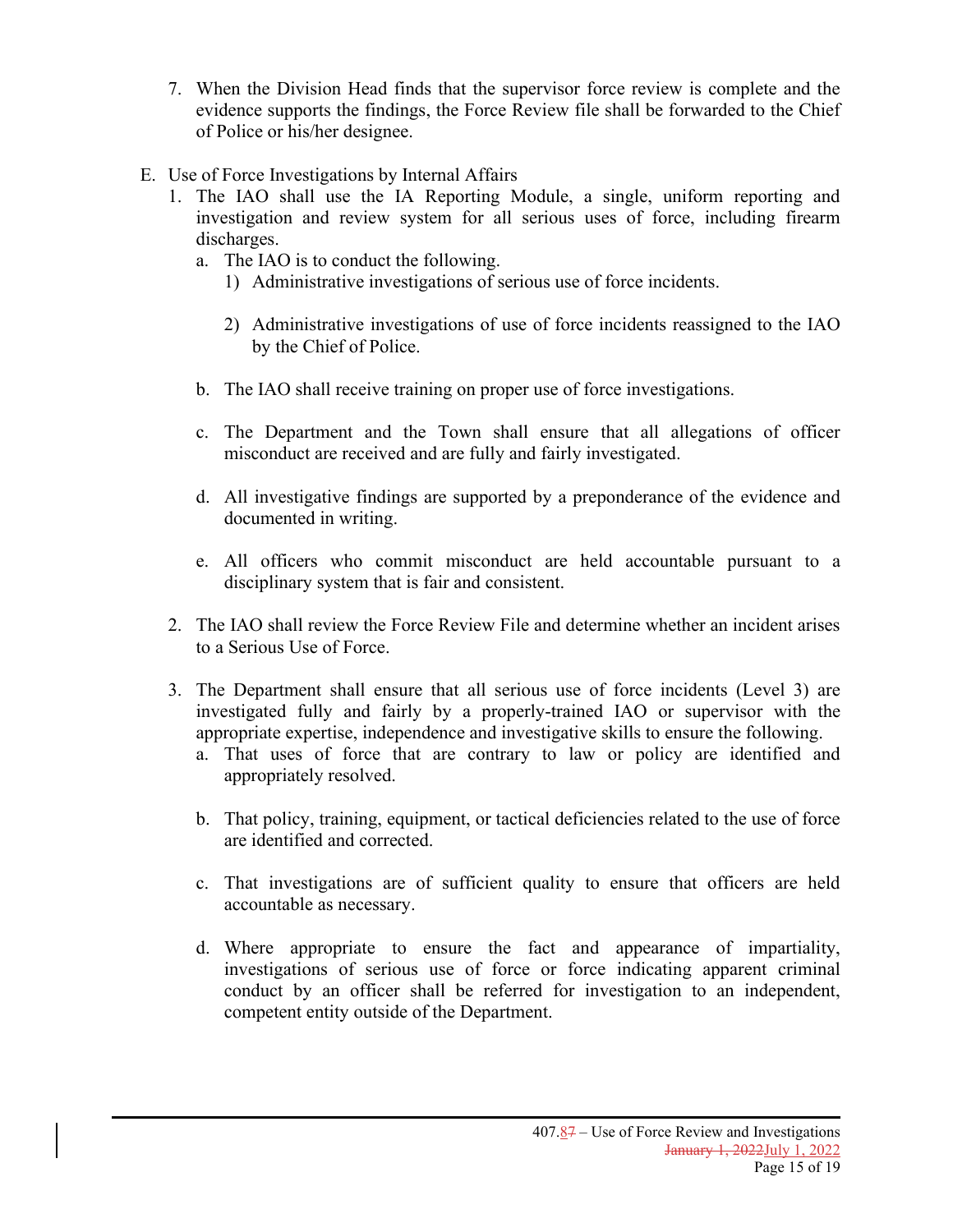- 4. The IAO shall respond to the scene of every incident involving serious use of force (Level 3), any use of force indicating apparent criminal conduct by an officer, or as ordered by the Chief of Police.
- 5. The Chief of Police or his/her designee shall immediately notify the appropriate agency regarding any use of force incident indicating apparent criminal conduct by Department personnel, or any use of force in which an officer discharged his/her firearm, or where an individual has died while in or proximate to the custody of the Department.
- 6. Where apparent misconduct is reported to a supervisor, the supervisor shall immediately document and report this information to the IAO. Failure to report or document apparent misconduct or criminal behavior shall be grounds for discipline, up to and including termination of employment. The default discipline for a failure to report criminal behavior shall be termination.
- 7. In the event of a criminal investigation, any compelled interview of the subject officer(s) may be delayed. Routine reports on the incident that affect public safety are not compelled statements and shall be completed consistent with Policies and Procedures # 303 – Incident Reports and Review. No other part of the investigation shall be held in abeyance unless specifically authorized by the Chief of Police in consultation with the agency conducting the criminal investigation.
- 8. The subject officer(s) shall not be compelled to provide a statement to administrative investigators where there is a potential criminal investigation or prosecution of the officer(s), until consultation with the criminal investigative agency and approval by the Chief of Police.
- 9. If at any time during complaint intake or investigation the investigator determines that there may have been criminal conduct on the part of any officer or employee, the investigator shall immediately notify the Chief of Police. Where an allegation is investigated criminally, the IAO shall continue with the administrative investigation of the allegation, except that it may delay or decline to conduct an interview of the subject officer(s) or other witnesses until completion of the criminal investigation unless, after consultation with the investigating agency and the Chief of Police, such interviews are deemed appropriate.
- 10. The Department shall ensure allegations of officer misconduct made during criminal prosecutions or civil lawsuits are identified and investigated as misconduct complaints.
- 11. The IAO shall complete his/her administrative use of force investigation as soon as practical from date of the use of force, unless directed otherwise by the State's Attorney. At the conclusion of each use of force investigation, the IAO shall prepare an IAO Use of Force Report on the investigation.
	- a. The IAO shall submit the completed IAO Use of Force Report to the Chief of Police.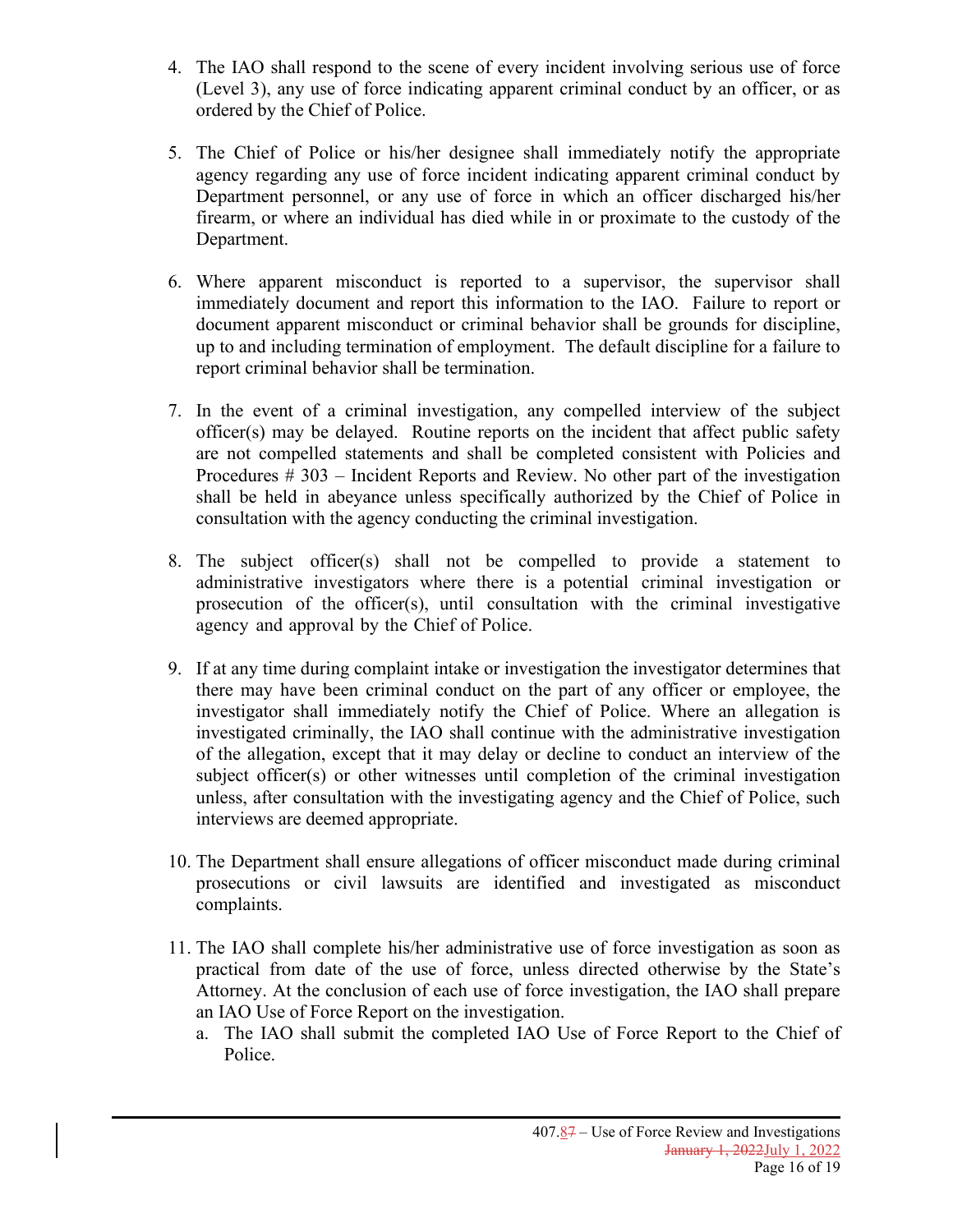- 12. Use of Force Reports shall be maintained centrally by the IAO for tracking and analysis purposes.
- 13. At least annually, the IAO shall complete a written analysis of the Department's use of force activities, policies and practices. The analysis should include the following. a. Date and time of incidents.
	- b. Types of encounters resulting in a use of force.
	- c. Trends or patterns related to race, age and gender of the subjects involved.
	- d. Trends or patterns resulting in injury to any person involved including personnel.
	- e. Impact of findings on the Department's policies, practices, equipment, and training.
- 14. The analysis shall be used to do the following.
	- a. Determine significant trends.
	- b. Identify and correct deficiencies revealed by the analysis.
	- c. Document the findings in a public report.
- F. Review by Chief of Police
	- 1. The Chief of Police and/or his/her designee shall review all Force Review Files.
	- 2. The Chief of Police and/or his/her designee shall review each force review and investigation within thirty (30) days of receiving the force review/investigation report to ensure that it is complete and that the findings are supported by a preponderance of the evidence.
	- 3. The Chief of Police and/or his/her designee shall order additional investigation when it appears that there is additional relevant evidence that may assist in resolving inconsistencies or improve the reliability or credibility of the findings.
	- 4. Where the findings are not supported by a preponderance of the evidence, the Chief of Police and/or his/her designee shall modify the findings and document the reasons for this modification, including the specific evidence or analysis supporting the modification.
	- 5. Determine whether the force violated the Department's Policies and Procedures.
		- a. If the force violated the Department's Policies and Procedures, the Chief of Police and/or his/her designee shall take appropriate disciplinary action, including referring the review or investigation report to the Board of Police Commissioners for appropriate disciplinary action.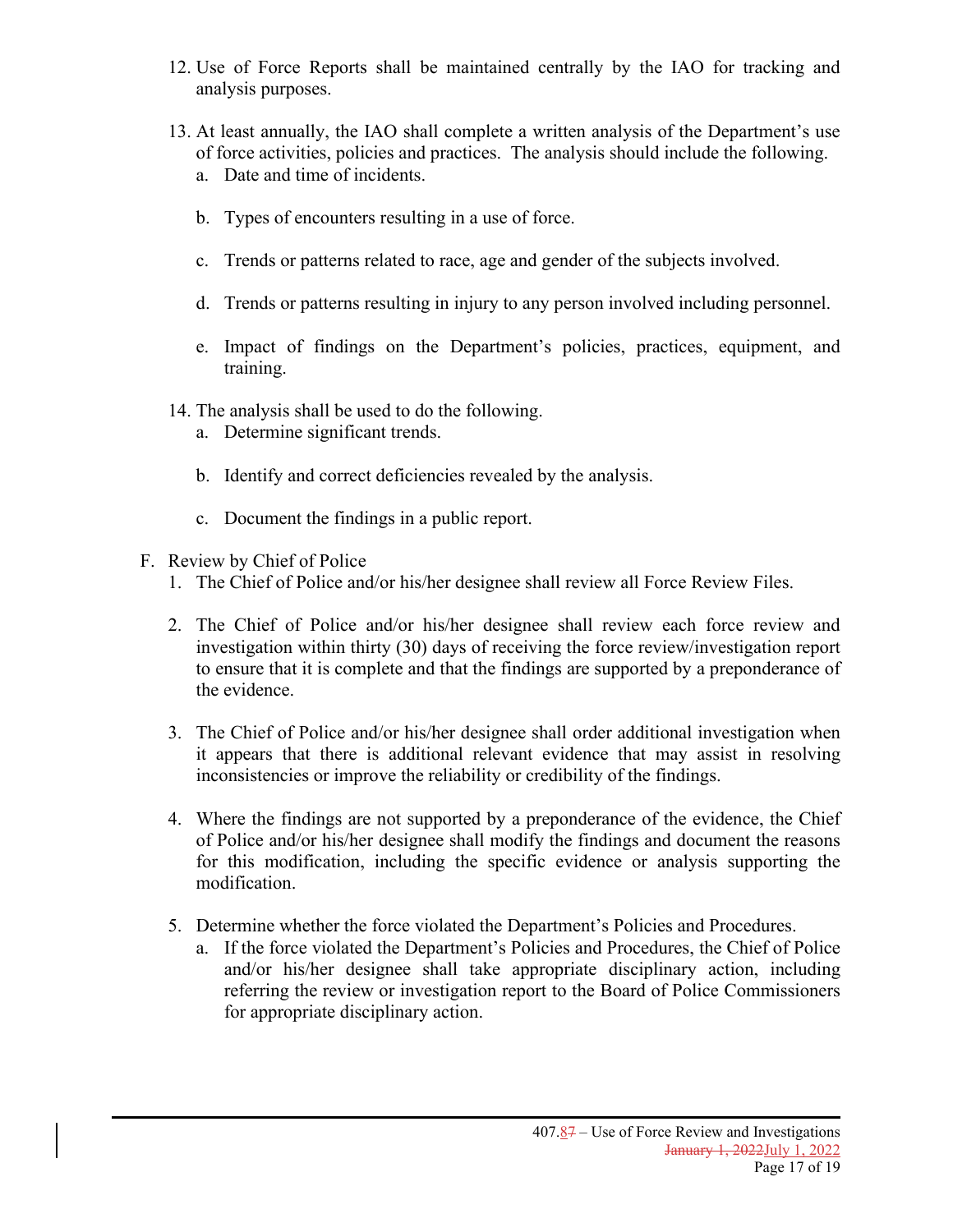- b. Determine whether the incident raises policy, training, equipment, or tactical concerns, and refer such incidents to the appropriate commander or supervisor within the Department to ensure they are resolved.
- c. Direct supervisors to take and document non-disciplinary corrective action to enable or encourage an officer to improve his/her performance.
- 6. Document his/her findings within forty-five (45) days of receiving the force review or investigation.
- 7. After a force review, an officer's use of force is found to be inconsistent with the Department's Policies and Procedures, the Chief of Police and/or his/her designee shall direct and ensure appropriate discipline to include, if necessary, forwarding the outcome of the force review to the Board of Police Commissioners for disciplinary action.
- 8. At the discretion of the Chief of Police and/or his/her designee, a use of force review may be assigned to another supervisor, whether within or outside of the shift in which the incident occurred or may be returned to the Division Head for further review or analysis.
- 9. Where the use of force indicates policy, training, tactical, or equipment concerns, the Chief of Police and/or his/her designee shall ensure that necessary training is delivered and that policy, tactical or equipment concerns are resolved.
- 10. The Chief of Police and/or his/her designee shall issue a finding to the officers(s) subject to the investigation indicating one of the following conclusions.
	- a. The Chief of Police and/or his/her designee found no violations of the Department's Policies and Procedures, or law.
	- b. The Chief of Police and/or his/her designee found evidence of a need for corrective action such as training or counseling. The Chief of Police and/or his/her designee will describe in detail the requirements of the corrective action.
	- c. The Chief of Police and/or his/her designee finds probable cause that the use of force violated the law and that the case has been referred to the proper authorities.
- 11. In all cases the Chief of Police and/or his/her designee's written finding will be maintained on file by IAO. It will be included in the Early Intervention System file(s) of the officer(s).

### G. CT POST Use of Force Form

- 1. A reportable use of force that requires a CT POST Use of Force Form to be submitted to the State shall be the following:
	- a. Striking another person with an open or closed hand, elbow, knee, club or baton, kicking another person.
	- b. Using OC spray, CEW, or less lethal projectile.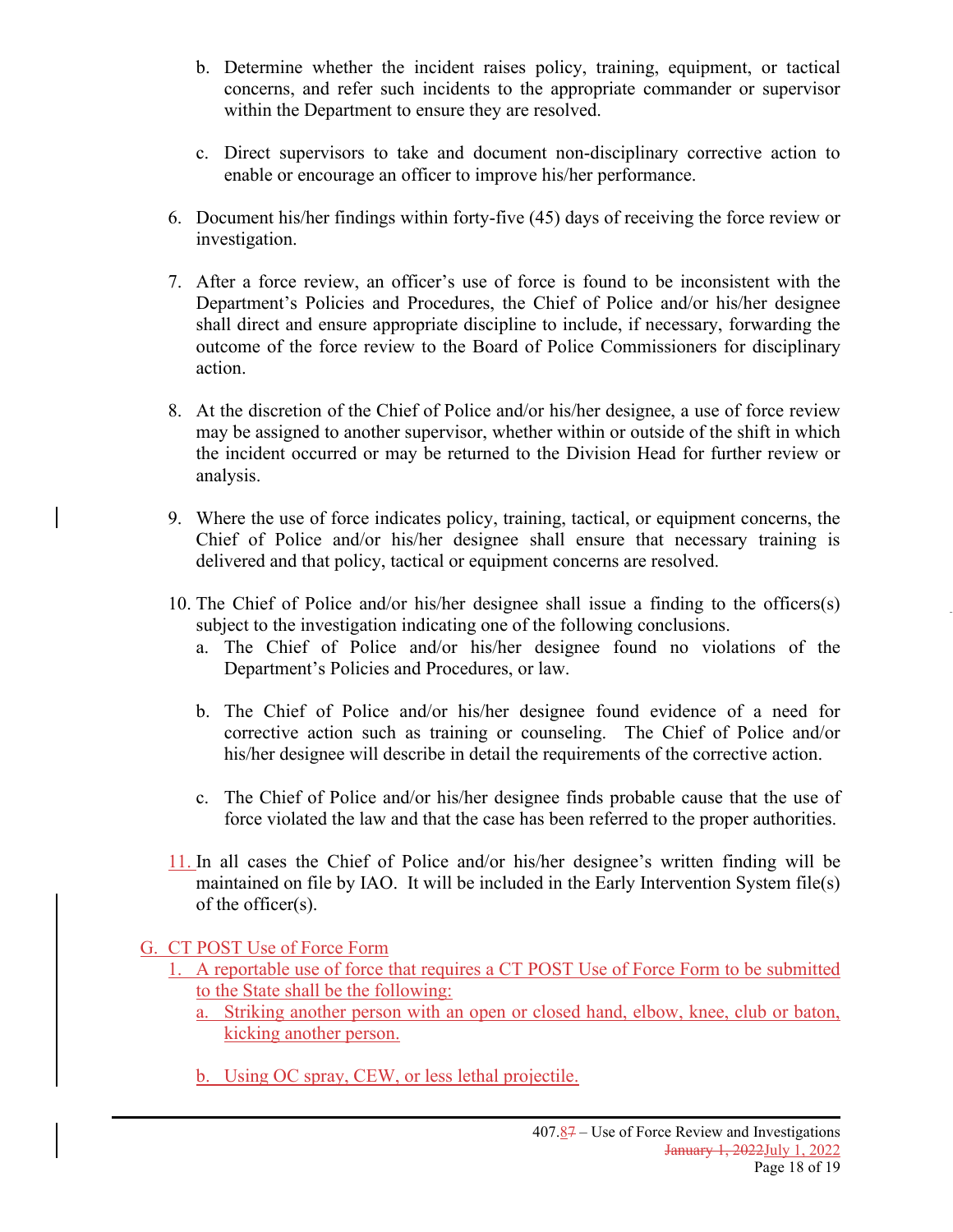- c. Using a chokehold or neck restraint.
- d. Pointing a firearm, less lethal launcher, or CEW laser sight at a person.
- e. The discharge of a firearm, for other than training, testing, or to dispatching dispatching of an animal.
- f. Any incident where an officer uses physical force that is likely to cause serious physical injury, as defined in C.G.S. 53a-3, to another person or the death of another person.
- 2. Use of Force Reports that do not meet the State reporting requirements by statute, but are required by this Directive, shall be stored internally. 11.
- Each year, but not later than February 1<sup>st</sup> of the proceeding year, the Department shall ensure a copy of each completed POST Use of Force Report and any other required documents that meet the reporting requirements of either Connecticut General Statutes Section §7-282e and/or Connecticut General Statutes Section §54-1t are submitted in electronic form to the Criminal Justice Policy and Planning Division of the Office of Policy and Management or its designee. Prior to the submission of these reports, the Department shall redact any information that may identify a minor, victim, or witness.

12.3.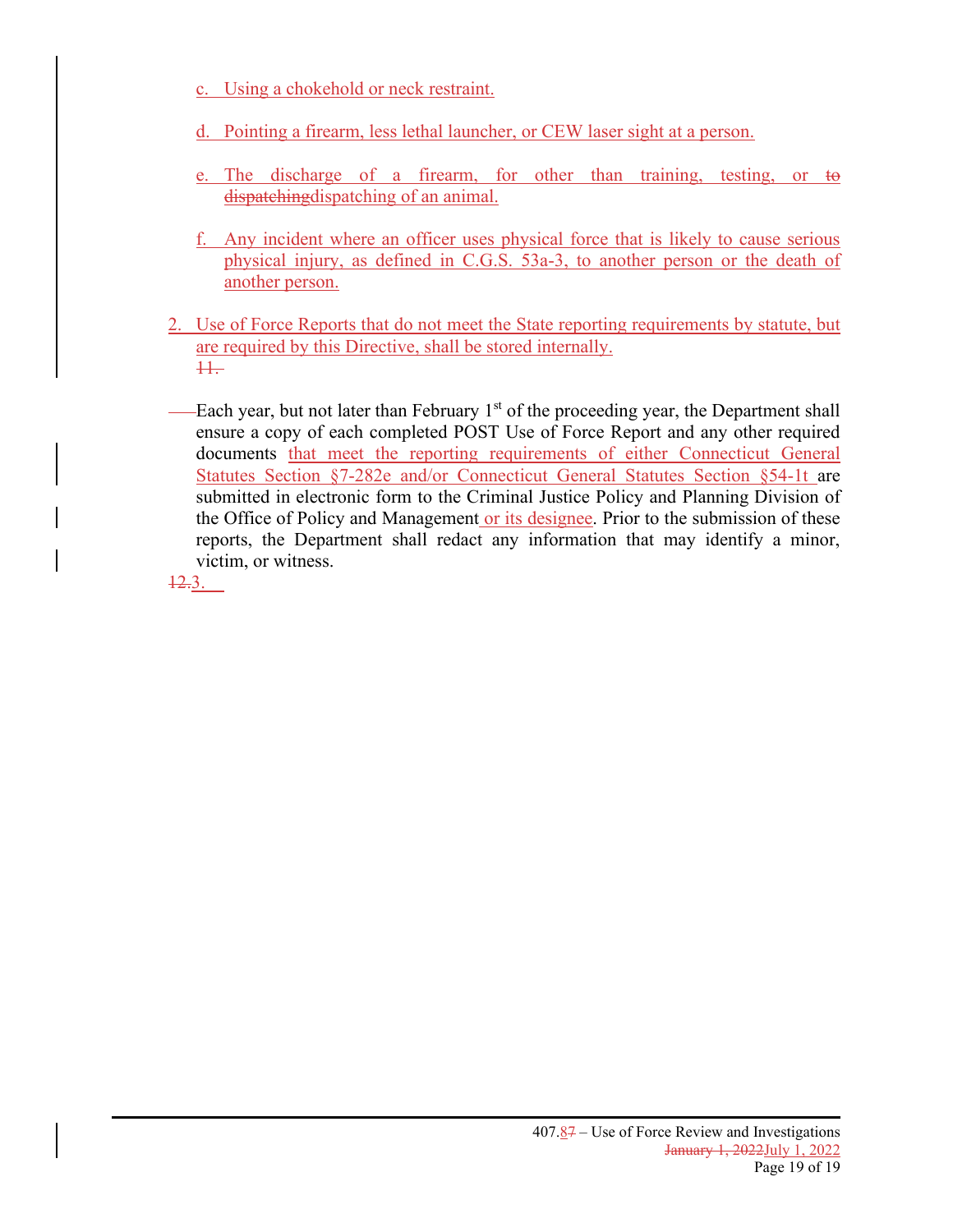| <b>East Haven</b><br><b>Police</b>                                                            | <b>Type of Directive:</b><br><b>Policies &amp; Procedures</b> |                                     | No. 414.65     |  |
|-----------------------------------------------------------------------------------------------|---------------------------------------------------------------|-------------------------------------|----------------|--|
|                                                                                               | Subject/Title:                                                | <b>Issue Date:</b>                  |                |  |
| <b>Department</b>                                                                             |                                                               | December 17, 2019 May 31,<br>2022   |                |  |
|                                                                                               | <b>Motorized Pursuits</b>                                     | <b>Effective Date:</b>              |                |  |
|                                                                                               |                                                               | <b>January 1, 2020 July 1, 2022</b> |                |  |
|                                                                                               | <b>Issuing Authority:</b>                                     | <b>Review Date:</b>                 |                |  |
|                                                                                               | <b>Honorable Board of</b><br><b>Police Commissioners</b>      | <b>Annually</b>                     |                |  |
| <b>References/Attachments:</b>                                                                |                                                               | <b>Rescinds:</b>                    |                |  |
| Policies and Procedures #: 404, 405, 407<br>Connecticut General Statutes § 14-283 and 14-283a |                                                               |                                     | 414.54         |  |
|                                                                                               |                                                               |                                     | <b>Amends:</b> |  |
|                                                                                               |                                                               |                                     | N/A            |  |

# **I. PURPOSE**

A. The purpose of this directive is to set forth the policies and procedures of the East Haven Police Department (EHPD) regarding the pursuit of motor vehicles, in accordance with the provisions of Connecticut General Statute § 14-283a.

# **II. POLICY**

- A. It is the policy of the East Haven Police Department that no police officer shall initiate a vehicular pursuit unless the officer has reasonable suspicion to believe that the driver or occupant has committed or is attempting to commit a crime of violence, or there are exigent circumstances that warrant the need to apprehend the suspect in a timely manner because of the potential for harm to the public if the apprehension does not occur.
- B. It is the policy of the East Haven Police Department that supervisors shall be accountable for communicating with officers involved in a motorized pursuit and for the decision to terminate the pursuit when it exposes any officer, suspect, or member of the general public to any unnecessary risk of harm or injury.

# **III. DEFINITIONS**

- A. Authorized Emergency Vehicle: A police vehicle equipped with operable emergency equipment, including audible siren and red/blue flashing lights, while such vehicle is being operated by a police officer.
- B. Boxing-In: The surrounding of a violator's moving vehicle with multiple police vehicles, which is then slowed to a stop along with the violator's vehicle.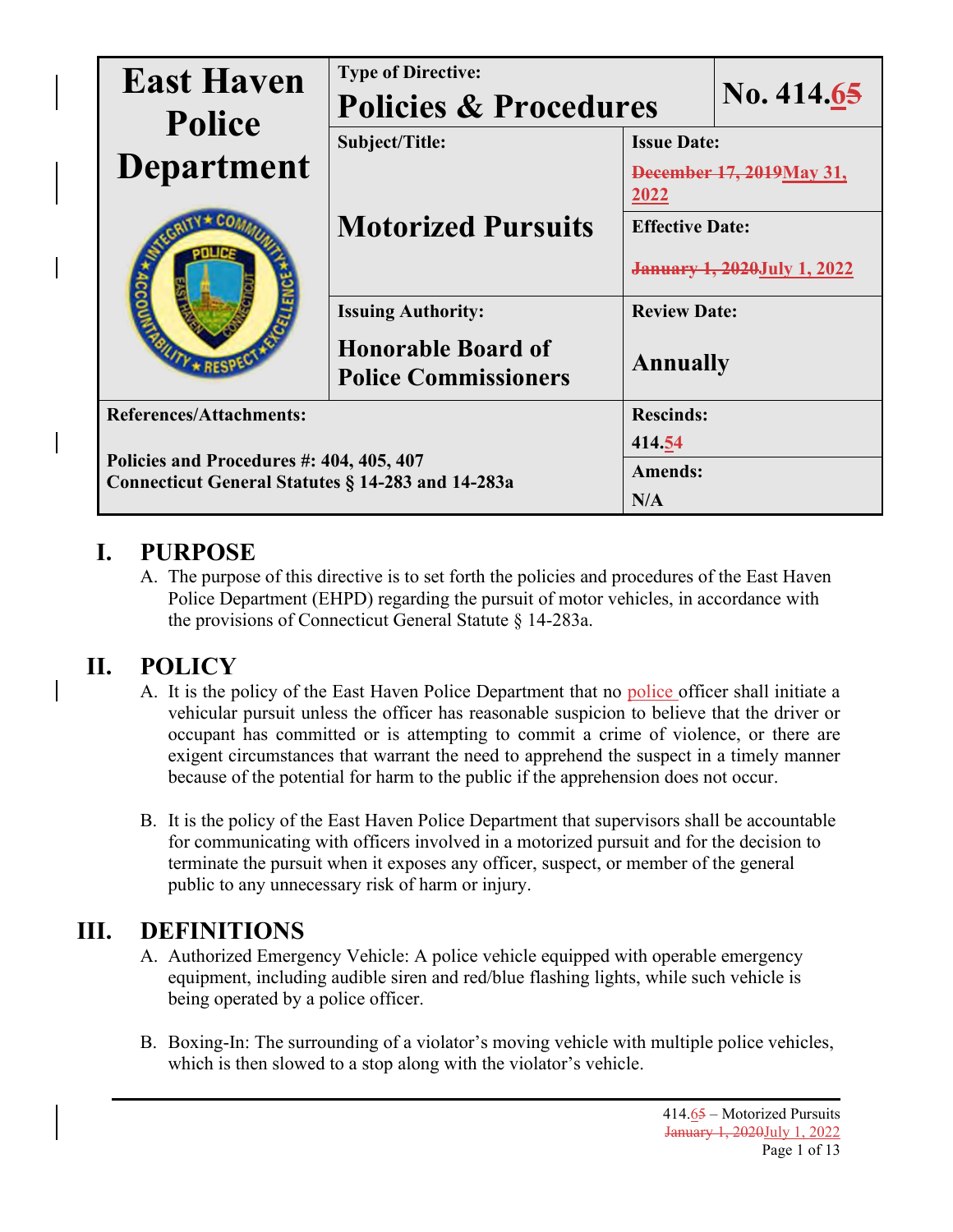- C. Communications: The East Haven Public Safety Communications Center (EHPSCC) and its personnel who are the central dispatch center for the Department.
- D. Crime of Violence: An offense in which physical force, the attempted use or threatened use of physical force, is used against another person(s) for the purpose of, injuring, damaging or abusing another person(s), or any offense that is a felony and that involves a substantial risk that physical force against another person may be used in the course of committing the offense.
- E. Heading Off: An attempt to terminate a pursuit by pulling ahead of, behind or toward a violator's moving vehicle to force it to the side of the road to otherwise come to a stop.
- F. Intervention Technique: Any device by its design used to reduce the risks or dangers associated with police pursuits that, when deployed and contact is made, will cause the fleeing vehicle to sustain flattened tires and force it to slow down.
- G. Primary Unit: The police vehicle operated by a police officer that initiates a pursuit or any police vehicle operated by a police officer that assumes control of the pursuit.
- H. Pursuit: An attempt by a police officer in an authorized emergency vehicle to apprehend any occupant of another moving motor vehicle, when the driver of the fleeing vehicle is attempting to avoid apprehension by maintaining or increasing the speed of such vehicle or by ignoring the police officer's attempt to stop such vehicle.
- I. Roadblock: An obstruction used in the roadway, natural or manmade, having the purpose of stopping vehicular traffic.
- J. Secondary Unit: Any police vehicle operated by a police officer that becomes involved as a backup to the primary unit and follows the primary unit at a safe distance.
- K. Street Paralleling: Driving the police vehicle on a street parallel to a street on which a pursuit is occurring.
- L. Supervisor: A sworn member designated by the Department to have supervisory control over the operation of the Department's vehicles during a pursuit.
- M. Tertiary Police Vehicle: Any police vehicle which supplements the primary or secondary police vehicle, however, is not active in the pursuit.
- N. Vehicle Contact Action: Any action undertaken by the pursuing officer intended to result in contact between the moving police vehicle and the pursued vehicle.
- O. Vehicle Paralleling: A deliberate offensive tactic by one or more law enforcement vehicles to drive alongside the pursued vehicle while it is in motion.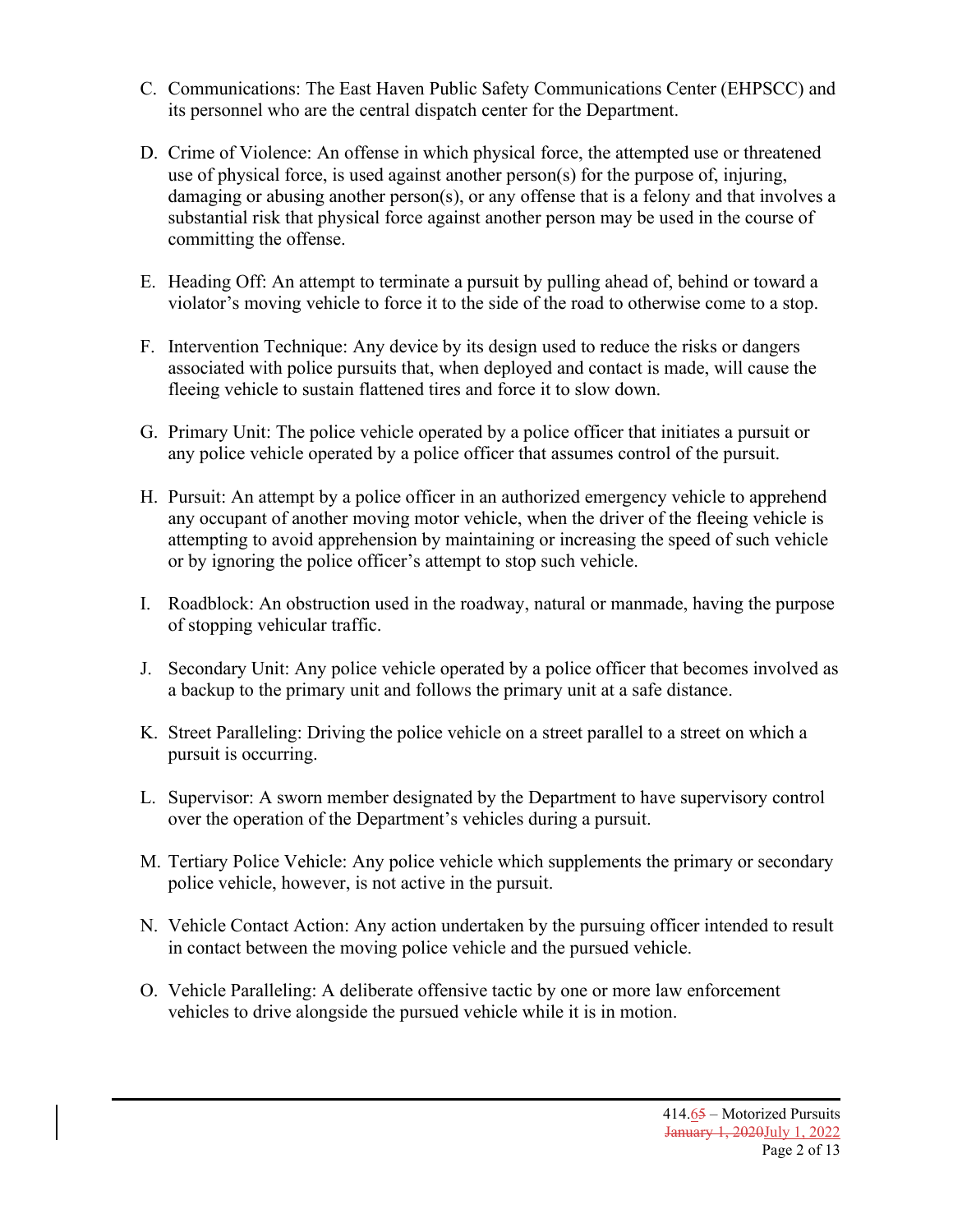- P. Violation: An offense which is not a crime, for which the only sentence authorized, is a fine and which is not expressly designated as an infraction. C.G.S. § 53a-27.
- Q. Violator Any person operating a motor vehicle whom a police officer reasonable believes has committed a violation or a crime as defined by Connecticut General Statutes, or poses an immediate threat to the safety of the public or other police officers

## **IV. PROCEDURES**

## A. Initiation of a Pursuit

- 1. A police officer may only engage another vehicle in a pursuit if the officer has reasonable suspicion to believe that the driver or occupant has committed or is attempting to commit a crime of violence, or there are exigent circumstances that warrant the need to apprehend the suspect in a timely manner because of the potential for harm to the public if the apprehension does not occur. The officer(s) must be able to articulate the exigent need to apprehend the driver or occupant(s) because of the potential harm or risk to the public.
- 2. Offenses that constitute infractions, property crimes to include stolen motor vehicles, non-violent misdemeanors and non-violent felonies shall not be justification to engage in a pursuit of another vehicle, absent articulable exigent circumstances.
- 3. The officer(s) involved in the pursuit and their supervisor(s) shall continuously reassess the factors listed above to determine whether the pursuit shall continue or be terminated.
- 4. A pursuit shall not be undertaken, even if allowable by other provisions of this directive, unless and until the officer, based upon the information available to him/her at the time, shall make an objectively reasonable determination that the threat of imminent death or serious physical injury to the officer, the public or both, created by the pursuit is less than the immediate or potential danger to the public, should the suspect(s) or occupant(s) remain at large. A decision to engage in a pursuit shall be based upon the following.
	- a. The underlying crime for which the operator or occupants are suspected of committing.
	- b. Whether the identity of the operator or occupant is known and apprehension by other means is possible.
	- c. The immediate danger to the public and the police officer(s) created by the pursuit is less than the immediate danger to the public should the occupants of the pursued vehicle remain at large.
	- d. Location, speed, direction of other traffic, population density, type of vehicle being pursued and operators driving behaviors.
	- e. Environmental factors such as, weather, time of the day, and visibility.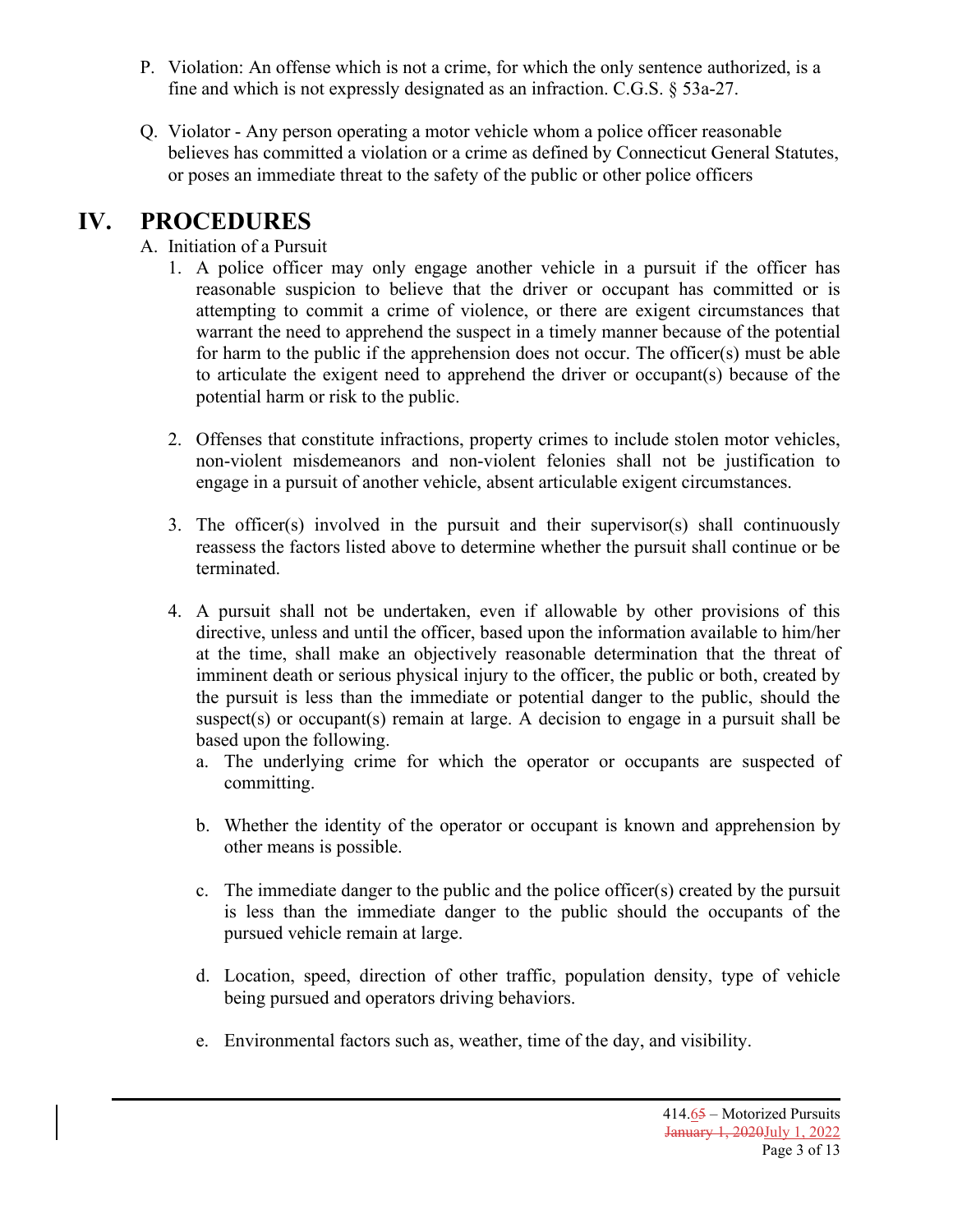- f. The relative capabilities of the police vehicle(s) and the vehicle being pursued.
- g. Road conditions, including surface type, wet, icy, dry roadway. Road typography, traffic controls.
- h. The presence of other people in the police vehicle.
- i. Population density, vehicular and pedestrian traffic.
- B. Pursuit Operations
	- 1. All authorized emergency vehicle operations shall be conducted in strict conformity with Connecticut General Statutes § 14-283a and 14-283.
	- 2. Upon engaging in or entering into a pursuit, the pursuing officer shall activate his/her police vehicle's emergency lights and siren. An audible warning device shall be used during all such pursuits.
	- 3. The pursuing officer shall immediately notify EHPSCC of the location, direction and speed of the pursuit, the description of the pursued vehicle and the initial purpose of the stop. The police officer shall keep the EHPSCC updated on the pursuit.
	- 4. EHPSCC personnel shall immediately notify any available supervisor of the agency or agencies involved in such pursuit, clear the radio channel of non-emergency traffic, enter the pursuit into the CAD system, and relay necessary information to other police officers of the involved police agency or agencies, and adjacent police agencies in whose directions the pursuit is proceeding.
	- 5. When engaged in a pursuit, officers shall drive with due regard for the safety of persons and property.
		- a. A police vehicle entering any intersection against traffic control signals or signs shall slow to safe speeds and be prepared to slow or stop to avoid any collision.
	- 6. Unless circumstances dictate otherwise, a pursuit shall consist of no more than three (3) police vehicles, one of which shall be designated as the primary unit. No other personnel shall join the pursuit unless instructed to participate by a supervisor.
	- 7. The primary unit involved in the pursuit shall become secondary when the fleeing vehicle comes under police air surveillance or when another unit has been assigned primary responsibility.
	- 8. Officers designated as the secondary unit during a pursuit shall: a. Assist the primary unit during the motor vehicle pursuit.
		- b. Maintain a safe distance behind the primary unit.
		- c. Facilitate communications between the primary unit, the EHPSCC, and the supervisor.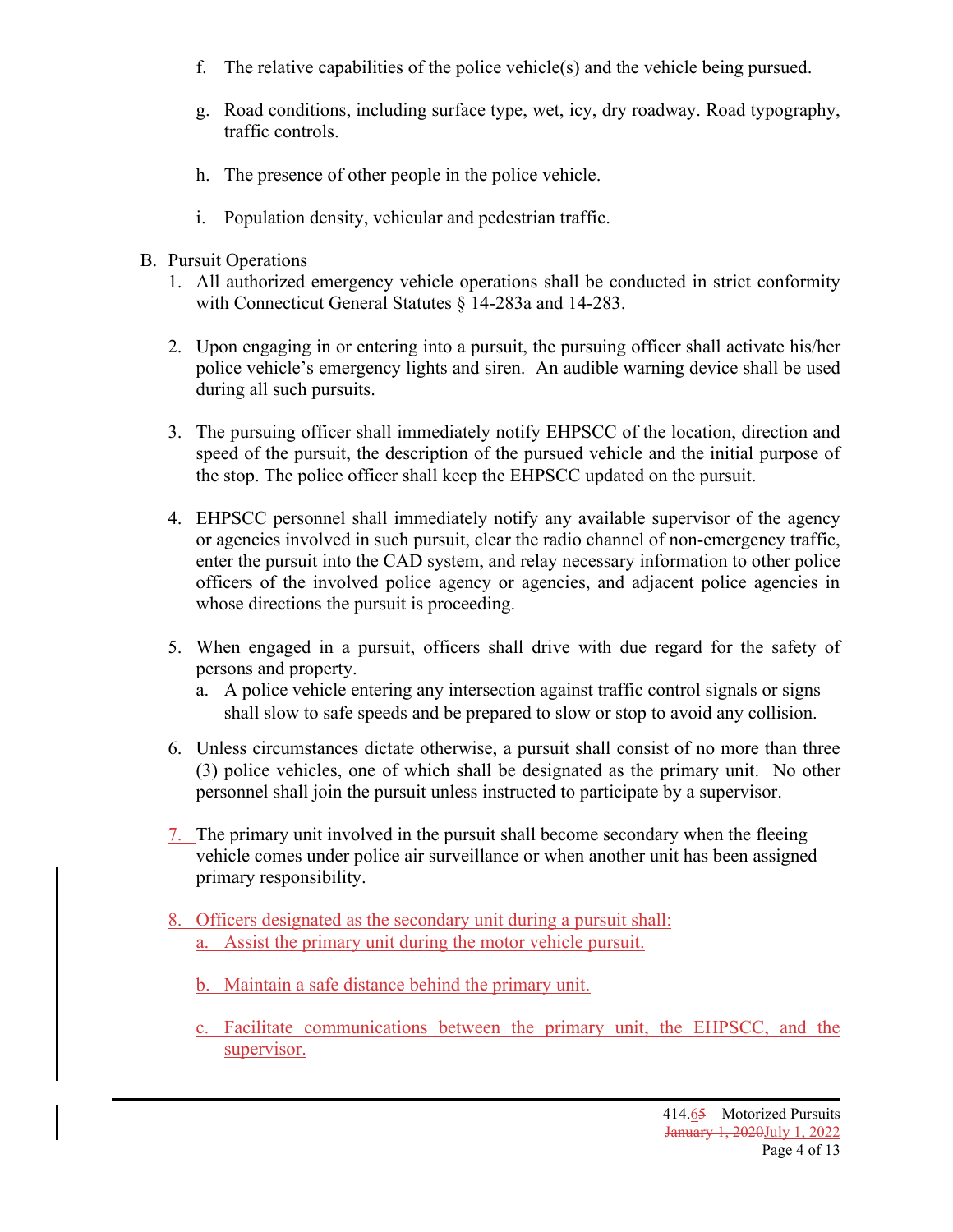- d. Assist the primary unit with the apprehension and security of the suspect when the motor vehicle pursuit is completed.
- e. Assume the role of the primary unit in the event the primary unit is unable to continue the motor vehicle pursuit; and at which time, the new primary unit shall evaluate the pursuit and determine if the pursuit should be terminated or continued.
- f. Call for the termination of the pursuit if they feel circumstances exist that would necessitate termination.

## 7.

- C. Supervisory Responsibilities
	- 1. When made aware of a pursuit, an on-duty supervisor shall evaluate the situation and conditions that caused the pursuit to be initiated, the need to continue the pursuit, and monitor incoming information, coordinate and direct activities as needed to ensure that proper procedures are used.
	- 2. Such supervisor shall also have the authority to terminate the pursuit and/or intervention techniques.
		- a. When the supervisor communicates a termination directive, all agency vehicles shall disengage warning devices and cease the pursuit.
		- b. The supervisor will confirm that all units have ceased the pursuit.
	- 3. When feasible, the on-duty supervisor shall respond to the location where a vehicle has been stopped following a pursuit.
	- 4. The supervisor shall complete a detailed report in the Law Enforcement Administration System (LEAS) Department Review (DR) reporting module prior to the end of their shift in accordance with Policies and Procedures # 407 – Use of Force Review and Investigations.

## D. Pursuit Tactics

- 1. All police units in active pursuit shall space themselves at reasonable and safe distances to permit adequate braking and reaction times if any preceding vehicle stops, slows, turns, becomes disabled or collides with any vehicle or object.
- 2. Police officers not engaged in the pursuit as the primary or secondary unit shall not normally follow the pursuit on parallel streets unless authorized by a supervisor or when it is possible to conduct such an operation without unreasonable hazard to other vehicular or pedestrian traffic.
- 3. When feasible, available patrol units having the most prominent markings and emergency lights shall be used to pursue, particularly as the primary unit.
	- a. When an unmarked unit initiates a pursuit, the pursuit shall be taken over by a marked unit when one becomes available. The marked unit will be the primary unit.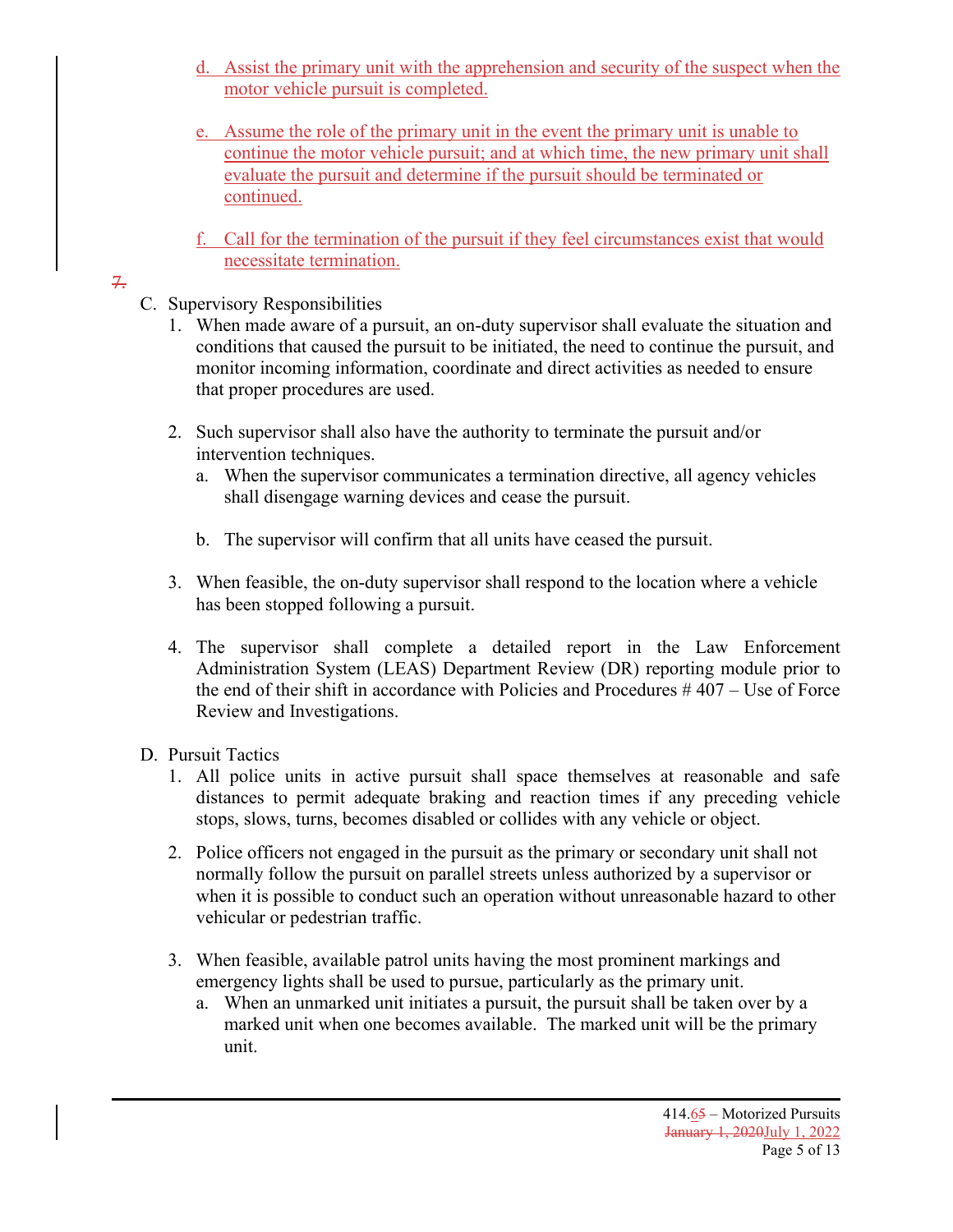- b. The unmarked unit shall disengage altogether when an additional marked unit becomes available as the secondary unit.
- 3. Motorcycles may be used for a pursuit in exigent circumstances including, but not limited to, situations where a crime of violence has been committed, deadly force has been used by a vehicle occupant, or the pursuit is necessary to preserve a life, provided that weather and related conditions allow such pursuit to continue.
	- a. Motorcycles shall disengage from the pursuit when support from marked patrol units becomes available.
- 4. Once the pursued vehicle is stopped, police officers shall utilize appropriate police officer safety tactics and shall be aware of the necessity to utilize only the force the police officer reasonably believes to be necessary to take occupants into custody.
- E. Stop Intervention Techniques
	- 1. Officers may forcibly stop a suspect's vehicle during a pursuit under the circumstances of when the officer reasonably believes it is necessary to prevent immediate, imminent death or serious physical injury to himself/herself or others in accordance with Policies and Procedures # 404 – Use of Force, and Policies and Procedures # 405 – Use of Deadly Force.
	- 2. Forcible stops may only be utilized to apprehend one of the following persons after all reasonable alternatives have been exhausted or would be ineffective.
		- a. A dangerous fleeing felon A person for whom there is reasonable cause to believe that the person has committed a violent felony involving an actual or threatened attack which the police officer has reasonable cause to believe could or has resulted in death or serious physical injury.
		- b. Any person who is operating a motor vehicle recklessly and in such a manner as to be reasonably likely to cause death or serious injury to any other person. The officer must be able to articulate the exigent need to apprehend the operator or occupant because of the potential harm or risk to the public.
	- 3. Officers shall take into consideration that forcible stops usually present serious safety hazards to participants and any innocent persons who are present.
		- a. Intentional Collision of an Offending Vehicle.
			- 1) An intentional collision of an offending vehicle occurs when there is a deliberate contact between a police vehicle and a violator's vehicle, which is intended to cause the violator to spin or leave the roadway in a slow and controlled manner.
			- 2) When considering intentional collision of an offending vehicle, each police officer and supervisor must be aware that these actions may result in serious physical injury or death and may activate the vehicle airbags or fuel system shut-offs causing the police vehicle to become disabled.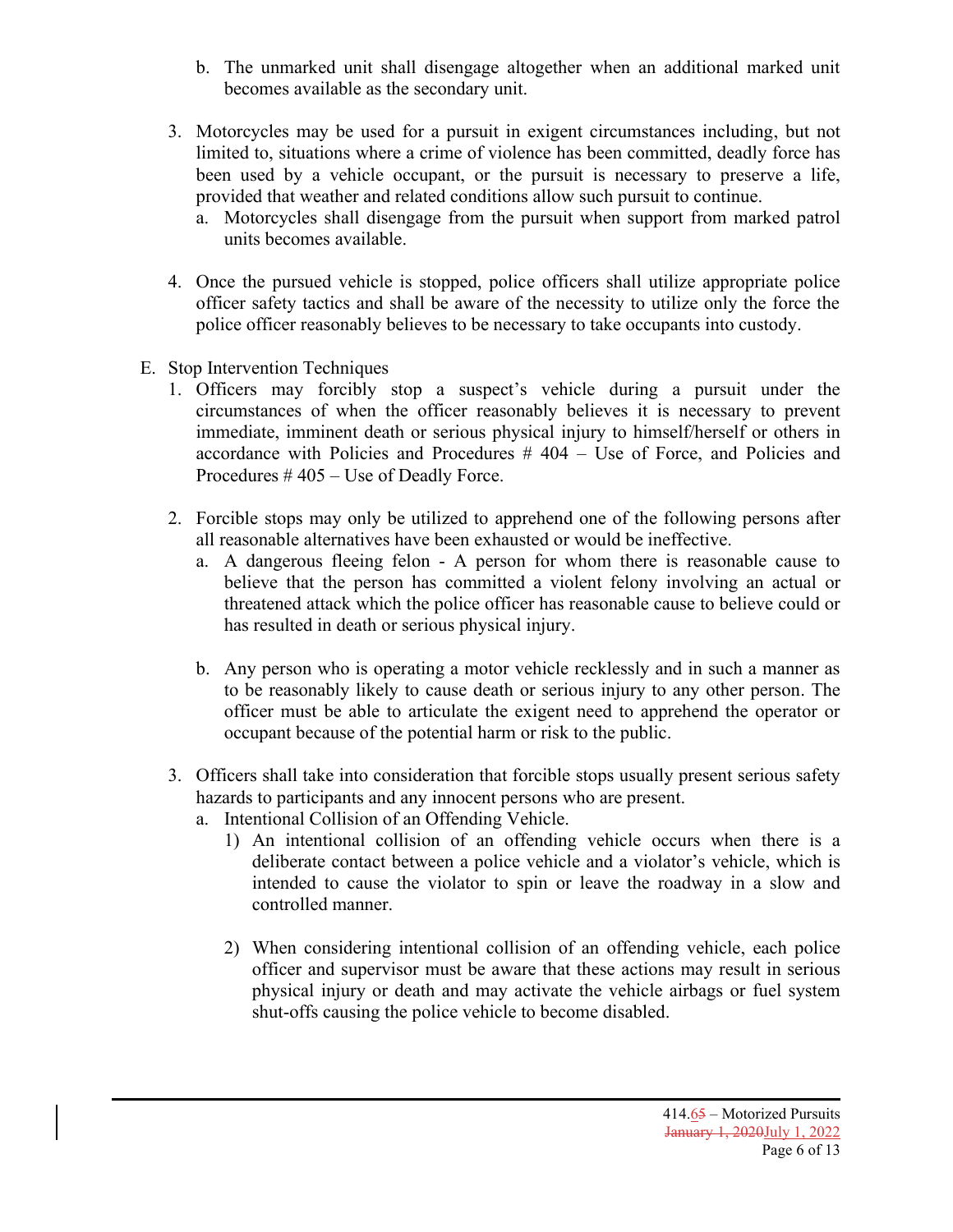- 3) Intentional collision techniques may be utilized only when officers have received appropriate training in their use.
- b. Roadblocks are prohibited unless specifically authorized by the supervisor in charge and only after considering the necessity of applying deadly physical force to end the pursuit; all other reasonable alternatives must be exhausted or believed to be ineffective.
	- 1) Roadblocks may be utilized only when officers have received appropriate training in their use.
- 4. With permission from an on-duty supervisor, absent exigent circumstances, all other intervention techniques short of deadly force may be used when necessary and it is possible to do so in a safe manner and when the police officers utilizing them have received appropriate training in their use. Such techniques shall include, but not be limited to, boxing-in, intentional collision of the offending vehicle, and using controlled termination devices such as stop sticks.
	- a. Boxing-In.
		- 1) Boxing-in shall only be performed at relatively low speeds. The use of such a tactic must be carefully coordinated with all involved vehicles, taking into consideration the circumstances and conditions apparent at the time, as well as the potential risk of injury to police officers, the public and the occupants of the violator vehicle.
		- 2) Boxing-in normally requires two or more police units to position themselves around the violator to form a box at low- speed pursuits. Once the fleeing vehicle is blocked, the police pursuit vehicles slowly and gradually reduce their speed, causing the violator to stop.
		- 3) It must be anticipated that a violator may attempt to maneuver past the lead blocking vehicle or intentionally collide with it or one of the other blocking vehicles to move out of the box.
		- 4) Boxing-in technique may be utilized only when officers have received appropriate training in its use.
	- b. Officers trained and authorized in the use of tire deflation devices (i.e. stop sticks, etc.) may deploy them to stop a suspect's vehicle that is in pursuit.
		- 1) The officer deploying the tire deflation device will notify police vehicles involved in the pursuit that the tire deflation device is about to be deployed and the exact location of the device. Upon receipt of notification that tire deflation device is about to be deployed, officers involved in the pursuit will allow a sufficient distance between themselves and the suspect vehicle so as to avoid contact with the deflating device.
		- 2) Officers deploying the tire deflation device should do so from a safe location off the edge of the roadway, or only when it is safe to enter the roadway.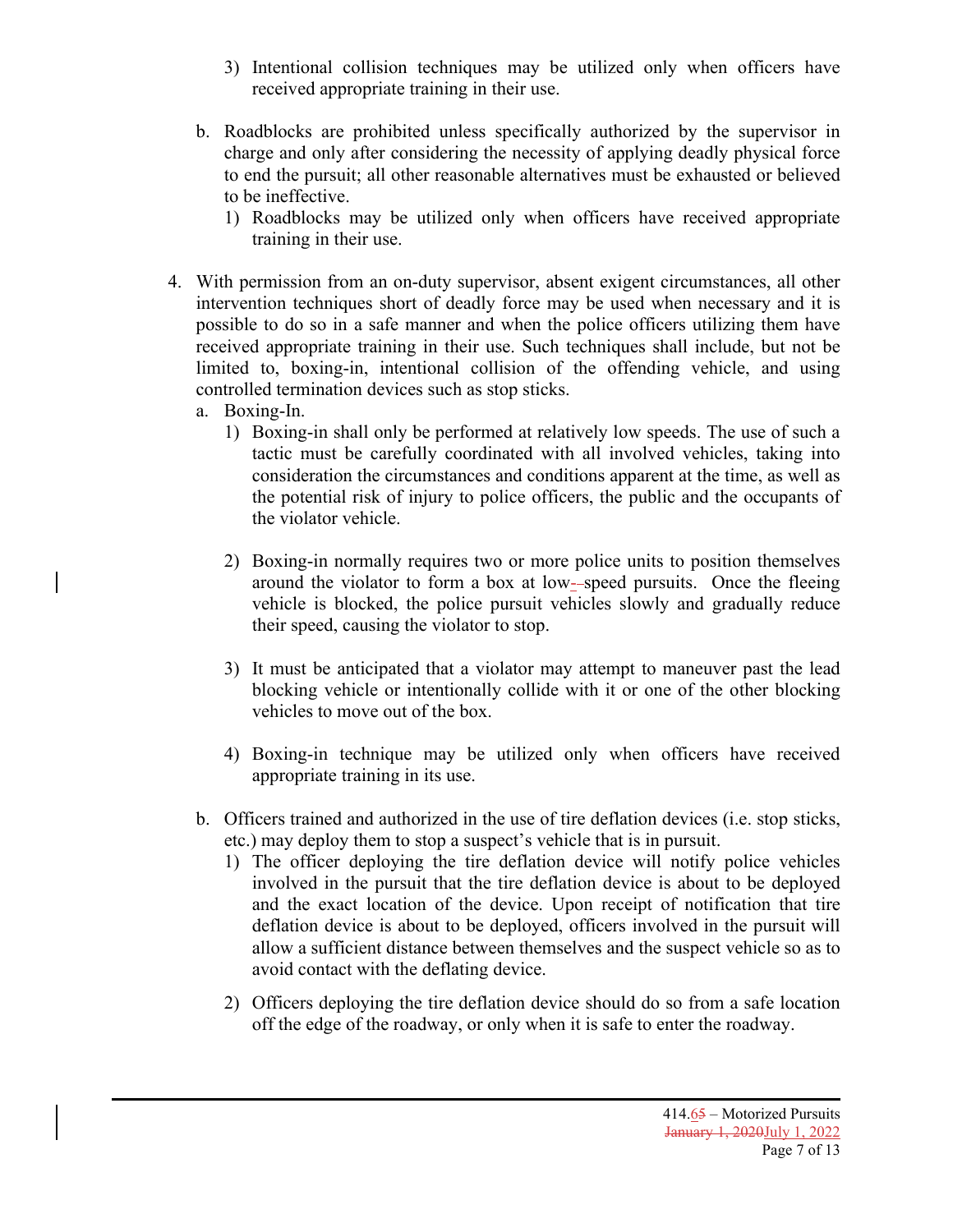- 3) The **police** officer deploying the device will advise police vehicles involved in the pursuit when the tire deflation device has been deployed.
- 4) Tire deflation devices shall not be deployed to stop motorcycles, or other vehicles with less than four (4) wheels.
- 5) The use of tire deflation devices may be utilized only when officers have received appropriate training in their use.
- 6) Forced stop procedures utilizing the tire deflation devices must be reasonably and properly applied by officers who have received appropriate training in their use and have received authorization from their supervisor.
	- a) Prior authorization shall not be required in exigent circumstances involving a rapidly evolving commission of a violent crime, requiring the officer to take immediate action.
- 7) Prior to attempting a motor vehicle stop or after stopping a motor vehicle, situations may arise where an officer reasonably believes that the operator may attempt to; escape, elude law enforcement or otherwise initiate a pursuit.
	- 5)a) Officers may consider a prophylactic measure, thereby preventing the engagement in a pursuit by utilizing tire deflation devices. The officer employing such measures will comply with all additional requirements under this Directive.
- F. Use of Firearms
	- 1. Officers engaged in a pursuit shall not discharge his/her firearm from, or at a moving vehicle or its occupants, unless the occupants are using, or threatened the use of deadly physical force, against the officer or another person present, by means other than the vehicle.
		- a. This does not preclude exigent circumstances such as, but not limited to, where the officer reasonably believes there are no other means available to avert the threat of the vehicle, or if such vehicle is being utilized as a weapon against the officer(s), or another person, such as in a vehicle ramming attack.
			- 1) Officers shall not intentionally place themselves in the path of or reach inside a fleeing vehicle.
				- $\overline{+}$
		- b. Whenever possible, the involved officer should make an effort to move to an area of safety if the vehicle becomes a threat, including retreating from the threat, if practical.
- G. Termination of the Pursuit
	- 1. The police officer(s) engaged in the pursuit shall continually re-evaluate and assess the pursuit situation, including all of the initiating factors, and terminate the pursuit whenever they reasonably believe the risks associated with the continued pursuit are greater than the public safety benefit or making an immediate apprehension.
	- 2. The pursuit may be terminated by the primary unit at any time.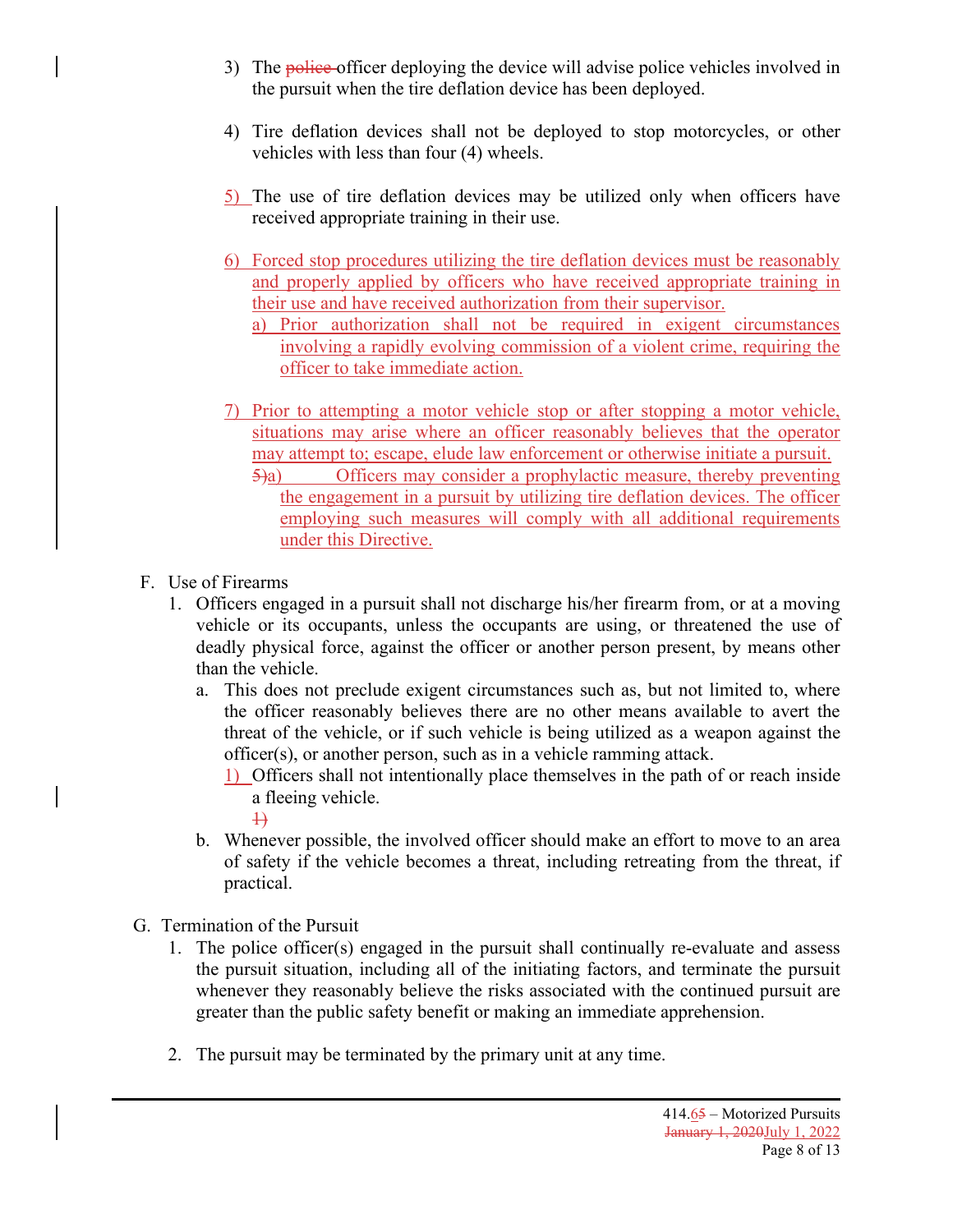- 3. A supervisor has the authority to order the termination of a pursuit at any time and shall order the termination of a pursuit when the potential danger to the public outweighs the need for immediate apprehension. Such decision shall be based on information known to the supervisor at the time of the pursuit.
- 4. A pursuit may be terminated if the identity of the occupants has been determined, immediate apprehension is not necessary to protect the public or police officers, and apprehension at a later time is feasible.
- 5. A pursuit shall be terminated when the police officers are prevented from communicating with their supervisors, the EHPSCC, or other police officers.
- 6. A pursuit shall be terminated if the police officer knows or is reasonably certain that the fleeing motor vehicle is being operated by a juvenile and the suspected offense is not a violent felony.
- 7. No officers or supervisor shall be disciplined for a decision not to engage in a vehicle pursuit based on the risk involved even in circumstances where this directive would permit the commencement or the continuation of the pursuit.
- H. Inter-Jurisdictional Pursuits
	- 1. The pursuing police officer (primary unit) shall notify the EHPSCC when it is likely that a pursuit will continue into a neighboring police agency's area of law enforcement responsibility or cross the state line.
		- a. The EHPSCC shall immediately notify the police agency responsible for such area.
	- 2. A pursuit into a bordering state shall comply with the laws of both states and any applicable inter-agency agreements.
	- 3. When a pursuit enters into another jurisdiction, the EHPSCC shall, as soon as practical, provide the police agency responsible for such area with all the available information pertinent to the pursuit, including but limited to:
		- a. The reason(s) for the pursuit, or primary offense the driver or occupant(s) are believed to have committed.
		- b. Location, speed, and direction of travel.
		- c. Vehicle and occupant(s) description.
		- d. The number of vehicles and agencies involved in the pursuit.
		- e. Whether assistance is requested/needed or not.
		- f. Other available information as to the conditions of the pursuit.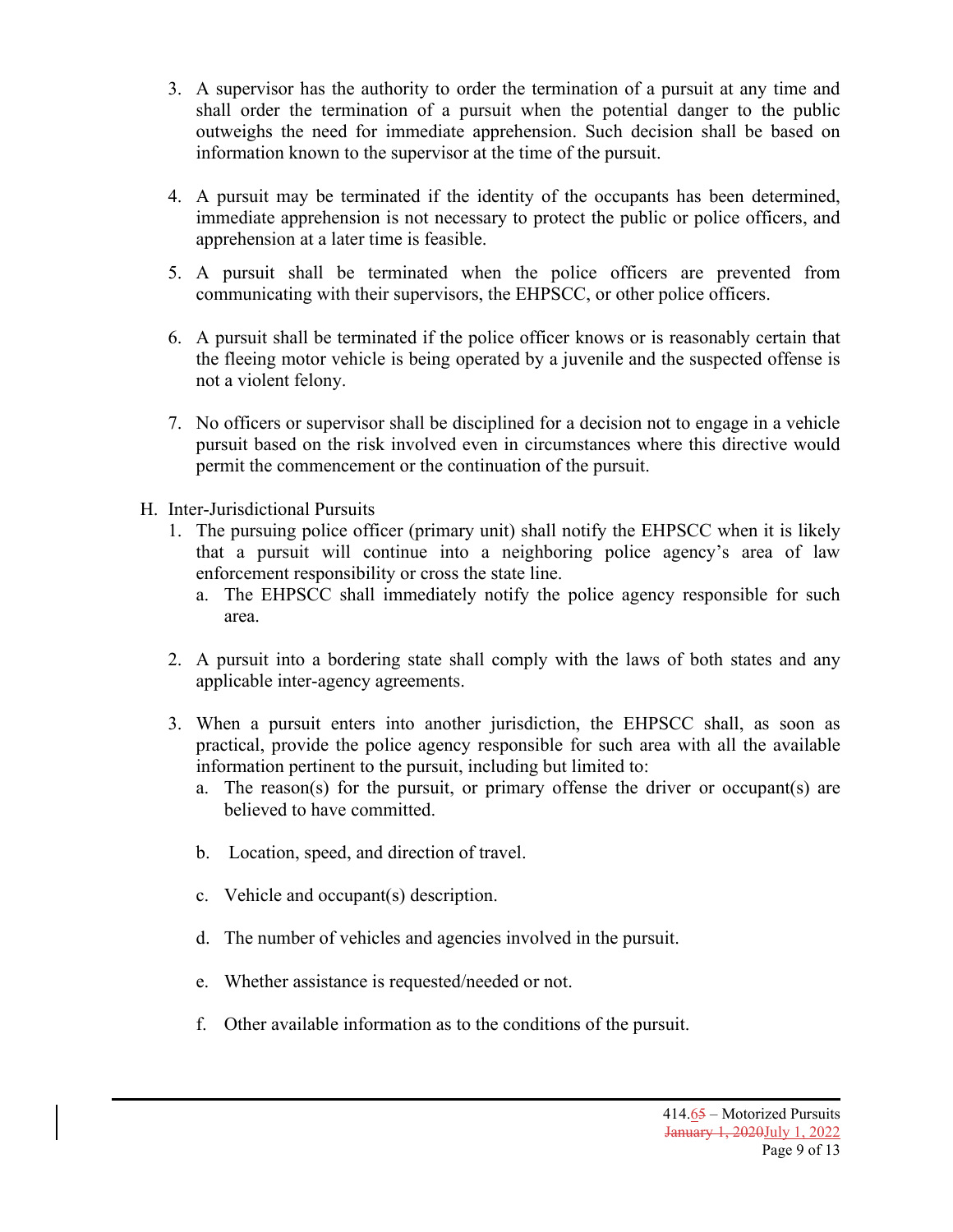g. The EHPSCC will notify the other jurisdiction whether or not a pursuit has been terminated or is leaving their jurisdiction.

- 4. If a pursuit enters the Town of East Haven, the on-duty supervisor shall determine if assistance is necessary, and officers shall not join the outside pursuit unless: a. Directed to do by the on-duty supervisor.
	- b. The involved pursuit unit is unable to request assistance.
	- c. The situation demands immediate assistance.
- 5. The supervisors of the respective police agencies involved in a pursuit shall communicate with each other to determine the respective responsibilities of each police agency and to determine which police agency will assume primary operational control of the pursuit.
- 6. The supervisors shall also communicate with each other regarding any external conditions pertinent to the continued conduct of the pursuit.
	- a. Communications between police agencies shall be controlled by inter-agency police radio systems, if they exist, or by telephone, or by both.
- 7. In all cases where the pursuit enters a municipality without a regularly organized police department, the EHPSCC shall notify the State Police Troop that is responsible for that area.
- 8. Officers operating a Department emergency vehicle shall become involved in an actual pursuit originating outside the Town of East Haven only at the direction of his/ her supervisor or other ranking officer.
	- a. Such pursuits will only be undertaken to protect the public and officers from the threat of serious physical injury or death.
- 9. Officers may not join a pursuit that enters East Haven from another jurisdiction without permission of a supervisor.
- 10. If an officer from this Department is involved in a pursuit, they may, at their discretion, choose to terminate their involvement in the pursuit at any time.
- I. Notifications
	- 1. When death, injury, or property damage are the results of a pursuit, the on-duty supervisor shall notify the Head of Patrol immediately.
	- 2. When death, serious injuries, or major property damage is the result of the pursuit, the Head of Patrol shall contact the Chief of Police immediately.
- J. Arrests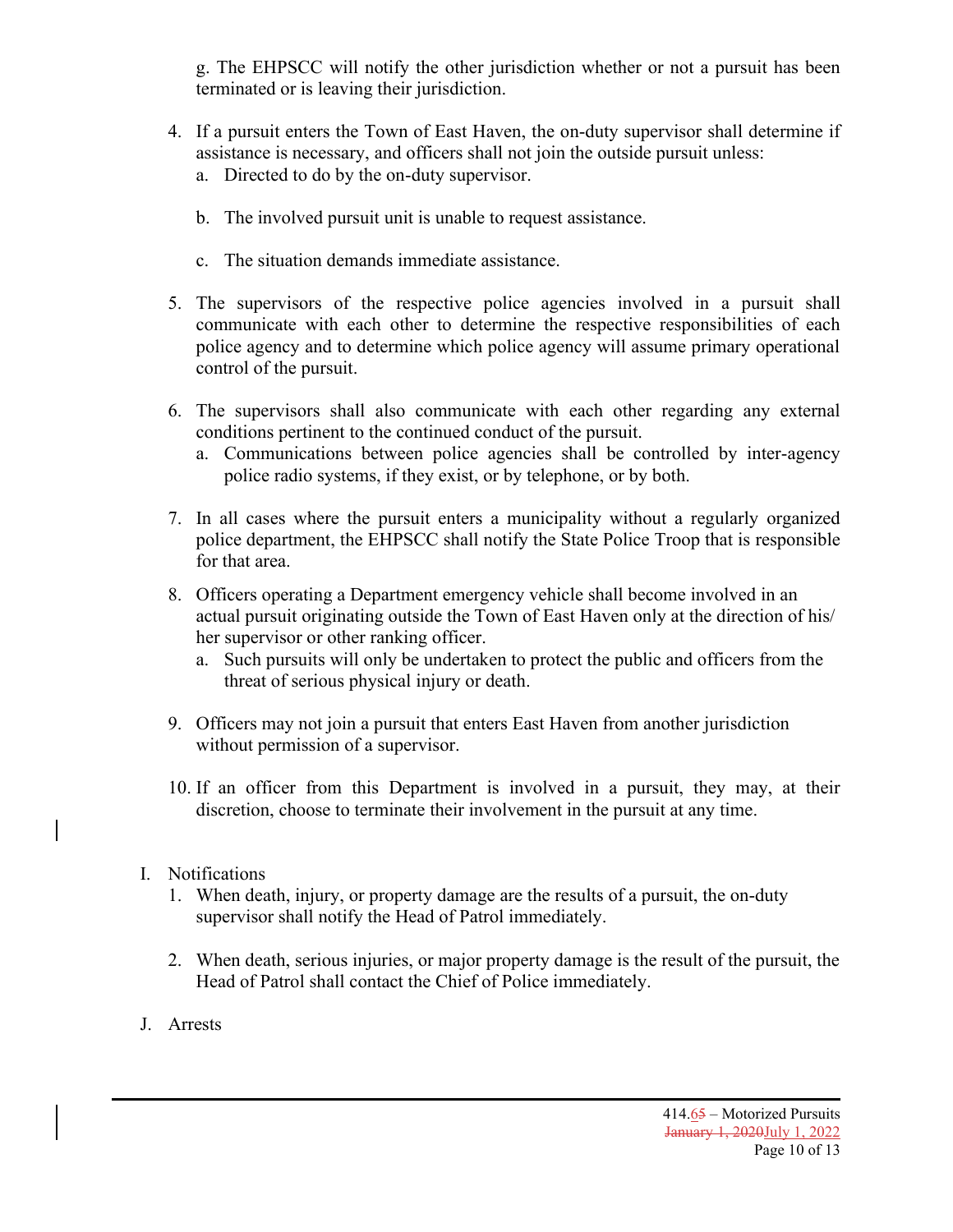- 1. Once the pursued vehicle is stopped, police officers shall utilize appropriate police officer safety tactics and shall be aware of the necessity to take occupants into custody.
- K. Accident Investigation
	- 1. The shift commander or patrol supervisor shall investigate an accident that is the result of a pursuit.
		- a. They shall have the responsibility of investigating these incidents and their findings shall be reported to the Head of Patrol.
	- 2. The shift commander shall notify and request that the Department's regional accident re- construction team, the South Central Connecticut Traffic Unit (SCCTU), report to the scene of any accident that is the result of a pursuit in which any party involved is deceased or critically injured.
		- a. The SCCTU shall have the responsibility of investigating these incidents and their findings shall be reported to the Head of Patrol.
		- b. The SCCTU Commander or supervisor on scene may decide after conferring with the chain of command that a serious injury or fatal accident caused by a pursuit would be better served being investigated by a third party outside law enforcement agency. In that event, the SCCTU will assist that agency in anything they need to conduct the investigation.
	- 3. The Office of the State's Attorney shall be notified of all accidents involving a serious injury and/or a fatality.
- L. After-Pursuit Reporting
	- 1. Whenever a police officer engages or is involved in a pursuit, the police officer shall complete an incident report and an Officer Use of Force Report describing the circumstances.
		- a. The officer's supervisor shall review the reports to determine if departmental policies have been complied with and to detect and correct any training deficiencies.
		- b. The Use of Force reporting protocol described in Policies and Procedures  $\#407 -$ Force Investigations and Review shall be followed.
- M. Police Vehicle Inspection
	- 1. Upon termination of the pursuit, any vehicle which is suspected to have suffered damage in a pursuit shall immediately be removed from service for inspection.
		- a. Upon the completion of the inspection, the police vehicle will be returned to service if the police vehicle has been deemed to be roadworthy.
		- b. If the inspection reveals that the police vehicle is not roadworthy, the necessary repairs will be completed accordingly.
- N. Pursuit Review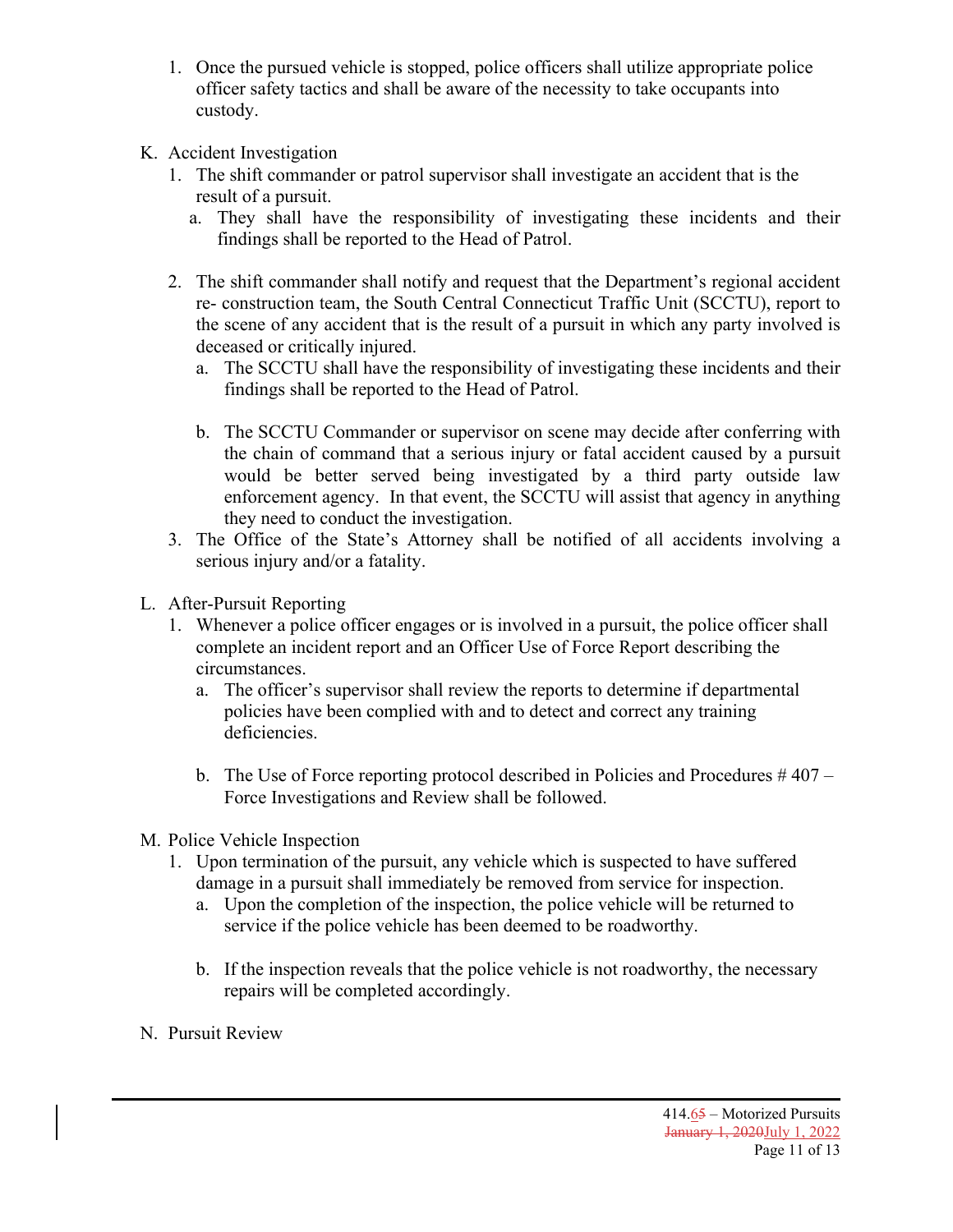- 1. The Department shall periodically analyze its police pursuit activity and identify any additions, deletions, or modifications warranted in the Department's pursuit procedures. The Head of Patrol or his/her designee shall complete a documented annual review of the pursuit policies and reporting procedures.
- 2. The Head of Patrol or his/her designee shall conduct and submit a documented annual analysis of vehicular pursuits of the previous year to the Office of the Chief of Police. The annual analysis as approved by the Chief of Police shall, at minimum, contain the following information.
	- a. Total number of pursuits.
	- b. Number of pursuits which resulted in accidents, injuries, death and number of arrests.
	- c. The number and types of vehicles involved in accidents.
	- d. A description of the individuals injured or killed (police, violator, third party).
	- e. The number of violators involved and arrested in pursuit incidents, including passengers.
	- f. Number of offenses charged.
	- g. Demographics of the offender(s), if known.
	- h. Noticeable trends.
	- i. A review of policy and reporting procedures pertaining to vehicular pursuits.
- 3. In accordance with Sections 14-283a-1 to 14-283a-4, inclusive, and Section 14-283a of the Connecticut General Statutes, the Chief of Police or his/her designee shall submit an annual report, not later than January  $31<sup>st</sup>$  of the proceeding year, to the Connecticut Police Officers Standards and Training Council (CT POST) regarding pursuits by police officers on the standardized form developed and promulgated by POST.
- 4. The Department shall report its involvement in all pursuits to CT POST on the designated reporting form indicating whether the Department was the initiating agency or a secondary unit.
- O. Vehicle Pursuit Training
	- 1. Police officers who drive police vehicles shall be given initial and biennial update training in the agency's pursuit policy and in safe driving tactics; a documented annual review of this Directive shall be completed by all sworn personnel.. The provisions of Sections 14- 283a-1 to 14-283a-4 shall be a part of the curriculum for all police basic recruit-training and re-certification programs in Connecticut.